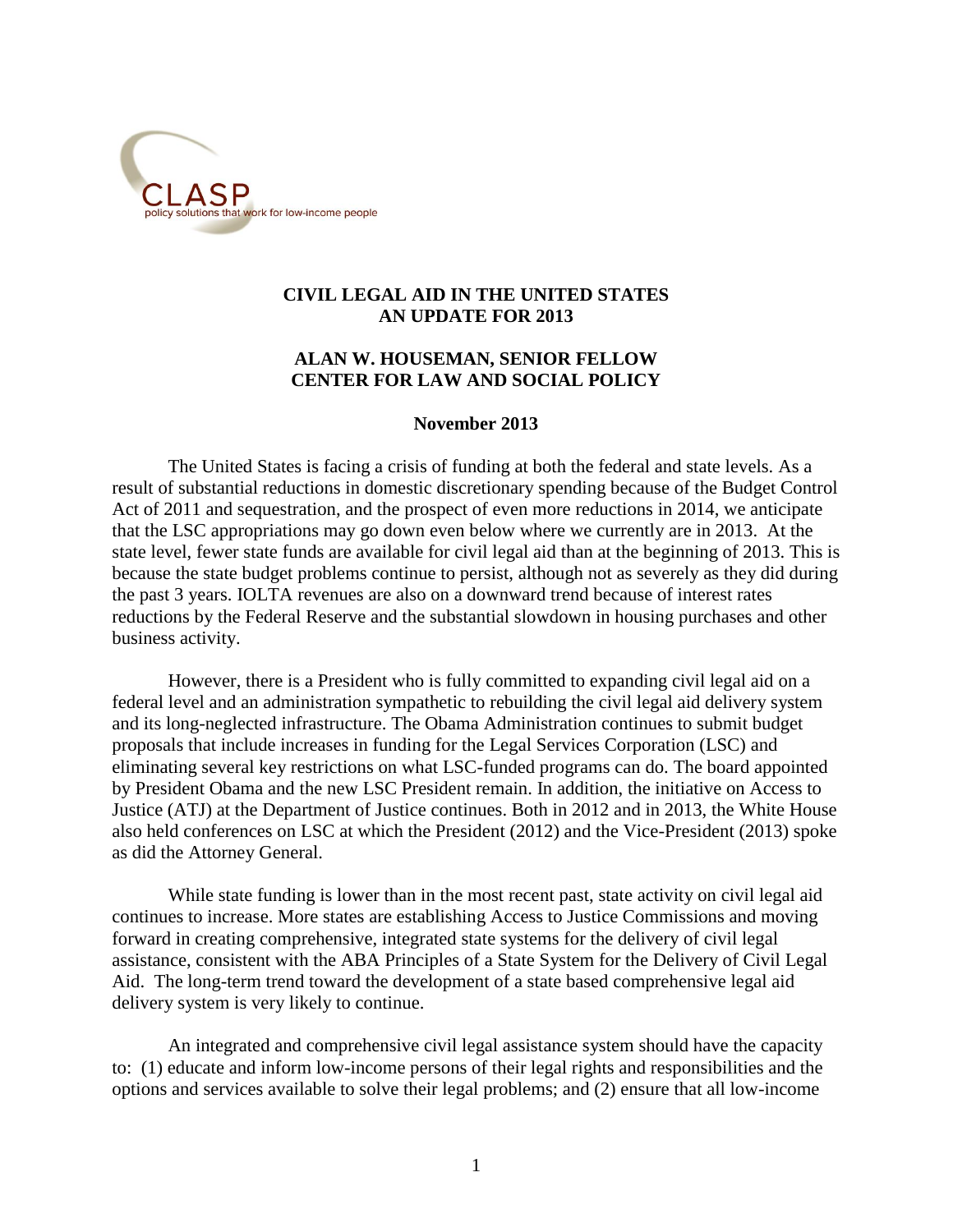persons, including individuals and groups who are politically or socially disfavored, have meaningful access to high-quality legal assistance providers when they require legal advice and representation.

The United States has made considerable progress in meeting the first of these two objectives, but progress has been slow in meeting the second. In most areas of the United States, there is not enough funding or pro bono assistance available to provide low-income persons who need legal advice, brief service, and most particularly, extended representation. As a result, many low-income persons who are eligible for civil legal assistance are unable to obtain it.

# **I. CURRENT LEGAL AID SYSTEM**

**Overview:** Civil legal aid in the United States is provided by a large number of separate and independent staff-based service providers funded by a variety of sources.<sup>1</sup> The current overall funding is approximately  $$1.34$  billion.<sup>2</sup> The largest element of the civil legal aid system is comprised of the 134 programs that are funded and monitored by LSC. LSC is also the largest single funder, but overall, far more funds come from states and IOLTA programs than LSC.<sup>3</sup> In addition, there are a variety of other sources, including local governments, other federal government sources, the private bar, United Way, and private foundations.

In addition to the LSC-funded providers, there are many other legal services providers that do not receive LSC funds but are supported by funds from other sources. Most are small entities that provide limited services in specific locales or for particular client groups, but many are full-service providers that operate alongside the LSC providers in the jurisdictions they both serve. For example, in the District of Columbia, the largest single general service provider is the Legal Aid Society of DC, a non-LSC funded provider.

These staff-based providers are supplemented by approximately 900 pro bono programs, which exist in every state and virtually every locale.<sup>4</sup> These pro bono programs are either components of bar associations, component units of legal aid staff programs, or independent nonprofit entities with staff that refers cases to lawyers on the pro bono panels. Law school clinical programs and self-help programs also supplement the staff delivery system. There remain a very few "judicare" programs directly funded by either LSC or other funders; indeed, LSC funds only one small judicare program, which now has staff attorneys and paralegals who deliver legal assistance in some cases.<sup>5</sup> It is very rare that a funder will directly fund, by contract

<sup>&</sup>lt;sup>1</sup> We do not know the exact number of civil legal aid programs. Previously I identified approximately 500 civil legal aid programs around the country. If we also include the 160 programs affiliated with the Catholic Legal Immigration Network [\(www.cliniclegal.org\)](http://www.cliniclegal.org/) and the law school clinical programs operated by the 204 law schools, then we reach a total of 864. This figure excludes the 900 pro bono programs identified by the American Bar Association.

<sup>&</sup>lt;sup>2</sup> The data on funding comes from the ABA Resource Center for Access to Justice Initiatives, a project of the American Bar Association's Standing Committee on Legal Aid and Indigent Defendants.

<sup>&</sup>lt;sup>3</sup> IOLTA stands for "Interest on Lawyer Trust Account." IOLTA programs capture pooled interest on small amounts or short-term deposits of client trust funds used for court fees, settlement payments, or similar client needs that had previously been held only in non-interest-bearing accounts.

<sup>&</sup>lt;sup>4</sup> This estimate comes from Steve Scudder, Committee Counsel, ABA Standing Committee on Pro Bono and Public Service; Directory of Pro Bono Programs, [http://www.abanet.org/legalservices/probono/directory.html#.](http://www.abanet.org/legalservices/probono/directory.html)

<sup>5</sup> The LSC funded judicare program is Wisconsin Judicare, Inc., in Wausau, Wisconsin.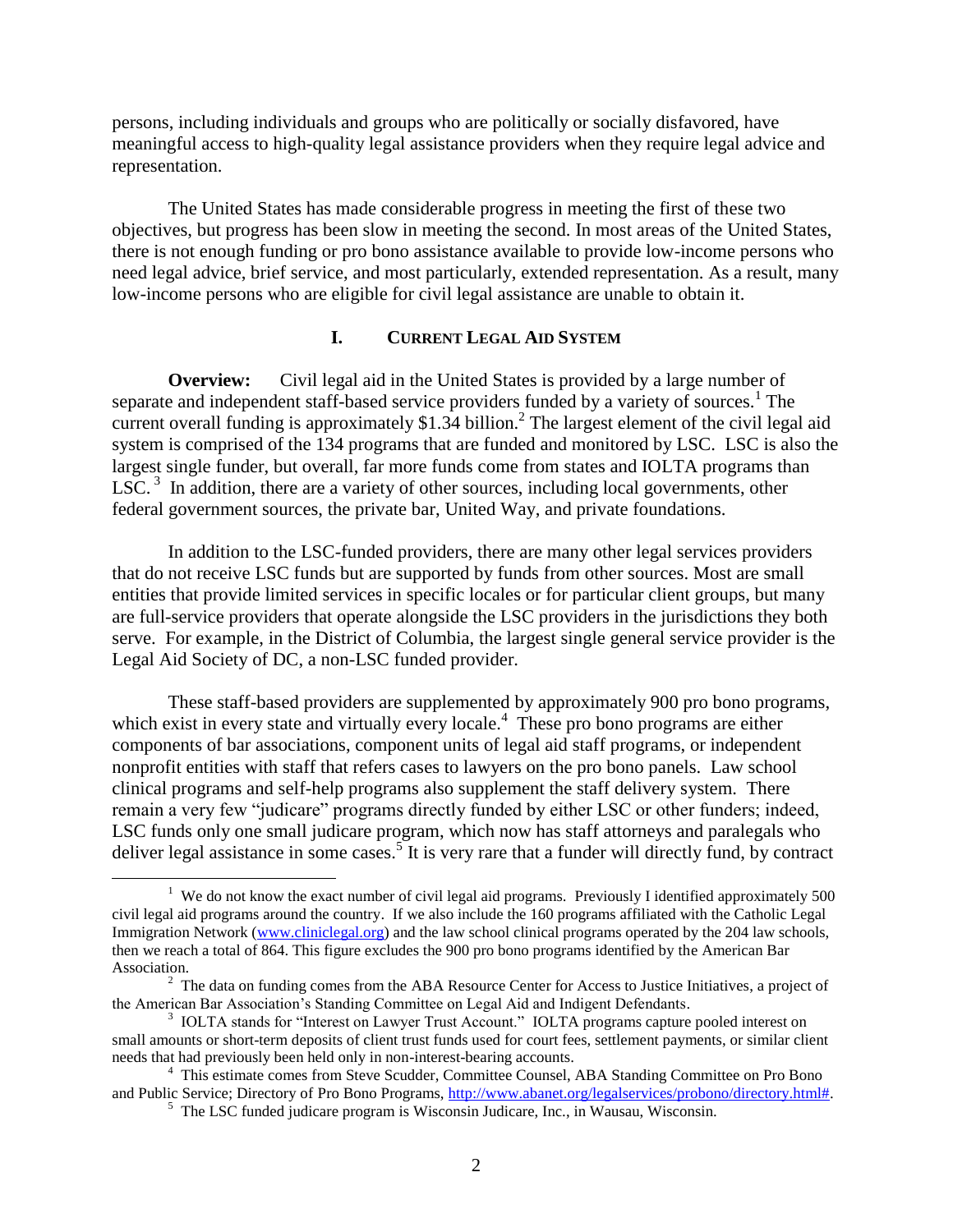or otherwise, individual lawyers or law firms. However, some staff attorney programs have created judicare components or contracted with individual lawyers and law firms, who are paid by the staff program to provide legal assistance to certain groups of clients.

The United States system also includes approximately 38 state advocacy and support organizations that advocate before state legislative and administrative bodies on policy issues affecting low-income persons.<sup>6</sup> Some of these also provide training and technical support to local legal aid advocates on key substantive issues.<sup>7</sup> Moreover, more than 30 entities are engaged in advocacy on behalf of low-income persons at the federal level. Fifteen of these were formerly funded by LSC and were part of the national support network; others never were funded by  $LSC<sup>8</sup>$ 

In past reports, I have described the diversity of programs providing civil legal assistance, the range of initiatives to serve clients, and the wide range of funding sources. I have also noted the fragmentation of the civil legal aid system, its lack of state coordination, and its inequality in funding both across states and within states. Since the last update, Rebecca Sandefur and her colleague Aaron Smyth have issued a report, **Access Across America: First Report of the Civil Justice Infrastructure Mapping Project** (American Bar Foundation) October 7, 2011 that also describes the above mentioned trends and provides a national overview and state by state information on who is eligible for civil legal assistance, how services are produced and delivered, how eligible people may connect with services, how civil legal assistance is funded and coordinated, and how both free and fee generating limited-scope civil legal services are provided.

Over the last 12 years, the civil legal aid system has begun in earnest to utilize innovations in technology to improve and expand access to the civil justice system. As a result, low-income persons have access to information about legal rights and responsibilities and about the options and services available to solve their legal problems, protect their legal rights, and promote their legal interests. Technological innovation in virtually all states has led to the creation of Web sites that offer community legal education information, pro se legal assistance, and other information about the courts and social services. Most legal aid programs now have Web sites with over 300 sites.<sup>9</sup> All states have a statewide website, most of which also contain information useful both to advocates and clients. Most of these statewide web sites were made possible by the Technology Initiative Grants program of LSC. All of these state sites can be accessed through www.lawhelp.org. Half of the sites are hosted on one platform operated by Pro

<sup>6</sup> Alan W. Houseman, *Civil Legal Aid in the United States: An Overview of the Program and Developments in 2005*, at 4 (July 2005), *available at*

[http://www.clasp.org/publications/us\\_overview\\_program\\_2005.pdf](http://www.clasp.org/publications/us_overview_program_2005.pdf) [hereinafter *Overview*]; Alan W. Houseman, *The Missing Link of State Justice Communities: The Capacity in Each State for State Level Advocacy, Coordination and Support*, Project for the Future of Equal Justice and the Center for Law and Social Policy (Nov. 2001), *available at* [http://www.clasp.org/publications/missing\\_link.pdf](http://www.clasp.org/publications/missing_link.pdf) [hereinafter *Missing Link*].

<sup>7</sup> *[Overview](file:///C:/Documents%20and%20Settings/ahouse/Local%20Settings/Temporary%20Internet%20Files/Content.IE5/N97VGCVZ/Overview)*, *supra* note 8, at 4; *Missing Link*, *supra* note 8.

<sup>&</sup>lt;sup>8</sup> The number of national support and advocacy centers is based on my own calculation. Pine Tree Legal Assistance lists twenty-four national advocacy centers [\(www.ptla.org/ptlasite/links/support.htm\)](http://www.ptla.org/ptlasite/links/support.htm) and the Sargent Shriver National Center on Poverty Law lists six additional centers not on the Pine Tree web site listing on the inside back cover of the *Clearinghouse Review*.

<sup>&</sup>lt;sup>9</sup> Pine Tree Legal Assistance lists 232 legal services sites on its webpage, [http://www.ptla.org/ptlasite/links/services.htm.](http://www.ptla.org/ptlasite/links/services.htm)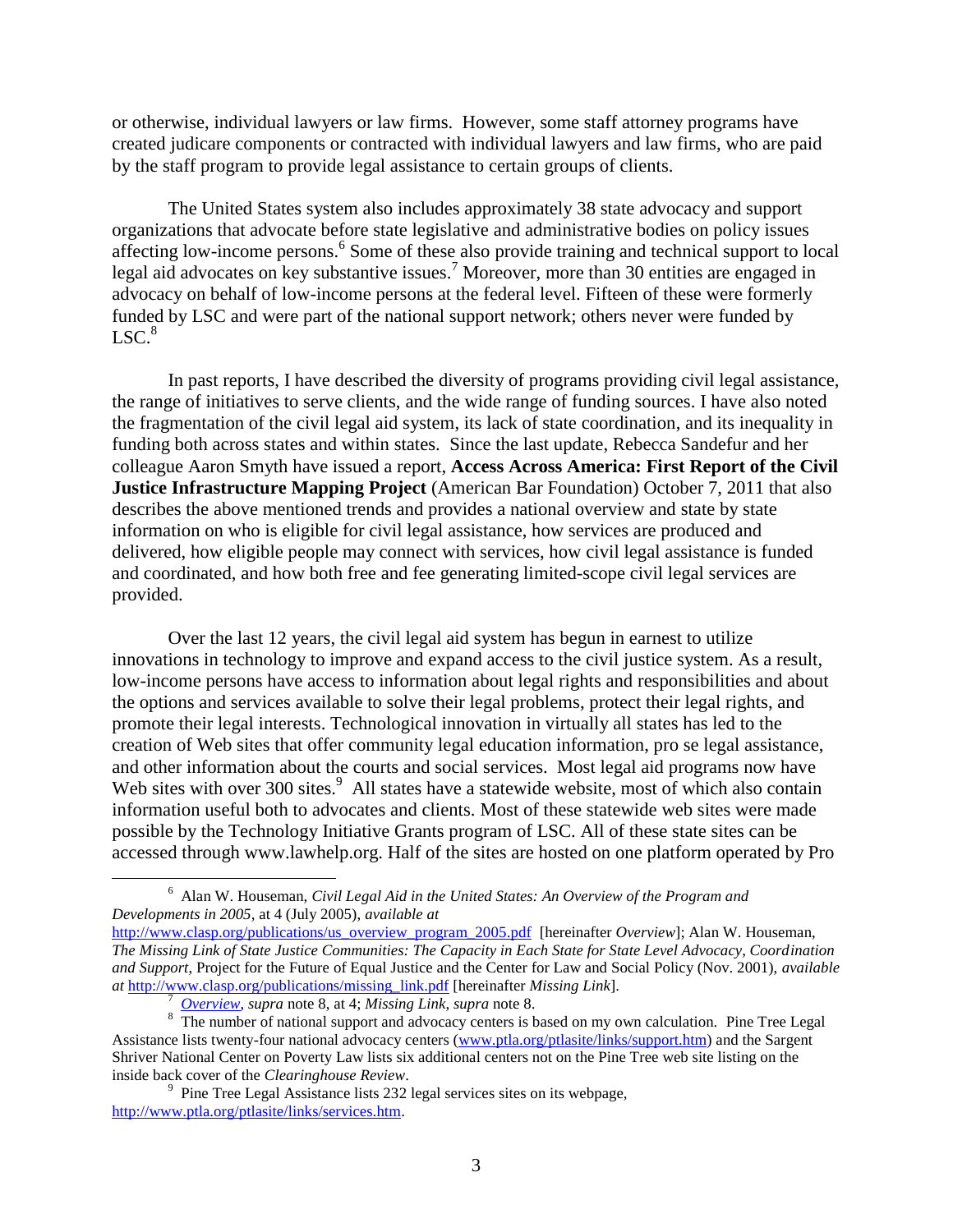Bono net. Dozens of national sites provide substantive legal information to advocates; other national sites support delivery, management, and technology functions. Many program, statewide, and national websites are using cutting-edge software and offering extensive functionality. I-CAN projects in many states use kiosks with touch-screen computers that allow clients to produce court-ready pleadings and access to other services, such as help with filing for the Earned Income Tax Credit. Video conferencing is being used in Montana and other states to connect clients in remote locations with local courthouses and legal services attorneys.

Finally, increasing numbers of legal aid programs across the country, in partnership with the courts and legal community, are using document assembly applications, most notably HotDocs, to expand and make more efficient the provision of legal services to clients. These projects generally focus on the use of document assembly for pro se resources used by the public and automated documents used by legal aid staff to more efficiently represent their clients. Many of these projects nationally are coordinated through National Public Automated Documents Online (NPADO), which is a project of Pro Bono Net.<sup>10</sup>

In addition, there has been a rapid expansion of efforts by courts, legal aid providers, and bar associations to help people who are attempting to represent themselves in courts. Civil legal aid programs are devoting substantial time and resources to address the issue of assistance to pro se litigants. Many legal aid programs throughout the country operate self-help programs independently or in conjunction with courts. Some programs provide only access to information about the law, legal rights, and the legal process in written form, on the internet, on videotape, through seminars, or through in-person assistance. Other programs actually provide individualized legal advice and often provide also legal assistance in drafting documents and advice about how to pursue cases. Often, programs provide both printed and internet-accessible forms for use by persons without legal training, and they may provide also assistance in completing the forms.

A critical part of expanding access has focused on a range of limited legal assistance initiatives to provide less than extended representation to clients who either do not need such extended representation in order to solve their legal problems or live in areas without direct access to lawyers or entities available to provide extended representation. Many legal aid programs now operate legal hotlines, which enable low-income persons who believe they have a legal problem to speak by telephone to a skilled attorney or paralegal and receive advice and brief service. Legal hotlines may provide answers to clients' legal questions, analysis of clients' legal problems, and advice on solving those problems so that clients can resolve the problem with the information from phone consultation. Hotlines may also perform brief services when those are likely to solve the problem and make referrals if further legal assistance is necessary. Hotlines now operate in over 92 programs in 45 states, Puerto Rico, and the District of Columbia.<sup>11</sup> Some hotlines focus on particular client groups, such as the elderly. Others serve the low-income population in general. Finally, more and more states have a central phone

<sup>&</sup>lt;sup>10</sup>  $\leq$ <cid:part1.01080802.04000605@iowalaw.org>[>http://www.probono.net/](http://www.probono.net/)

<sup>&</sup>lt;sup>11</sup> The data reported here is available in the State-By-State Legal Hotline Directory available on the website for the Technical Support for Legal Hotlines Project, sponsored by the Administration on Aging and the AARP Foundation, at [www.legalhotlines.org.](http://www.legalhotlines.org/)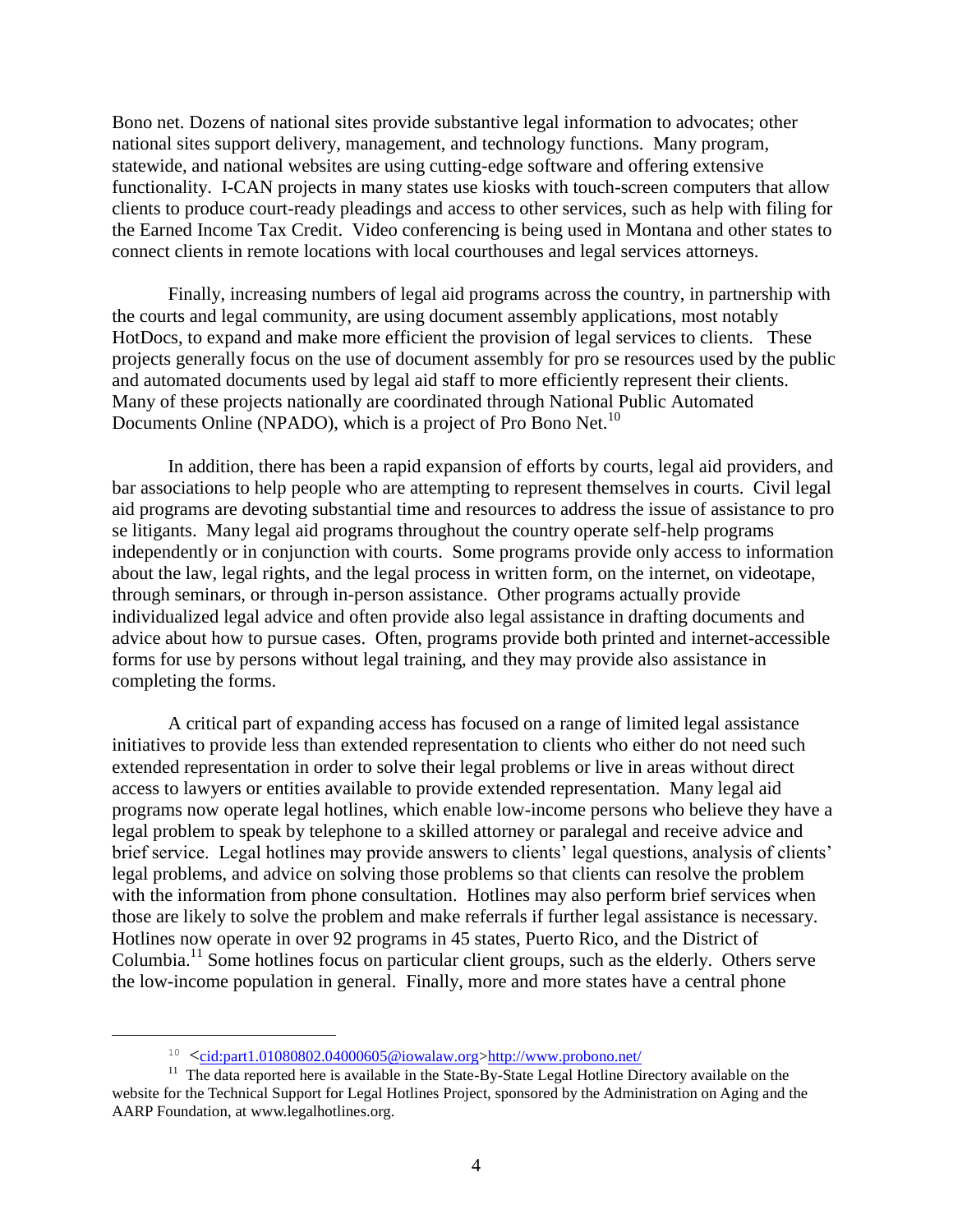number (or several regional phone numbers) that clients can call to be referred to the appropriate program or to obtain brief advice about their legal problems.

**Legal Services Corporation:** In 1974, Congress passed and the President signed the Legal Services Corporation Act, the comprehensive legislation to make permanent the legal services program started under the Economic Opportunity Act. The LSC Act was reauthorized in 1977, but has not been reauthorized since.

LSC is neither a federal agency, nor a government controlled corporation, but a nonprofit corporation established with the powers of a District of Columbia corporation and those provided by the LSC Act. The President of the United States appoints a bipartisan eleven-member board that must be confirmed by the Senate. Board members serve in a volunteer capacity, are not Executive branch employees and, under the LSC Act, cannot be fired by the President. Board members serve for three-year terms but hold over at the conclusion of their terms until new board members are qualified, i.e. confirmed by the Senate. The Chair of the board is chosen by the board, not by the President. The LSC board also appoints a president for LSC as well as certain key officers of the Corporation who serve at the pleasure of the board. The LSC president appoints the remaining members of the LSC staff. The LSC president and staff are not federal employees.

Unlike many federal agencies or government corporations, the LSC president administers the Corporation, making all grants and contracts. The LSC board does provide general oversight of LSC, makes broad policies, and promulgates the rules, regulations and guidelines governing LSC and the legal services grantees it funds. The board also submits its budget mark directly to Congress. The board generally meets at least four times a year for two days, with additional conference call meetings in between.

LSC funds 134 grantees that operate local, regional or statewide civil legal assistance programs. Generally, one field program provides legal services in a designated geographic area. In addition, LSC, with Congressional approval, has earmarked funds for migrant and Native American grants for specialized programs that deliver services to these populations. All legal services programs are private, nonprofit entities, independent of LSC. All LSC grantees are governed by boards which consist of 60 percent attorneys and one-third eligible clients. By LSC regulation, all programs must expend 12.5 percent of their basic LSC grant on the involvement of private attorneys in the delivery of legal services.

**Clients Served:** We do not have national data on the number of clients serviced by the overall system of civil legal aid, the types of cases that are handled and the services provided do not exist. The only national data is from the 134 LSC funded programs. According to 2012 data reported to LSC (the last available data), LSC programs provided services in 809,830 cases. The majority of services provided were counsel and advice (61.0 percent) and brief service (16.2 percent). Cases involving an administrative agency decision were 3.7 percent and court decisions were 14 percent. The largest category of cases was family law cases (34.3 percent) following by housing  $(26.1 \text{ percent})$ , income maintenance  $(12.1 \text{ percent})$  and consumer  $(11.2 \text{ percent})$ .<sup>12</sup>

<sup>12</sup> See **Legal Services Corporation Fact Book 2012** (July 2013).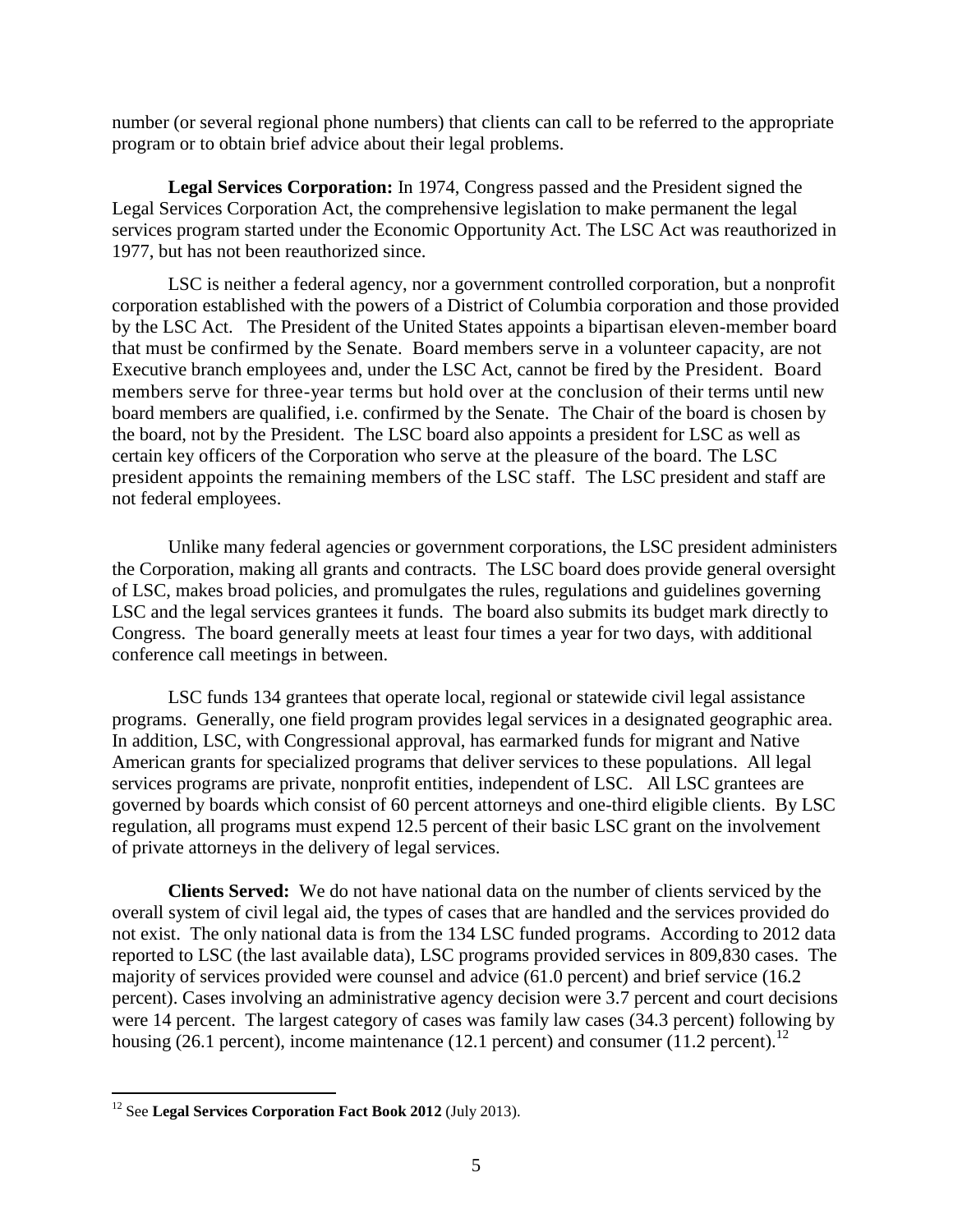## **II. ELIGIBILITY AND RESTRICTIONS**

#### **Eligibility**

The latest data from the American Community Survey indicate that 61.8 million Americans are eligible for civil legal assistance from LSC funded programs.

Legal aid programs funded by LSC have limitations on the clients that they can serve. The primary limitations relate to financial eligibility and status as an alien. LSC programs may use funds from sources other than LSC to serve individuals or groups who do not meet the LSC financial guidelines, but they may not serve aliens who do not meet the alien eligibility guidelines.

Legal aid programs that do not receive funding for LSC often restrict service to clients who meet financial eligibility guidelines. These guidelines often mirror the LSC guidelines but may be more generous or more restrictive than those guidelines, depending on the program's priorities or on restrictions that may be imposed by other funders.

LSC-funded programs may only use LSC funds to provide legal assistance to clients who meet specific financial eligibility guidelines. The basic rule is that LSC programs serve clients at or under 125% of the Poverty Guidelines, **<sup>13</sup>** or \$29,438 for a family of 4.

LSC programs set their own asset ceilings for individual clients. These asset ceilings may be waived under certain circumstances. LSC programs may serve individuals who meet the asset ceilings and whose income is below 125% of the current official Federal Poverty Guidelines (poverty guidelines), which are revised annually by the U.S. government. In addition, under certain circumstances LSC programs may serve individuals who meet the asset guidelines and whose income exceeds 125% of the poverty guidelines. LSC programs may serve, without regard to income, those individuals who are seeking to maintain benefits provided by governmental programs for low-income individuals or families or whose income is primarily devoted to medical or nursing home expenses. LSC programs may also serve individuals whose income does not exceed 200 percent of the poverty guidelines if they are seeking to maintain or obtain certain governmental benefits or if the program has determined that they should be financially eligible based on certain other specified factors.<sup>14</sup>

LSC-funded programs are also permitted to provide legal assistance to organizations of low-income persons, such as welfare rights or tenant organizations. To qualify for LSC funded

<sup>&</sup>lt;sup>13</sup> This figure represents 125% of the poverty guidelines by household size as determined by the Department of Health and Human Services under guidance from the Office of Management and Budget (in the Executive Office of the President). The poverty guidelines are income thresholds that were established in the 1963 and updated by a cost of living index each year. The research underlying the original thresholds was based on food expenditures by low-income families in 1955. Calculations at the time showed the families then spent about a third of their income on food. The low-income food budget was multiplied by three to come up with the poverty line. There has been much controversy about the adequacy of the poverty guidelines, but they have not been changed and remain the basis for eligibility and income distribution for many federal programs.

<sup>&</sup>lt;sup>14</sup> See 45 CFR 1611.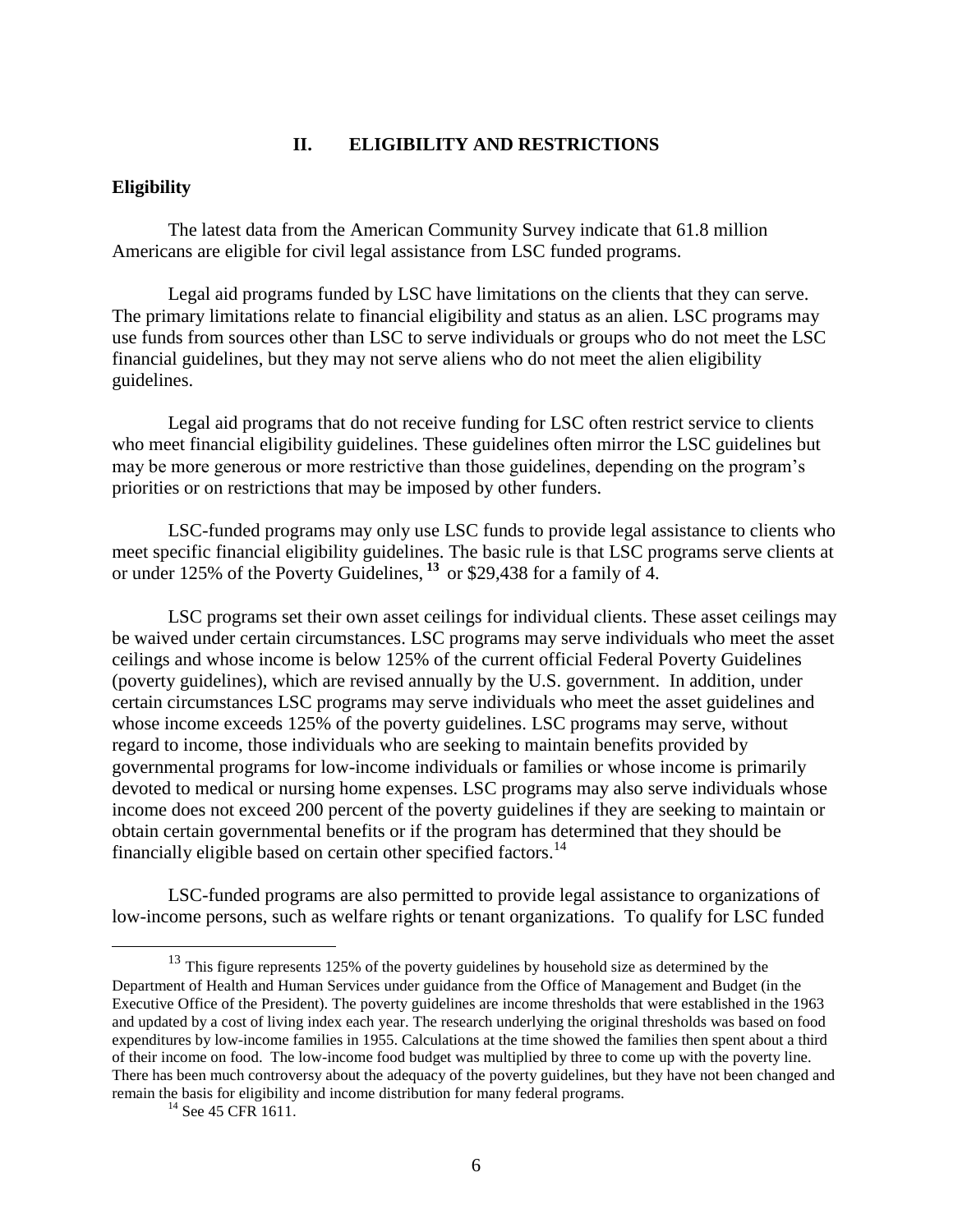assistance, the client organization must lack the means to retain private counsel, and the majority of its members must be financially eligible under the LSC regulations; or the organization must have as its principal activity the delivery of services to financially eligible members of the community.

LSC-funded programs are permitted to serve financially eligible individuals who are U.S. citizens or who are members of specified categories of aliens. <sup>15</sup> LSC programs cannot assist undocumented aliens; aliens seeking asylum, refugee status, or conditional entrant status; or other categories of aliens who are legally in the U.S., including students and tourists.

Furthermore, LSC programs are not permitted to provide certain services to prisoners. Specifically, LSC programs cannot participate in civil litigation on behalf of a person incarcerated in a federal, state or local prison or participating in administrative proceedings challenging the conditions of incarceration.<sup>16</sup> Also, LSC programs are not permitted to represent persons convicted of or charged with drug crimes in public housing evictions when the evictions are based on threats to the health or safety of public housing residents or employees.<sup>17</sup>

Unlike civil legal aid plans in most developed countries, neither LSC nor most state funders impose a formal "merit" test on applicants for service and representation.<sup>18</sup> Nor is there a "significance test" required by LSC or state funders.<sup>19</sup> Programs may impose their own criteria for service, such as only providing advice and brief service in certain kinds of cases or providing assistance only in particular categories of cases or with regard to specific issues. But the decision to limit service is a program-by-program decision and not a decision made by LSC or most other major institutional funders, such as state IOLTA programs. Some other funders limit the use of their resources to certain clients or types of cases, such as domestic violence victims.

Civil legal aid programs generally do not impose co-payments or client contributions from the clients served, and neither LSC nor state funders require co-payments or client contributions. In fact, LSC prohibits its programs from using co-payments for clients eligible for LSC funded services. In addition, since the U.S. legal system is not generally a "loser pays" system, civil legal aid clients and programs are not usually required to reimburse an opponent's legal fees and costs if they lose.

#### **Restrictions**

 $\overline{a}$ 

Much of the funding for civil legal aid programs is provided to the programs without earmarks on who can be served and what can be done. With these funds, the programs themselves make the key decisions about who will be served, the scope of service provided, the types of substantive areas in which legal assistance will be provided, the mix of attorneys and paralegals who will provide services, and the type of services provided (such as advice, brief

<sup>&</sup>lt;sup>15</sup> 45 CFR 1626

<sup>&</sup>lt;sup>16</sup> 45 CFR 1637

<sup>&</sup>lt;sup>17</sup> 45 CFR 1633

<sup>&</sup>lt;sup>18</sup> A merit test requires some degree of possible success, such as the reasonable likelihood, reasonable probability, or reasonable possibility of success.

<sup>&</sup>lt;sup>19</sup> A significance test usually is expressed as a significant or substantial interest and sometimes measured against a hypothetical "modest income litigant" and whether such a person would hire a lawyer in a particular case.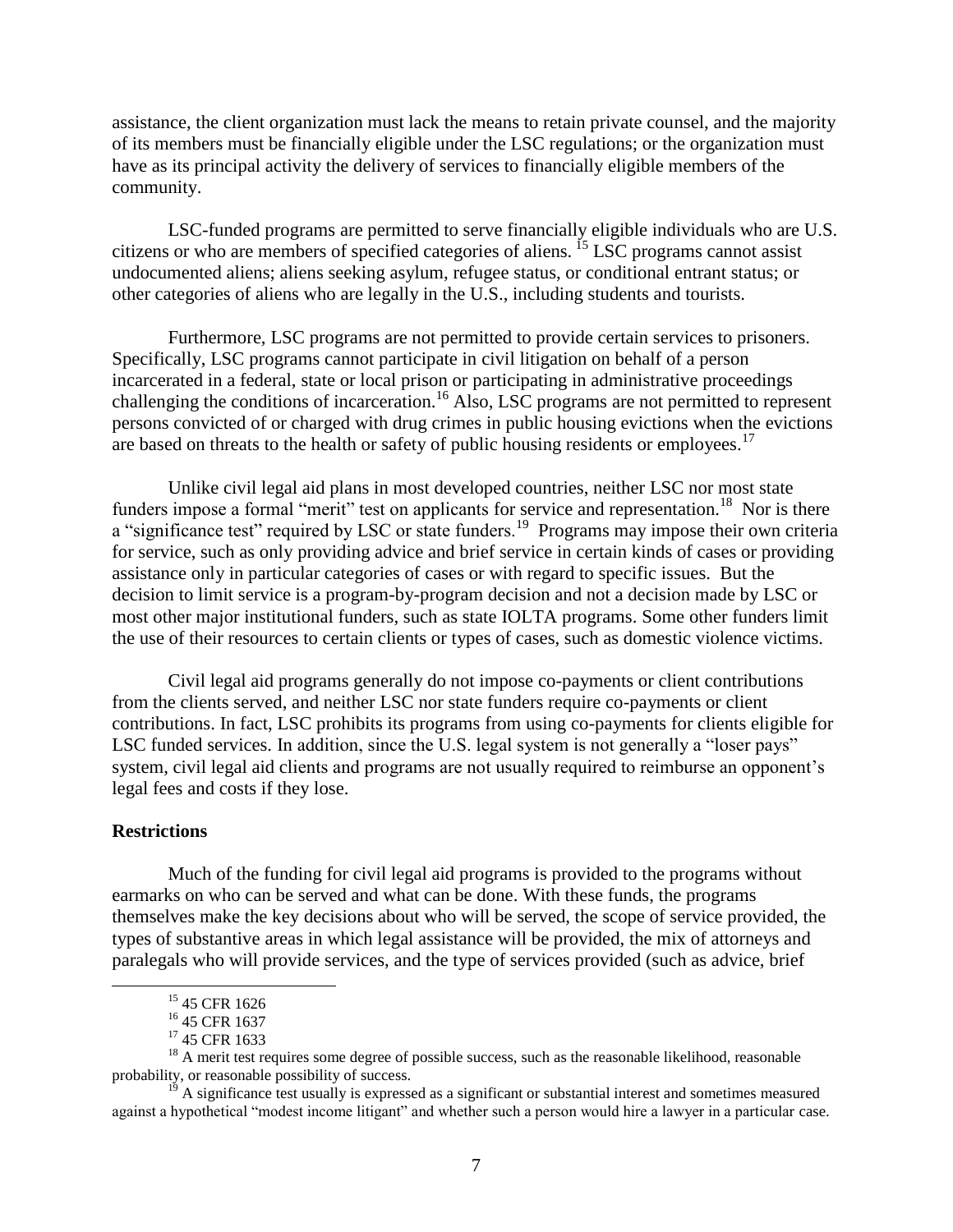services, extended representation, and law reform). While Congress has imposed restrictions on what LSC can fund and what its recipients can do, and a few other states have similar restrictions, in the U.S. system, LSC, IOLTA, and many other funders do not decide what kinds of cases programs will handle and which clients they will serve. It is the program itself that undertakes planning and priority setting and decides who will deliver the services (staff attorney or private attorney). As a corollary to this responsibility, it is the program that oversees how these services are delivered and evaluates the quality of work that is provided by its staff attorneys and the pro bono and paid private attorneys with whom the program works.

However, there are some government and private funding sources that limit their funding to specific types of clients (e.g., aliens) or specific types of cases (e.g., domestic violence). Civil legal aid programs can decide whether or not to seek this funding, and many do. It is the program itself that decides internally whether to seek such funding.

The U.S. Congress has imposed some restrictions on what types of cases civil legal aid programs funded by LSC can bring and what types of advocacy they can pursue even with non-LSC funds. LSC funded providers are precluded from most advocacy and representation before legislative bodies and in administrative rulemaking proceedings, except in a few circumstances. In addition, LSC programs cannot initiate, participate, or engage in any class actions. LSC programs are prohibited from representation in redistricting cases and from participating in any litigation with regard to abortion. Although prior to 1996 there had been some restrictions on what LSC-funded legal services programs could do, particularly with LSC funds, the 1996 restrictions prohibited LSC grantees from using funds available from most non-LSC sources to undertake those activities that are restricted with the use of LSC funds.

In other words, all of a LSC grantee's funds, from whatever source, are restricted.<sup>20</sup> Nevertheless, the restrictions do not cover most of the work that LSC programs can do on behalf of the low-income community, and LSC-funded programs can continue to provide representation in over 95 percent of the cases they were able to undertake prior to the imposition of the 1996 restrictions.

In 2009, Congress lifted the restriction on claiming, collecting and retaining attorneys' fees from adverse parties.

#### **III. THE JUSTICE GAP**

Through the innovative technologies described above, the civil legal aid system has made continuing progress in expanding access to legal information in most areas of the United States. However, there is not enough funding available to provide all low-income persons who need legal advice, brief service, and particularly extended representation by a lawyer or paralegal. As a result, many low-income persons who are eligible for and need civil legal assistance are unable to obtain it.

<sup>20</sup> For a more detailed discussion of the restrictions, see Alan W. Houseman, *Restrictions By Funders and the Ethical Practice of Law,* 67 Fordham L. Rev. 2187 at 2189-2190 (1999). See also Rebekah Diller and Emily Savner, *A Call to End Federal Restrictions on Legal Aid for the Poor*, Brennan Center for Justice (June 2009).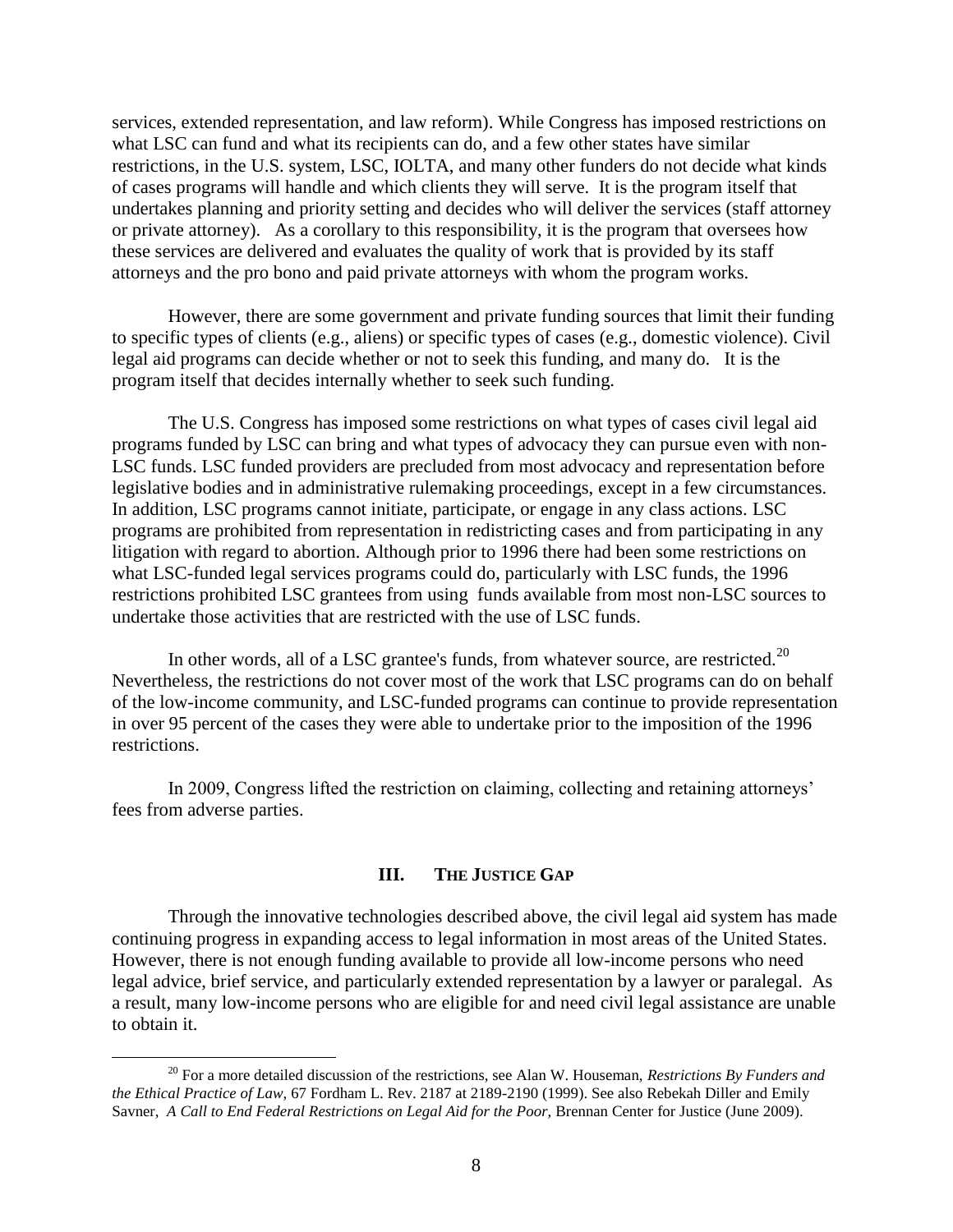This "justice gap" is demonstrated by the Legal Services Corporation (LSC) in a study titled, "*Documenting the Justice Gap in America: The Current Unmet Civil Legal Needs of Low-Income Americans*,<sup>521</sup> which examines the adequacy of available funding to meet the legal needs of the low-income population in the United States. The study was updated in 2009, employing the same methodology to document the continued need for civil legal aid among low-income Americans.<sup>22</sup> The studies revealed three main commonalities. First, both studies showed that for every client who received service from an LSC grantee, one eligible applicant was turned away. In other words, 50 percent of potential clients who request assistance are turned away due to lack of resources on the part of the program. Second, the studies each looked at a number of individual state studies addressing the civil legal problems faced by states' respective lowincome residents conducted over the last nine years. Seven of the state studies validated the findings of the national study conducted by the American Bar Association (ABA) in 1994, which demonstrated that less than 20 percent of the legal needs of low-income Americans were being met. Finally, the studies identified the number of legal aid lawyers in both LSC and non-LSC funded programs, and compared that number to the total number of attorneys providing personal legal services to the general population. The study determined that, at best, there is one legal aid attorney for every 6,415 low-income persons. In contrast, the ratio of attorneys delivering personal legal services to the *general* population is approximately one for every 429 persons, or fourteen times more.

The Justice Gap study formed the basis of the funding requests that LSC has made to Congress. The funding request for FY 2013 was \$470,000,000 and for 2014 is \$486,000,000. The Congress appropriated \$350,129,760 million for FY 2013 but this was reduced by the automatic sequester to approximately \$341,500,000. The President recommended \$430 million for FY 2013 and 2014.

Thus, the major problem in achieving meaningful access to a full range of high-quality legal assistance programs is the lack of programs with sufficient funding to provide the legal advice, brief service, and extended representation necessary to meet the legal needs of lowincome persons.

However, there are two other related major inadequacies in the civil legal aid system. First, in many states, there are few, if any, non-LSC providers to ensure that low-income persons have access to the full range of services that they need and which cannot be provided by LSC recipients because of restrictions or limited resources. Second, state advocacy, training, and support are insufficient in many states and totally inadequate or non-existent in many others.

A significant gap in the civil legal aid system in the United States, and particularly in the many states with limited non-LSC resources, is the lack of providers that can (1) serve prisoners,

<sup>21</sup> *See generally* LEGAL SERVICES CORP., DOCUMENTING THE JUSTICE GAP IN AMERICA: THE CURRENT UNMET CIVIL LEGAL NEEDS OF LOW-INCOME AMERICANS (Sept. 2005), *available at*  http://www.lsc.gov/press/documents/LSC%20Justice%20Gap\_FINAL\_1001.pdf.

<sup>22</sup> *See generally* LEGAL SERVICES CORP., DOCUMENTING THE JUSTICE GAP IN AMERICA: THE CURRENT UNMET CIVIL LEGAL NEEDS OF LOW-INCOME AMERICANS (Sept. 2009), *available at* http://www.lsc.gov/pdfs/documenting\_the\_justice\_gap\_in\_america\_2009.pdf [hereinafter HOUSEMAN, JUSTICE GAP].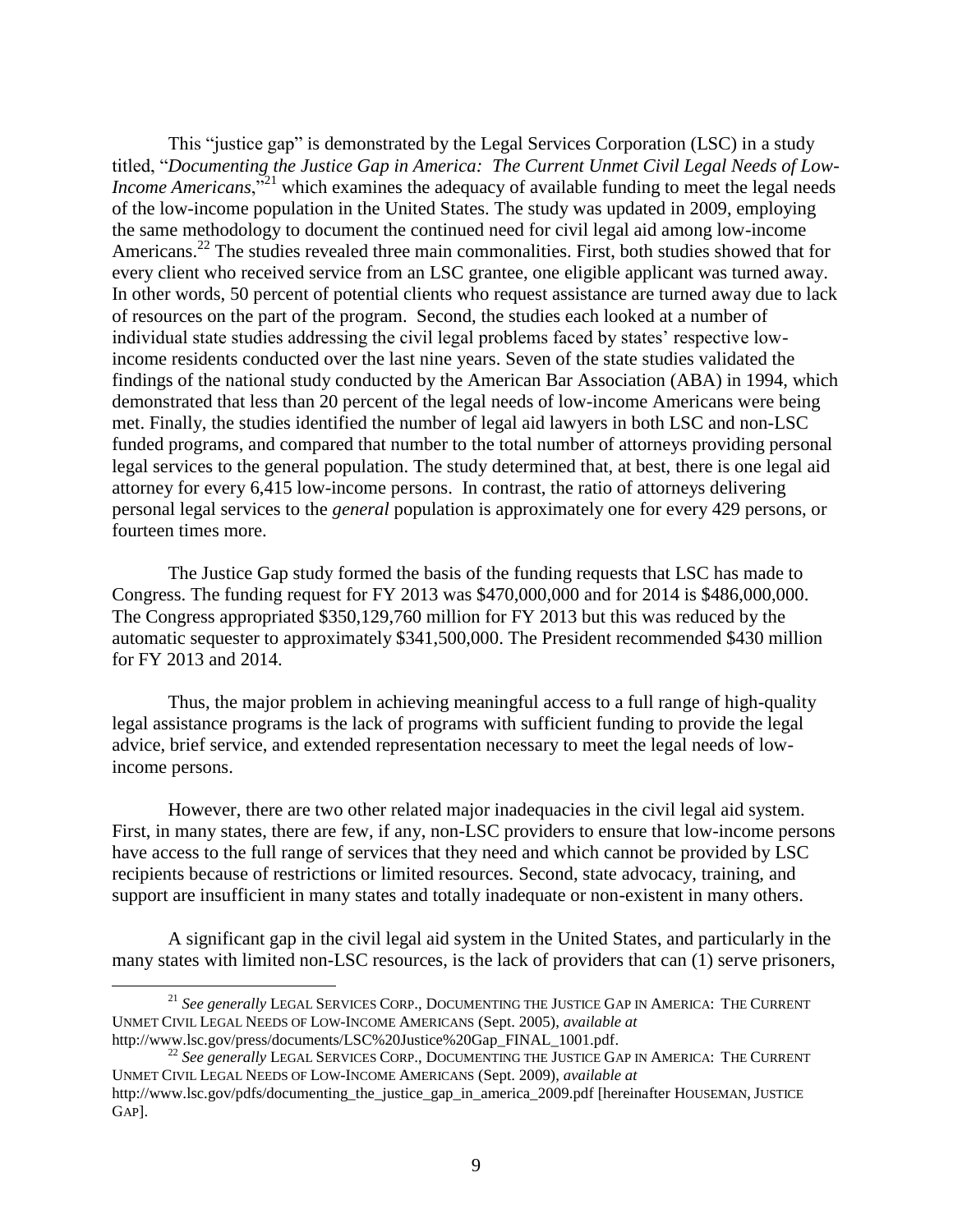aliens, and others who cannot be represented by LSC funded providers; (2) bring class actions and effectively and strategically use attorneys' fees statutes; and (3) engage in advocacy in all relevant forums, including legislative and administrative rule-making and policy-making forums. In large parts of the country, such providers do not exist, or, if they exist, they are small, underfunded, and not able to meet the need that exists. This problem is, in part, a result of the restrictions imposed on LSC-funded entities by the 1996 appropriation riders.<sup>23</sup>

A final component of the "justice gap" is the lack of statewide support and coordinated advocacy. Historically, LSC and some IOLTA funders have sought to ensure coordination and support for all legal providers and their partners, along with a central focus on statewide issues of importance to low-income persons, including representation before legislative and administrative bodies. The loss of over \$10 million in state support funding as a result of the Congressional funding decision made in 1996 has taken a large toll on the state support structure that was previously in place.<sup>24</sup> Many of the state support units and the regional training centers that were part of larger programs have been eliminated. In a number of states, there has been no state-level policy advocacy, no significant training of staff, no information sharing about new developments, no litigation support, and no effective coordination among providers. Several new entities have been created to carry on state level advocacy, particularly policy advocacy. However, virtually all of these new entities are severely under-funded and under-staffed. Several of the remaining freestanding state support programs have survived, but, with a few exceptions, they have not made up the loss of LSC funds. $^{25}$ 

#### **IV. FUNDING**

#### A. *Where We Are Today*

As noted above, the United States civil legal aid system is not funded by one principal source. There was over \$1.34 billion in the civil legal assistance system as of the beginning of 2013.

| <b>State General Revenue and Filing Fees:</b> | \$229,740,000 |
|-----------------------------------------------|---------------|
| <b>IOLTA</b>                                  | \$115,590,000 |
| <b>Other Public Funds</b>                     | \$309,243,000 |
| Legal Community/Bar                           | \$85,542,000  |
| <b>CY</b> Press                               | \$15,951,000  |
| Foundation/Corporation Grants                 | \$122,426,000 |

<sup>&</sup>lt;sup>23</sup> Some have turned to the courts to address this fundamental challenge, initially culminating in the United States Supreme Court decision in *Velazquez v. LSC*, which struck down one part of the restriction that prohibited representation of clients in welfare cases where a challenge to a welfare law or regulation was necessary. 531 U.S. 533 (2001). The remaining 1995 restrictions were upheld. Three other cases unsuccessfully challenged LSC rules on "program integrity." The "program integrity" provision requires that LSC programs "have objective integrity and independence from any organization that engages in restricted activities." 45 C.F.R. §1610.8 (2005). The regulation sets out criteria by which LSC will measure compliance. It was these criteria and their implementation that were challenged.

<sup>24</sup> *Missing Link*, *supra* note 8, at 6.

<sup>&</sup>lt;sup>25</sup> A few states – including California, Florida, Massachusetts, New Jersey, New York, Ohio, Vermont, Washington, Michigan – have preserved and/or strengthened the capacity for state-level advocacy, coordination, and information dissemination; increased training; and developed very comprehensive state support systems.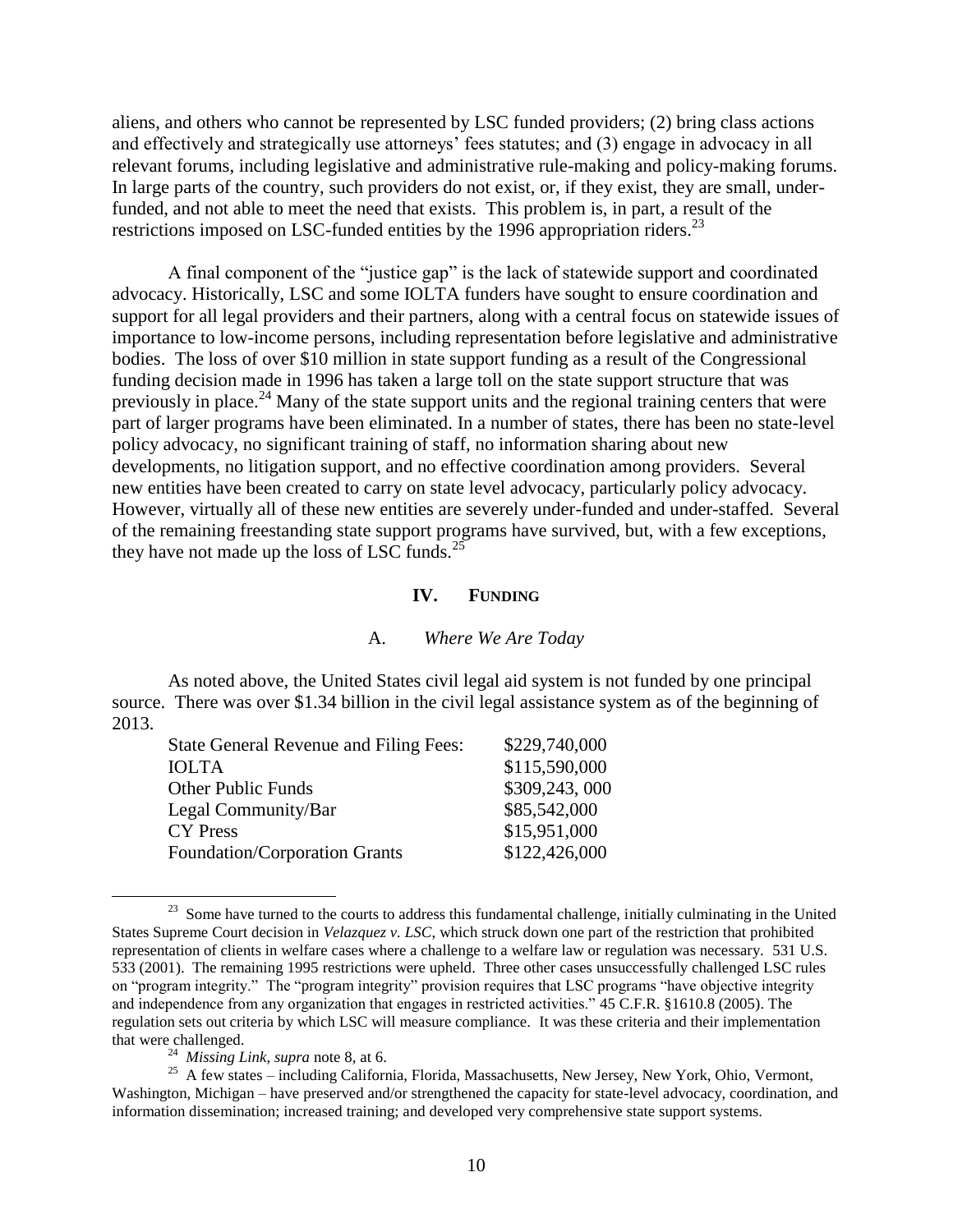| Other Strategies (United Way, Attys Fees) \$110,719,000 |               |
|---------------------------------------------------------|---------------|
| <b>Legal Services Corporation</b>                       | \$352,651,313 |

While LSC funds are distributed according to the 2010 census data on individuals living below the poverty line (\$10.21 per poor person in 2012), the other funding sources are not distributed equally among states. There is a significant difference in funding among the states. In fact, the highest funded state is funded at 10 times the lowest funded state. The lowest-funded states are in the South and Rocky Mountain states, and the highest-funded states are in the Northeast, Mid-Atlantic, Midwest, and West.

While non-LSC funding sources have been steadily increasing overall, LSC funding has not kept pace. LSC funding today purchases less than half of what it did in 1980, the time when LSC funding provided what was called "minimum access" or an amount that could support two lawyers for each 10,000 poor people in a geographic area. Since 1980, LSC has been unable to convince Congress to appropriate sufficient funding to maintain the level of access achieved then. LSC has lost considerable ground because of three significant budget reductions (in 1982, 1996 and 2012) and the inability to keep with up inflation. The following chart presents a few funding comparisons:

| <b>Grant Year</b> | <b>Annual LSC</b>       | <b>Appropriation</b>  | <b>Percentage Change</b> |
|-------------------|-------------------------|-----------------------|--------------------------|
|                   | <b>Appropriation in</b> | If It Had Kept Up     | From 1980 (Using         |
|                   | <b>Actual Dollars</b>   | <b>With Inflation</b> | 1980 Dollars)            |
| 1975              | 71,500,000              |                       |                          |
| 1980              | 300,000.000             | 300,000,000           | $0.0\%$                  |
| 1981              | 321,300,000             | 331,004,146           | $-2.9%$                  |
| 1982              | 241,000,000             | 351,219,424           | $-31.4%$                 |
| 1990              | 316,525,000             | 475,649,712           | $-33.5%$                 |
| 1995              | 400,000,000             | 554,737,587           | $-27.9%$                 |
| 1996              | 278,000,000             | 570,998,079           | $-51.3%$                 |
| 2002              | 329,300,000             | 623,444,568           | $-47.2%$                 |
| 2005              | 330,804,705             | 704,055,010           | $-53.0%$                 |
| 2007              | 348,500,000             | 733,178,279           | $-52.5%$                 |
| 2008              | 350,490,000             | 739,072,032           | $-52.6%$                 |
| 2009              | 390,000,000             | 752,938,299           | $-48.2%$                 |

## **LSC FUNDING COMPARED TO INFLATION**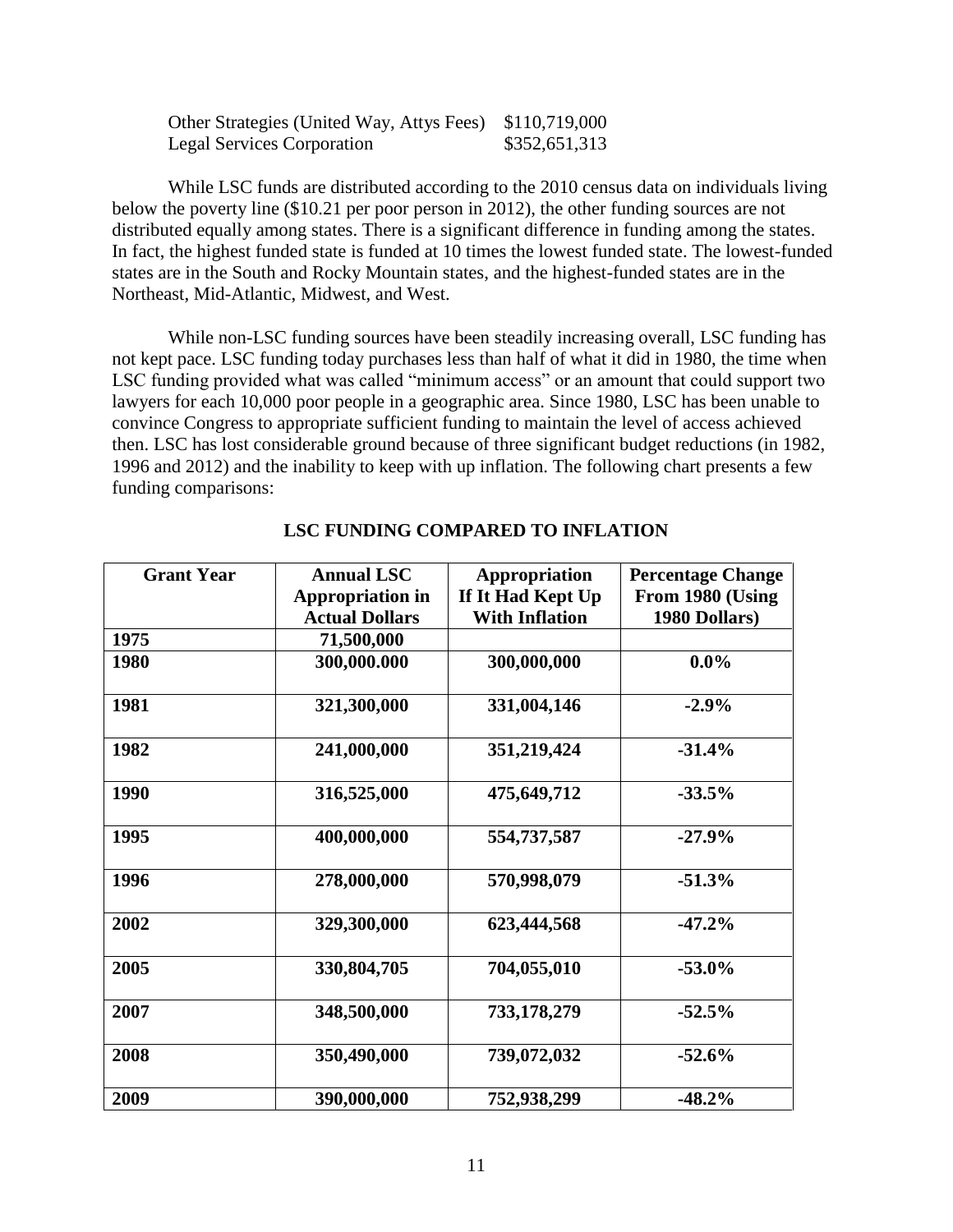| 2010 | 420,000,000 | 767,497,879 | $-45.3%$ |
|------|-------------|-------------|----------|
| 2011 | 404,200,000 | 783,790,743 | $-51.6%$ |
| 2012 | 348,000,000 | 801,123,576 | $-56.6%$ |
| 2013 | 341,500,000 | 835,585,677 | $-59.1%$ |

In 2011 and 2012, LSC surveyed its 134 grantees about the impact of funding cuts. The survey included questions on staff reductions, furloughs, salary freezes, benefit reductions, and office closures. With 97 percent of grantees reporting, it was clear that most grantees are experiencing financial distress, including office closures, staff reductions, and decreased client services.

Highlights of the results include:

- Between 2010 and 2012, 923 full-time positions—385 attorneys, 180 paralegals, and 358 support staff—were eliminated due to funding cuts. This represents a 10.3 percent loss of legal aid staff in just two years.
- Including attrition, LSC grantees reported a total net reduction of 323 staff members in 2012—almost half of whom (45.8 percent) were attorneys.
- Fifty-six percent of the responding grantees projected budget deficits for 2012 in the amount of \$22 million.
- More than 54 percent of grantees expected to freeze salaries in 2012 and anticipated reducing employee benefits.
- Seventy-two percent of grantees anticipated making significant changes in client services in 2012 as a result of funding cuts.

Over the last 25 years, there has been a radical shift in funding from LSC and federal sources to a far more diversified funding base, including substantial increases in funding from state sources. Many legal services providers have developed the ability to generate significant additional revenue at the state and local level. Overall, funding has grown in actual dollars and when adjusted for inflation, but LSC funding has continued to decline, as shown above. However, there is high variability among states in terms of success in attracting funding. There is a wide gap between the highest—and lowest-funded states—a difference so great that it makes talking about average funding on a national level almost meaningless.

As many commentators have pointed out, the United States system is funded far below the level of funding provided by most of the other Western, developed nations.<sup>26</sup> Even though the US is far behind virtually all developed countries with regard to civil legal aid funding, it is important to recognize that, over the last decade, the U.S. system has grown from approximately

 $\overline{a}$ <sup>26</sup> *See* Earl Johnson, *Equal Access to Justice: Comparing Access to Justice in the United States and Other Industrial Democracies*, 24 FORDHAM INT'L L. J. S83 (2001).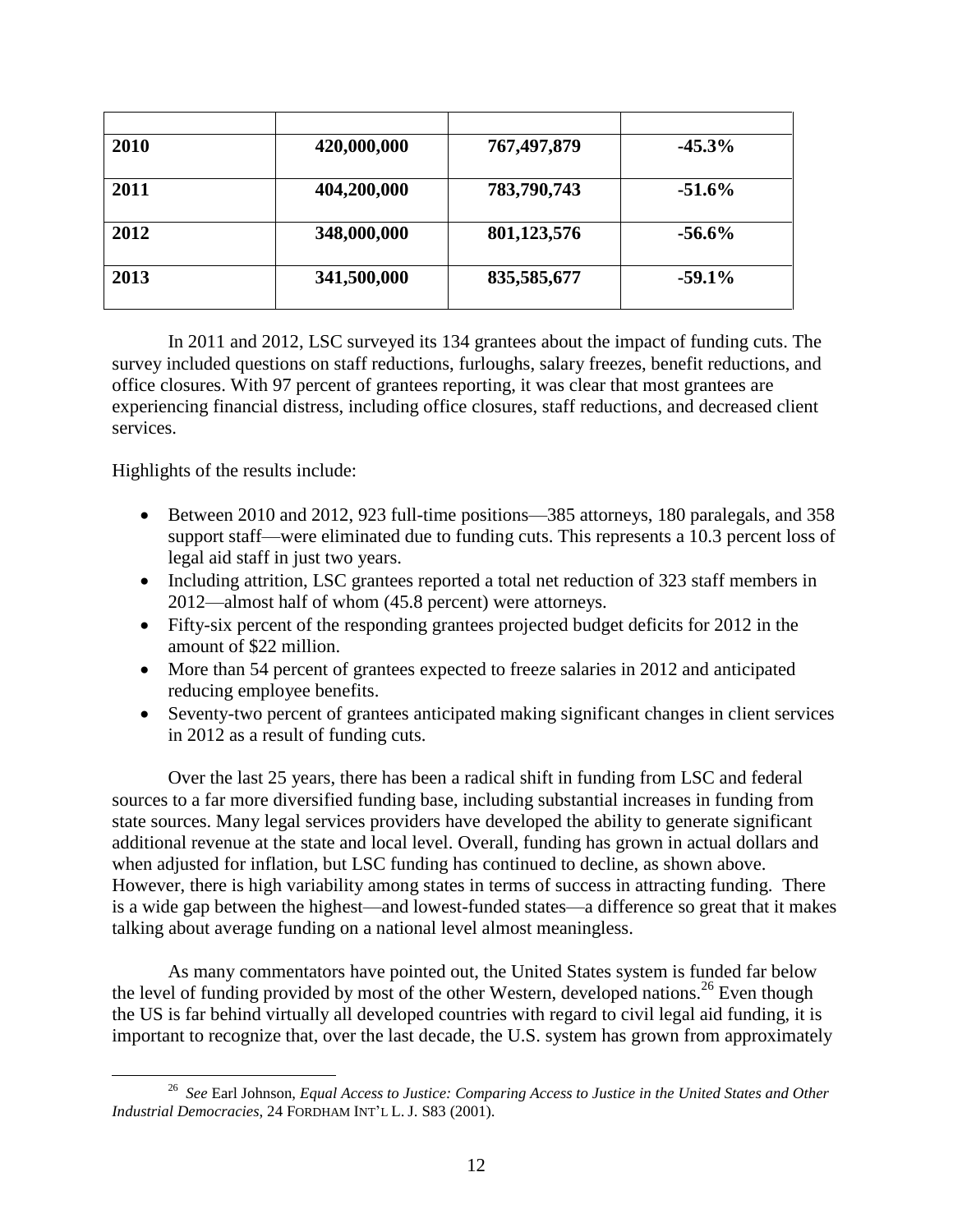\$800 million to over \$1.34 billion (including the District of Columbia, Puerto Rico, and the territories).

# B. *Future Funding*

Future funding for civil legal assistance will come from five sources:

- federal government;
- state and local governmental funds;
- **IOLTA** funds;
- private bar contributions; and
- other private sources, such as foundations and United Way Campaigns.

## **1. Federal Funding through LSC**

Even though 41 states plus the District of Columbia now have non-LSC funding that exceeds LSC funding, and even though new funding will continue to come from non-LSC sources, increased funding from the federal government will continue to be essential for 2 reasons. First, civil legal service is a federal responsibility, and LSC continues to be the primary single funder and standard setter. Second, there are many parts of the country—particularly the South, Southwest, and Rocky Mountain states—that have not yet developed sufficient non-LSC funds to operate their civil legal assistance program without federal support.

Supporters of increased federal funding will have to overcome significant political barriers to substantially increase federal funding for civil legal assistance. On the one hand, LSC leadership has made substantial progress in developing a much stronger bipartisan consensus in favor of funding for LSC,<sup>27</sup> the political leadership, particularly in the Congress, remains divided about whether there should continue to be a federal program and its scope. On the other hand, the Obama Administration is strongly supportive of LSC and is seeking increased funding and removal of restrictions on activities as a key part of its civil rights agenda.

During the last three years, LSC has faced amendments during debate on appropriations for LSC to eliminate all funding for LSC grantees. Although the amendments were defeated on a bipartisan vote, the Congress ultimately reduced LSC appropriations from \$420 million in 2010 to \$341,500,000 in 2013. While we are confident that the Senate and President Obama will prevent LSC from being eliminated entirely, there remains a real possibility that funding could be reduced again. LSC will continue to face a genuine existential threat because numerous conservative think tanks such as the Heritage Foundation have long called for the elimination of LSC, and at least one of the various reports on deficit reduction (e.g. The Debt Reduction Task Force of the Bipartisan Policy Center chaired by Senator Pete Domenici and Alice Rivlin) included LSC in the lists of programs that could be terminated.

## **2. State IOLTA and Governmental Sources**

 $\overline{a}$ 27 John McKay *Federally Funded Legal Services: A New Vision of Equal Justice Under Law*, 68 TENN. L. REV. 101, 110-11 (Fall 2000).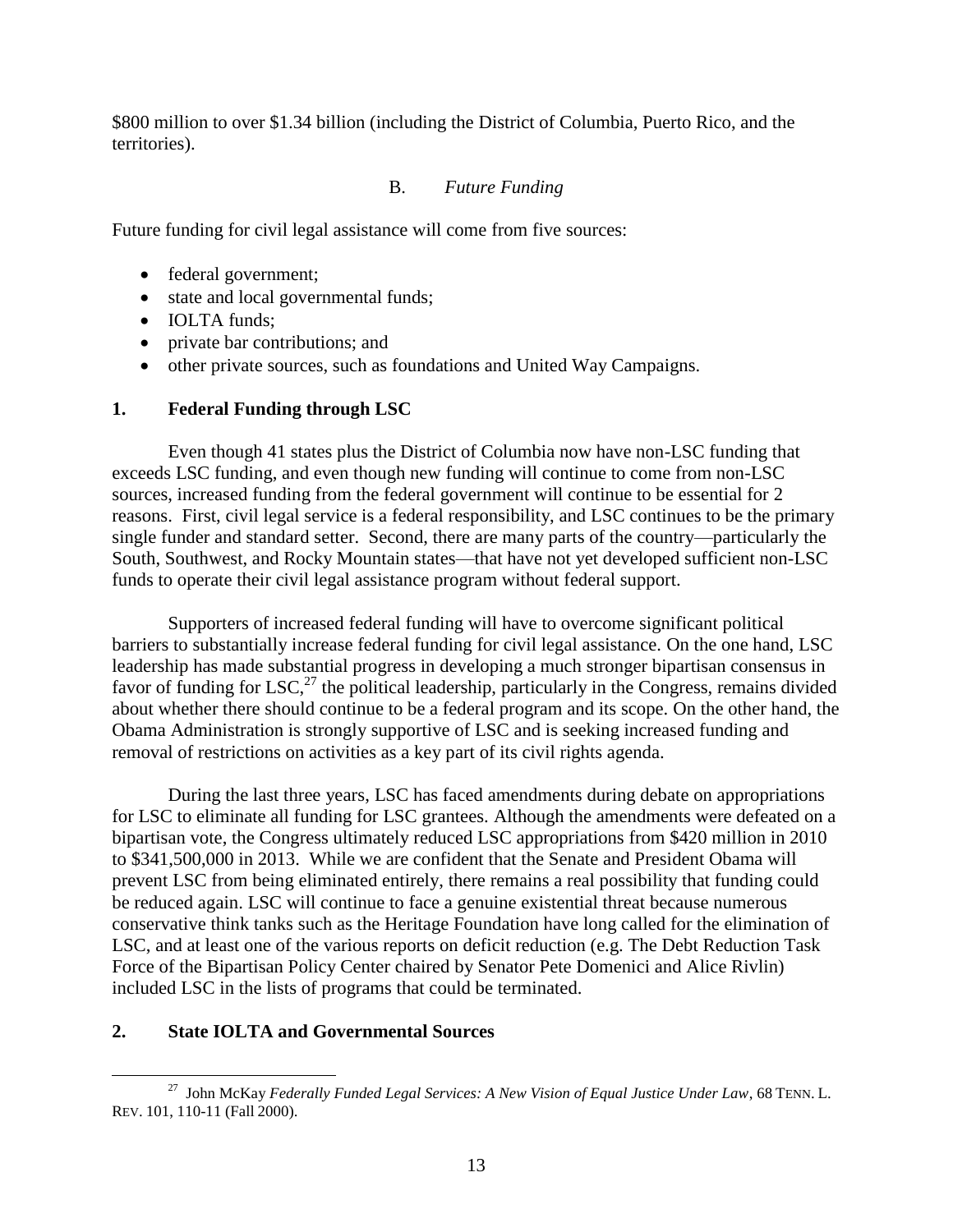Since 1982, funding from state and local governments has increased from a few million dollars to over \$500 or more million.<sup>28</sup> Until recently, this increase has been primarily through IOLTA programs, which have now been implemented in every state.<sup>29</sup> But funding from court fees and general state revenue has now overtaken IOLTA funding in many states. Because of decreases in interest rates and the slowdown in economic activity as a result of the recession, IOLTA funds were reduced sharply between 2008 and 2012, and funding in 2013 is likely to continue at a low level. With the prospect of significant state budget deficits, state appropriations for legal services may also be reduced in the future.

IOLTA programs have developed a number of strategies to increase IOLTA funding. Forty-four states (have adopted mandatory IOLTA and are no longer permitting lawyers to opt out. Thirty-two states have adopted "comparability" provisions which require that financial institutions pay IOLTA accounts no less than the interest rate generally available to non-IOLTA depositors at the same institution. A few states have pursued strategies that designate what "reasonable fees" can be charged by the financial institution to the IOLTA account, making impermissible other fees that should be borne by the lawyer or law firm maintaining the account. Some have prohibited "negative netting" which is the practice of using earnings from one IOLTA account to pay fees on another IOLTA account. Finally, some states have established Honor Rolls or Prime Partner Programs under which banks that agree to pay a higher rate on IOLTA accounts receive recognition by the IOLTA program.

Within the last 10 years, substantial new state funding has come from general state or local governmental appropriations, as well as efforts such as filing fee surcharges, state abandoned property funds, and other governmental initiatives. Obtaining (and retaining) state appropriations and filing fee/fine surcharges to fund civil legal aid has become more difficult as the country's economic problems have continued. In response, bench and bar leaders, working closely with their legal aid providers, are redoubling their efforts to maintain and increase revenue. In 2012, results were very mixed. There were a few states with major increases or decreases, and many states with less severe reductions. In virtually all circumstances, any increases in state funding helped to offset losses from other funding sources, rather than increase services. Overall, there was a net funding increase of approximately \$22,000,000. A few states increased state funding temporarily to compensate for significant IOLTA losses. Funding in most states that use court fees and fines rather than appropriations as the funding mechanism for legal services remained level, but there were some significant changes in a few states.

#### **3. Right to Counsel in Civil Cases at State Expense**

<sup>&</sup>lt;sup>28</sup> The exact amount of state funding for civil legal assistance has not been fully documented, because much of this funding has gone to non-LSC funded programs, which, unlike LSC-funded programs, do not have to report to any central funding source.

 $29$  In 2003, the United States Supreme Court upheld the constitutionality of the IOLTA program in a narrow 5-4 decision, *Brown v. Legal Foundation of Washington*. 538 U.S. 216 (2003). The Court held that although the IOLTA program does involve a taking of private property – interest in escrow accounts that was owned by the depositors – for a legitimate public use, there was no violation of the Just Compensation Clause of the Constitution because the owner did not have a pecuniary loss.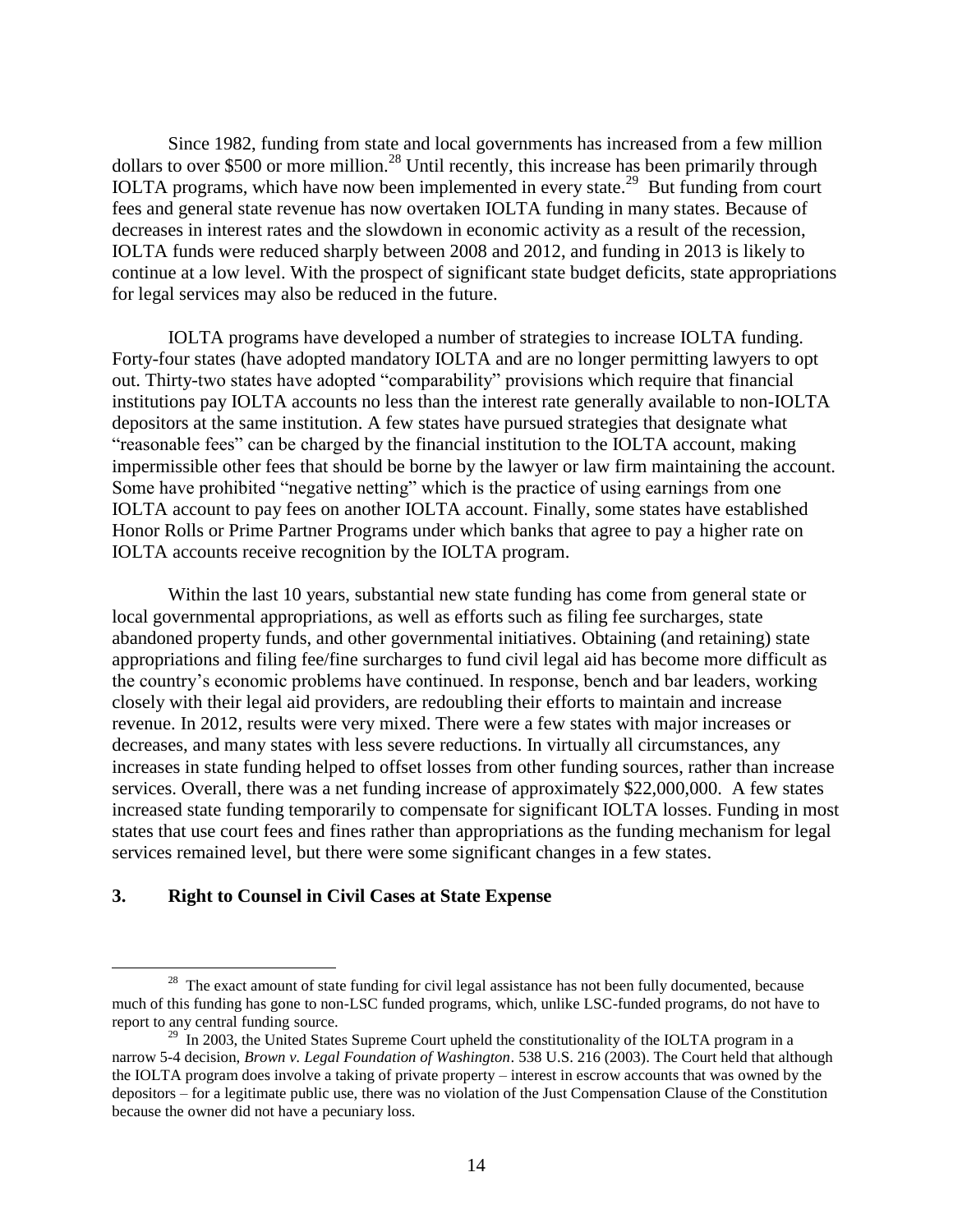In the United States, there is no general right to state-funded counsel in civil proceedings. The United States Constitution does not provide an explicit right to state-funded counsel in civil proceedings, although the Fourteenth Amendment does prohibit a State from depriving "any person of life, liberty, or property, without due process of law" or denying "to any person within its jurisdiction the equal protection of the laws." Unlike *Gideon v. Wainwright*, <sup>30</sup> in which the United States Supreme Court held that there must be counsel in criminal cases in which the defendant faces imprisonment or loss of physical liberty, the Court refused to find a constitutional right to counsel in civil cases when first faced with the issue in 1981. In *Lassiter v. Department of Social Services*, <sup>31</sup> the Supreme Court held in a five-to-four ruling that the due process clause of the federal constitution did not provide for the guaranteed appointment of counsel for indigent parents facing the termination of parental rights. Rather, "the decision whether due process calls for the appointment of counsel for indigent parents in termination proceedings is to be answered in the first instance by the trial court, subject, of course, to appellate review."<sup>32</sup>

This basic framework was continued in 2011 when the Supreme Court decided *Turner v, Rogers*, 131 S.Ct.2507 (2011) which held that a parent jailed for civil contempt due to failure to pay child support is not categorically entitled to counsel when (1) the state provides other procedural safeguards; (2) the contemnor's opponent is neither the state nor represented by counsel; and (3) the matter is not "unusually complex." The court also determined that there is not a presumption in favor of counsel when physical liberty is at stake. However, the Court did hold that the state must provide four safeguards to ensure due process. These were: (1) notice to the defendant that his "ability to Pay" is a critical issue in the contempt proceeding; (2) the use of a form to elicit relevant financial information; (3) an opportunity at the hearing for the defendant to respond to statements and questions about his financial status; and (4) an express finding by the court that the defendant has the ability to pay.

 $30$  372 U.S. 335 (1963).

 $31$  452 U.S. 18 (1981).

<sup>32</sup> *Lassiter*, 452 U.S. at 32.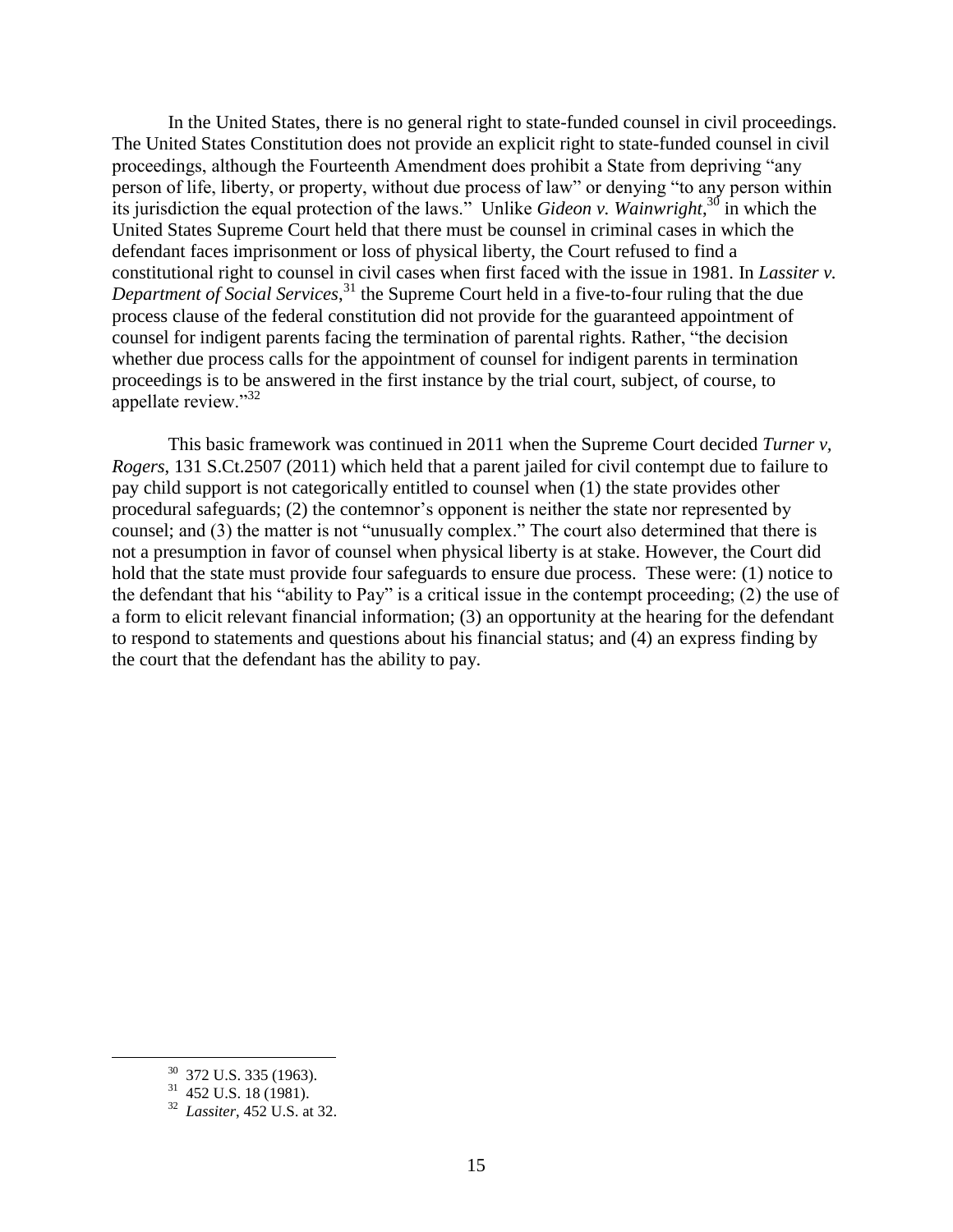This decision has been viewed in very different perspectives. Some viewed the decision as a terrible loss with few redeeming qualities. For example, Professor Gene Nichol, the keynote speaker at a 2011 conference sponsored by the National Coalition for the Civil Right to Counsel<sup>33</sup> said of Turner: "Turner v. Rogers is not a lodestar or watershed of progress... it did not impose a requirement of meaningful and effective opportunity to be heard…" On the other hand, many access-to-justice proponents found in Turner "a new day for judges and the selfrepresented," and a "watershed for the right to counsel and self-representation." <sup>34</sup> As Russell Engler states in a thorough discussion of this issue, "while the decision represents a civil-rightto-counsel 'loss', it might well represent an access-to-justice 'win.'"<sup>35</sup>

No state constitution explicitly sets out a state-funded right to counsel in civil cases. Virtually all state constitutions have due process and equal protection clauses whose wording may differ from the federal constitution but whose scope have often been interpreted to be similar to or even broader than the federal constitution's provisions. These provisions have been the primary legal framework for asserting the right to counsel in civil cases at state expense. Many state constitutions have "access to court" provisions, and some have provisions incorporating English common law rights. Recently, advocates have pursued these provisions to assert the state-paid right to civil counsel.

In limited categories of cases, some state legislatures have enacted statutes requiring state-funded counsel to be appointed for one or more parties,  $36$  and the highest courts in some states have judicially decided that state-funded counsel should be provided as a right to some parties.<sup>37</sup> These state-funded counsel provisions or court rulings are generally in the family law area and civil commitment. There are a few federal statutory requirements for appointment of counsel in civil cases, but these are very limited.

 $33$  The National Coalition for the Civil Right to Counsel is a coalition of over 240 participants from 35 states and is housed at the Public Justice Center in Maryland.

<sup>34</sup> Richard Zorza has written numerous articles laying out a detailed set of best practices for judges in light of Turner. See, e.g., Richard Zorza, "A new Day for Judges and the Self-Represented: The Implications of Turner v. Rogers, Judge Journal. Vol 50, N0. 4 Fall 2011 at 16 and "Turner v. Rogers: The Implications for Access to Justice Strategies" Judicare, Vol. 95, No.6, May-June 2012 at 255.

<sup>35</sup> . See "*Turner v. Rogers* and the Essential Role of the Courts in Delivering Access to Justice," 7 Harvard Law & Policy Review 31 (2013). See also Benjamin Barton & Stephanos Bibas, "Triaging Appointed-Counsel Funding and Pro Se Access to Justice, 160 U. Pa. L Rev. 967 (2012); John Pollock & Michael Greco, "Response, It's Not Triage if the Patient Bleeds Out," 161 U. Pa. L. Rev. PENNumbra 40 (2012) and John Pollock, "The Case Against Case-by-Case: Courts Identifying Categorical Rights to Counsel in Basic Human Needs Civil Cases." 61 Drake L. Rev. 763 (2013).

<sup>36</sup> Laura K. Abel & Max Rettig, *State Statues Providing for a Right to Counsel in Civil Cases*, 40 CLEARINGHOUSE REVIEW 245 (July-Aug. 2006).

<sup>37</sup> A thorough exploration of state cases since *Lassiter* is found in the article by Clare Pastore, *Life after Lassiter: An Overview of State-Court Right-to-Counsel Decisions*. 40 CLEARINGHOUSE REVIEW 186 (July-Aug. 2006). *See also* 92 A.L.R.5th 379 (2001 & Supp. 2006) (providing detailed analysis of state court cases involving termination of parental rights and the developments subsequent to *Lassiter*); Bruce A. Boyer, *Justice, Access to the Courts, and the Right to Free Counsel for Indigent Parents: The Continuing Scourge of Lassiter v. Department of Social Services of Durham*, 36 LOY. U. CHI. L.J. 363, 367 (2005) (noting that forty states now provide free counsel for parents in state-initiated termination-of-parental rights actions, up from thirty-three at the time of the *Lassiter*  decision); Rosalie R. Young, *The Right to Appointed Counsel in Termination of Parental Rights Proceedings: The States' Response to Lassiter*, 14 TOURO L. REV. 247 (1997) (particularly note Tables I and II at pp. 276, 277).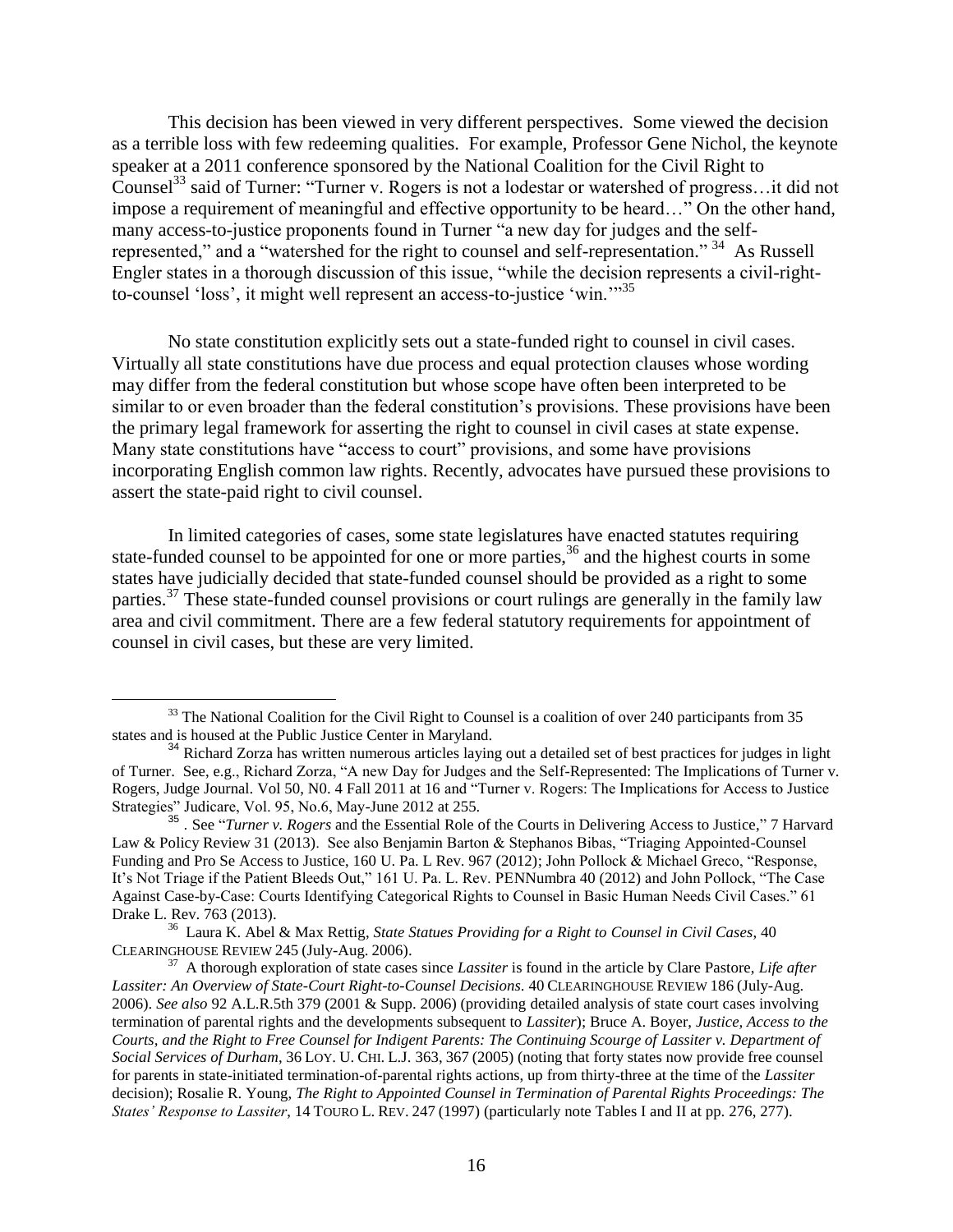Thus, in the vast majority of civil cases, there is no constitutional or statutory right to state-funded counsel. Based on the usual caseloads of most general civil legal aid providers, it would be fair to conclude that there is no statutory right to counsel in over 98 percent of the cases that would directly involve low-income persons as defendants or plaintiffs.<sup>38</sup>

Most commentators do not believe that there will be any significant right-to-counsel developments at the federal level because of the current make-up of the United States Supreme Court. Instead, most action that is occurring is focused at the state level in a few states. Major initiatives have been underway in several states to litigate a constitutional right to civil counsel at state expense.<sup>39</sup> So far, there have not been any recent state court decisions expanding the right to counsel in civil cases beyond the family law areas described above.

In addition to litigation in the courts, there are significant efforts to develop more expansive state statutes that provide for the right to counsel in civil cases at state expense in situations that go far beyond the few areas that now provide for such counsel.<sup>40</sup> In 2010, the Maryland Access to Commission published *Implementing a Civil Right to Counsel in Maryland*. In the first part of the document, the Commission articulates how a civil right to counsel in basic human needs cases might be implemented should a right be established by case law or legislation. In the second section, the Commission tries to answer the difficult question of "how much might it cost?" In 2013, a Maryland bill to create a statewide task force to explore civil right to counsel issues was signed into law. The Maryland Access to Justice Commission will provide staff for the task force which is to report to the Governors, the Chief Judge of the Court of Appeals, and the presiding offices of the legislature by October 1, 2014.

In several states, advocates have turned to setting pilot projects that provide counsel in a category or categories of cases:

**Massachusetts** began pilot projects in 2009. The two Massachusetts pilot projects are explored the impact of full representation in eviction cases. The pilots grow out of the work of the Boston Bar Association's Task Force on Expanding the Civil Right to Counsel, as described in its report: *Gideon's New Trumpet: Expanding the Civil Right to Counsel in Massachusetts*. 41 The pilot projects tested the theory that an expanded civil right to counsel should target the cases in which counsel is most likely to affect the outcome. Representation was focused on scenarios

 $\overline{a}$ <sup>38</sup> Data from the Legal Services Corporation tracks the number and type of cases that LSC-funded programs bring. According to 2007 data, for example, LSC-funded programs provided some kind of legal assistance in 906,507 cases. They provided legal assistance in only 2,167 termination of parental rights cases, or .24 percent of the total cases, and in 787 mental health cases, or .09% of the cases brought. Even assuming there is a statutory or constitutional right to civil counsel in all of these cases, then LSC-funded entities handled only .3 percent of the total cases, or less than one percent. Even if we assume in some other categories of cases there is a statutory right to counsel, it is doubtful that the total number of cases would reach one percent. Most state funders do not require collection of this level of case-type data. When non-LSC funded programs have collected similar data, the percentages have historically tracked the data for LSC-funded programs.

<sup>39</sup> *See* 40 CLEARINGHOUSE REVIEW (July-Aug. 2006) (discussing various theories and state initiatives throughout the volume).

<sup>40</sup> Clare Pastore, *The California Model Statute Task Force*, 40 CLEARINGHOUSE REVIEW 176 (July-Aug. 2006); Russell Engler, *Toward a Context-Based Civil Right to Counsel Through "Access to Justice" Initiatives*, 40 CLEARINGHOUSE REVIEW 196 (July-Aug. 2006).

<sup>&</sup>lt;sup>41</sup> See http://www.bostonbar.org/prs/nr\_0809/GideonsNewTrumpet.pdf.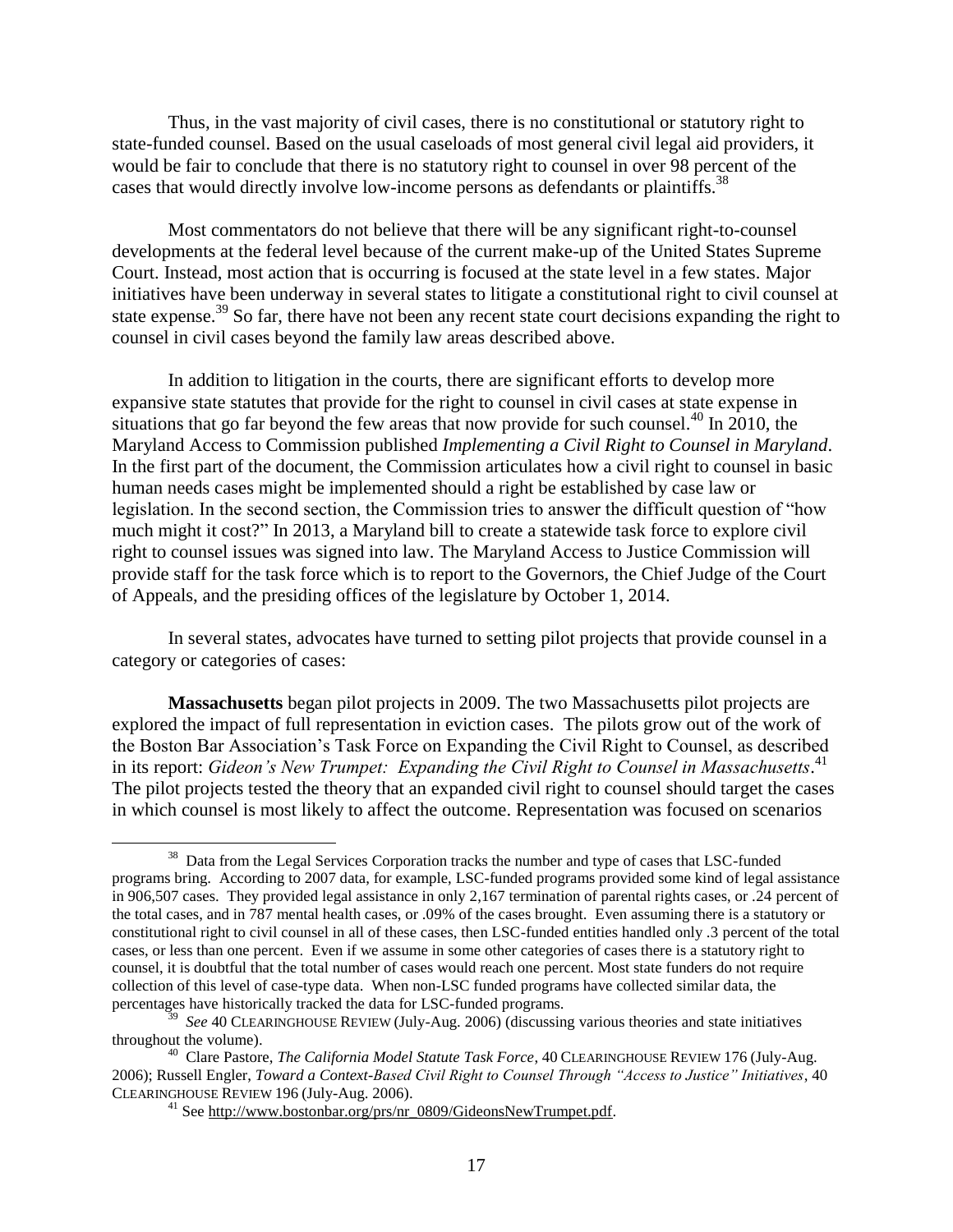identified through a survey of housing experts in the state: 1) where the eviction was tied to a mental disability; 2) where it involves criminal conduct, and 3) where a viable defense exists and listed factors reveal a power imbalance likely to deprive a tenant of an affordable apartment. One pilot project was situated in a specialized housing court and another in a generalized district court, since evictions occur in both types of courts. In addition to randomized studies,  $42$  the Task Force supplemented the statistical analysis with other evaluation tools, including follow-up interviews with clients, project attorneys, Court clerks, judges, and homeless shelter providers, to better understand the impact of representation on outcomes and on the tenants' lives.

According to the March 2012 Report, **The Importance of Representation in Eviction Cases and Homeless Prevention** issued by the Boston Bar Association Task Force on the Civil Rights to Counsel, both pilot projects prevented evictions, protected the rights of tenants, and maintained shelter in a high rate of cases. In Quincy, two-thirds of the tenants who received full representation were able to stay in their homes, compared with one-third of those who lacked representation. Even for those represented tenants who moved, they were better able to manage their exit on their own timetable and their own terms. Full representation therefore allowed more than two-thirds of the tenants in this pilot to avoid the destabilizing consequences of eviction, including potential homelessness. Represented tenants also received almost five times the financial benefit (e.g., damages, cancellation of past due rent) as those without full representation.

In Northeast, because a robust program already made limited representation available to all parties, the study essentially compared varying levels of legal representation, rather than full representation and a lack of representation. The data there showed no measurable difference in outcomes between the treated and control groups. One-third of the tenants in each group kept possession and the financial benefits between the two groups were also similar. These possession rates for both the treated and control groups of tenants were well above the state average for possession rates for tenants generally, confirming the importance of representation in Northeast as well as Quincy.

The Report concluded: "The findings of both pilot studies confirm that extensive assistance from lawyers is essential to helping tenants preserve their housing and avoid the potential for homelessness, including all of the far-reaching tangible and intangible costs to tenants and society generally that are associated with homelessness… Based on all of the available data, the Task Force concludes that expanding the right to counsel, including full representation as of right, makes an enormous difference in the types of eviction cases identified by the targeted representation model in both the District Court and the Housing Court."

A collaboration of legal services programs in Massachusetts recently launched a new pilot project to provide legal help to people facing evictions in MetroWest and Worcester County. Funded by a \$400,000 grant from Attorney General Martha Coakley's office, the HomeCorps Homelessness Prevention Project will provide free representation to low-income tenants and landlords in Worcester Housing Court and Framingham District Court. As manager

 $\overline{a}$  $42$  See Dr. James Greiner, Cassandra Wolos Pattanayak and Jonathan Hennessy, "The Limits of Unbundled Legal Assistance: A Randomized Study in Massachusetts District Court and Prospects for the Future," 126 Harvard Law Review 903 (February 2013).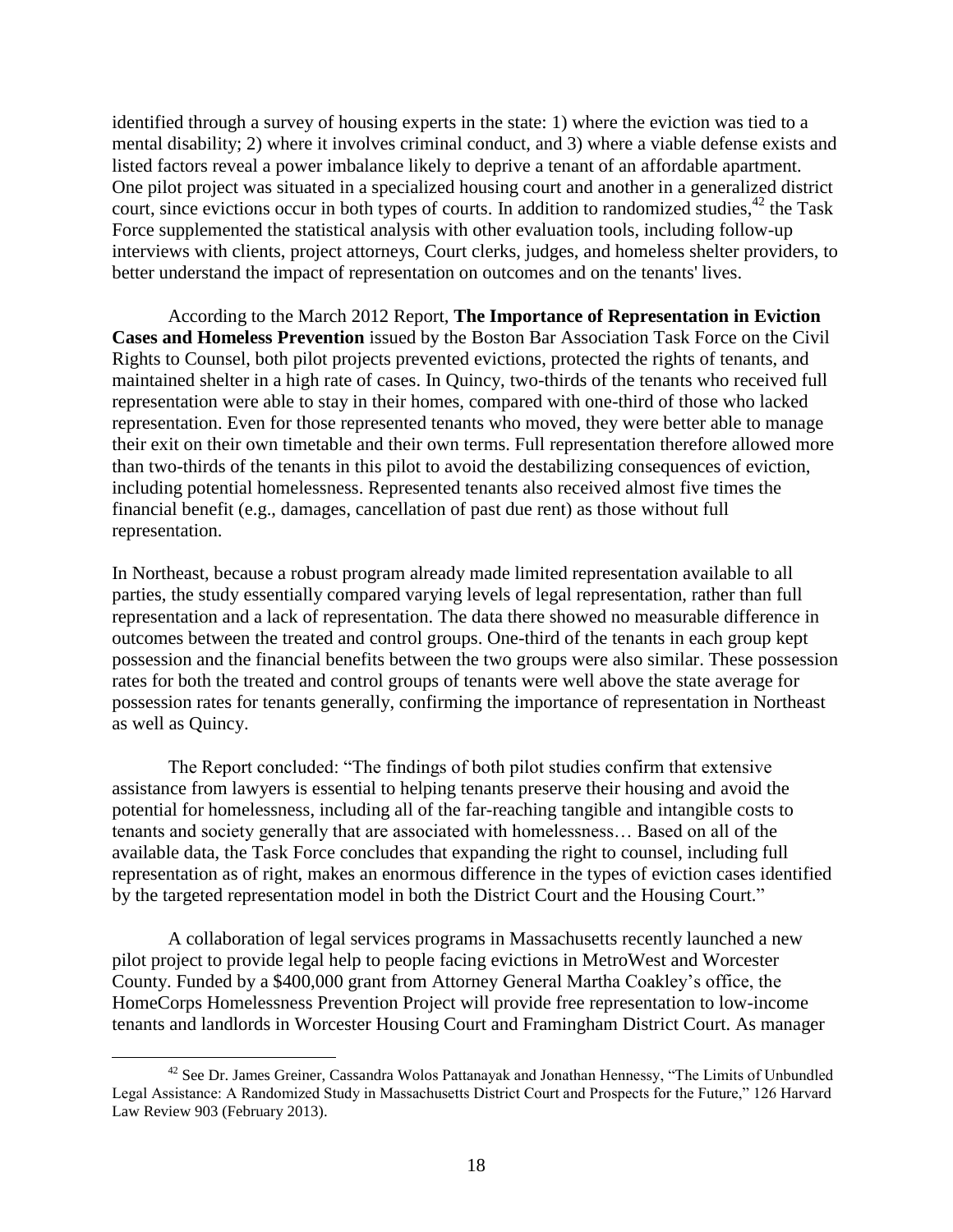of the project, the Massachusetts Law Reform Institute will be working with regional legal services providers, including MetroWest Legal Services in Framingham, as well as a special advisory panel. In addition to assisting with eviction cases in court, the project also aims to measure how successful its efforts are in terms of helping residents stay in their homes.

**California:** Under a 2009 law, the California Judicial Council oversees 10 pilot projects in 7 counties for appointment of counsel in civil cases including housing, domestic violence, child custody, and probate guardianship. The projects started in fiscal year 2011-2012 and will be authorized for a three-year period subject to renewal. Total funding is expected to be approximately \$9.5 million per year, funded by a \$10 increase on certain court services. In September 2010, then-Chief Justice Ron George appointed a 16-member committee to oversee implementation of the program, chaired by retired Court of Appeal Justice Earl Johnson, Jr. Seven projects were funded initially in San Francisco, Bakersfield, San Diego, Santa Barbara, Northern California, and Los Angeles (two projects).<sup>43</sup> Evaluation of the pilots is being designed with a national advisory committee. The legislation also requires data collection and evaluation of both the civil representation and court-innovation components in order to provide a basis to revise and extend the legislation. The Judicial Council will report its findings and recommendations to the Governor and the Legislature on or before January 31, 2016.<sup>44</sup>

Several other pilot projects are underway but none as broad as the Massachusetts and California pilots. An **Iowa** Legal Aid pilot is looking at the effects of full civil legal assistance on women experiencing domestic violence. The types of cases are divorce, custody, child support and civil protective orders. The study is measuring whether receiving legal representation enhanced client safety, psychological well-being, positive functioning and longer-term economic self-sufficiency. The study is not randomized.

Two pilots are being considered in **New York**. The first, based on a study that found that lawyers made an enormous difference in NY immigrant courts in deportation proceedings would use the pilot strategy to create a new system to deliver legal services in deportation cases. The other project, run by the Vera Institute of Justice, would generate data on the costs, benefits, and efficiencies of providing legal representation to people in immigration detention.

## **V. FUTURE DEVELOPMENTS AFFECTING LSC**

First, the Administration has indicated its support for increased funding for LSC when it recommended that Congress appropriate \$430 million for LSC for FY 2014. Technically, LSC submits its budget directly to Congress. The LSC Budget is not a part of the Administration's budget and LSC does not go through all of the steps and review of other federal Departments and Agencies that are part of the President's budget. However, the President's recommendation is often very important to the Congress. Thus, President Obama's recommendation of \$430 million

<sup>&</sup>lt;sup>43</sup> For a thorough discussion of the pilots see Clare Pastore, "California's Sargent Shriver Civil Counsel Act Tests Impact of More Assistance for Low-Income Litigants," 47 Clearinghouse Review 97 (July-August 2013).

 $44$  For a description of the process by which the legislation was adopted and the actual framework established by the legislation see Kevin G. Baker and Julia R. Wilson, *Stepping Across the Threshold: Assembly Bill 590 Boosts Legislative Strategies for Expanding Access to Civil Counsel,* 43 CLEARINGHOUSE REVIEW 550 (March-April 2010).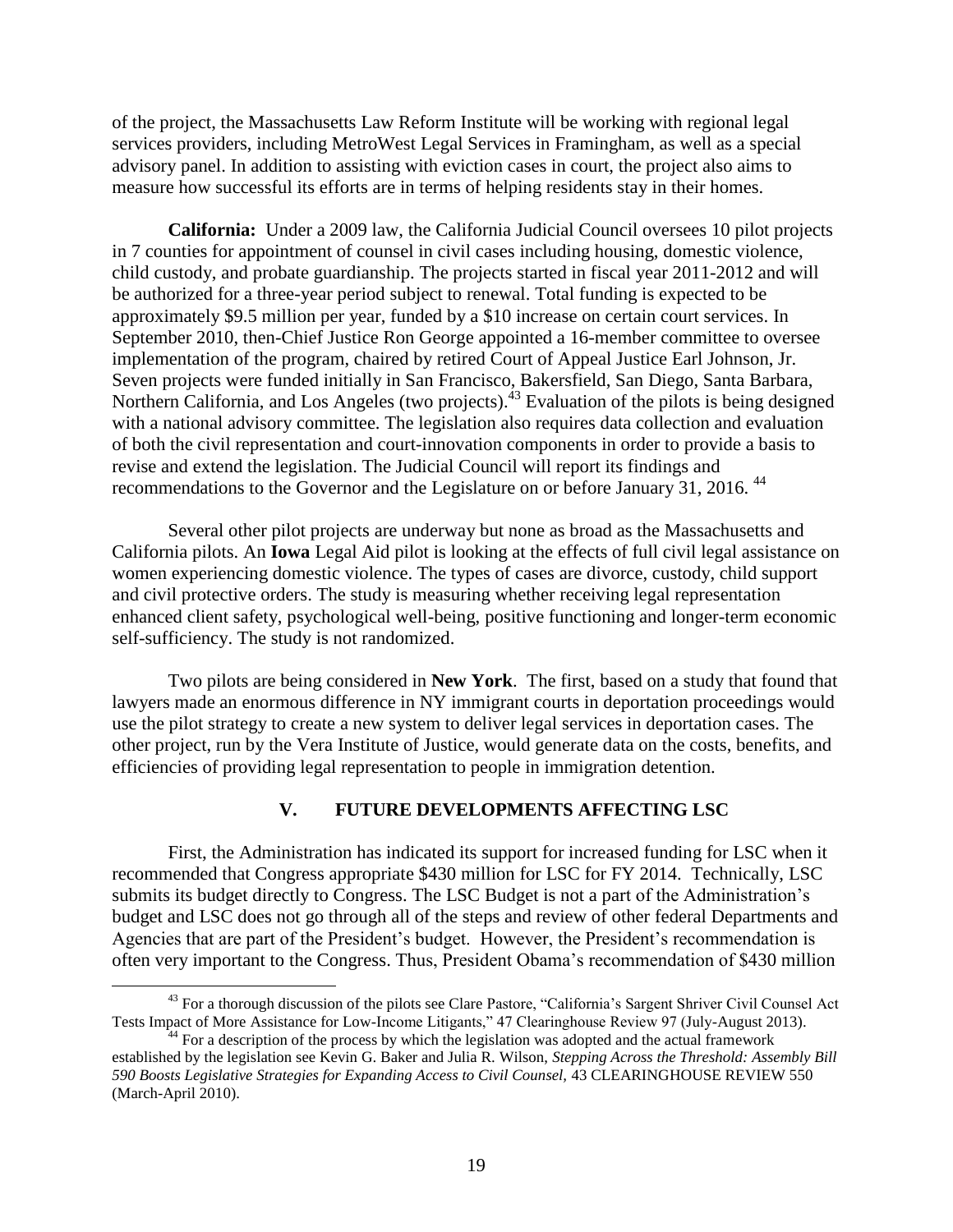signals a high level of support for LSC by the Administration and in many respects frames the playing field for Congressional action.

Second, the LSC Board created ad *Special Task Force on Fiscal Oversight* to study how fiscal oversight of grantees is currently performed by the Corporation and to report to the Board its findings and recommendations. The Task Force was comprised of two LSC Board members, Victor Maddox and Robert Grey, and persons from outside the Corporation and the Board. It included three senior executives of Fortune 500 corporations, six leaders of national foundations, two experienced accounting executives, and two former inspectors' general. The Board accepted and adopted the findings and recommendations of the Task Force in January 2012. The recommendations include creating a risk-based, integrated approach to financial oversight and consolidating management's three, separate oversight offices into one office called the Office of Grantee Assessment (OGA). LSC's new Vice President for Grants Management is overseeing the implementation of the Task Force recommendations.

Third, the LSC Board has created a Legal Services Corporation Pro Bono Task Force, comprised of judges, corporate general counsel, bar leaders, technology experts, leaders of organized pro bono programs, law firm leaders, government lawyers, law school deans, and the heads of legal aid organizations, to consider how to increase pro bono contributions to civil legal aid. The Task Force divided into working groups and spent months conducting interviews, identifying effective practices, and sharing ideas before reporting its findings and recommendations to the LSC Board of Directors. The Task Force released its report at the U.S. Capitol on October 2, 2012. Congressman Frank Wolf, Chairman of the House Appropriations Subcommittee on Commerce, Justice, Science, and Related Agencies, gave opening remarks.

Fourth, in 2012, the LSC Board adopted a five-year  $(2012-2016)$  strategic plan.<sup>45</sup> The plan establishes three major goals and identifies specific implementation initiatives.

**Goal No. 1:** Maximize the availability, quality, and effectiveness of the civil legal services that LSC grantees provide to eligible low-income individuals.

**Goal No. 2:** Become a leading voice for access to justice and quality legal assistance in the United States.

**Goal No. 3:** Achieve the highest standards of fiscal responsibility, both for LSC and its grantees.

Fifth, LSC has embarked on a major new project to measure results. LSC currently employs a range of strategies and systems to collect data to document the need for and effect of civil legal aid for low-income Americans; to assess and improve its grantees' operations; and to equip its grantees with tools and resources to better evaluate, improve, and expand the services they provide to their client communities. These systems include LSC's Case Services Report (CSR) system, periodic surveys of grantees, evaluation of Census Bureau data, on-site assessments of grantees, and administration of the grants competition and renewal process. In 2012, LSC applied for and received a grant of \$276,000 from the Public Welfare Foundation (PWF) to conduct an 18-month project designed to improve LSC's data collection and reporting

<sup>45</sup> See: http://www.lsc.gov/sites/default/files/LSC/lscgov4/LSC\_Strategic\_Plan\_2012-2016-- Adopted\_Oct\_2012.pdf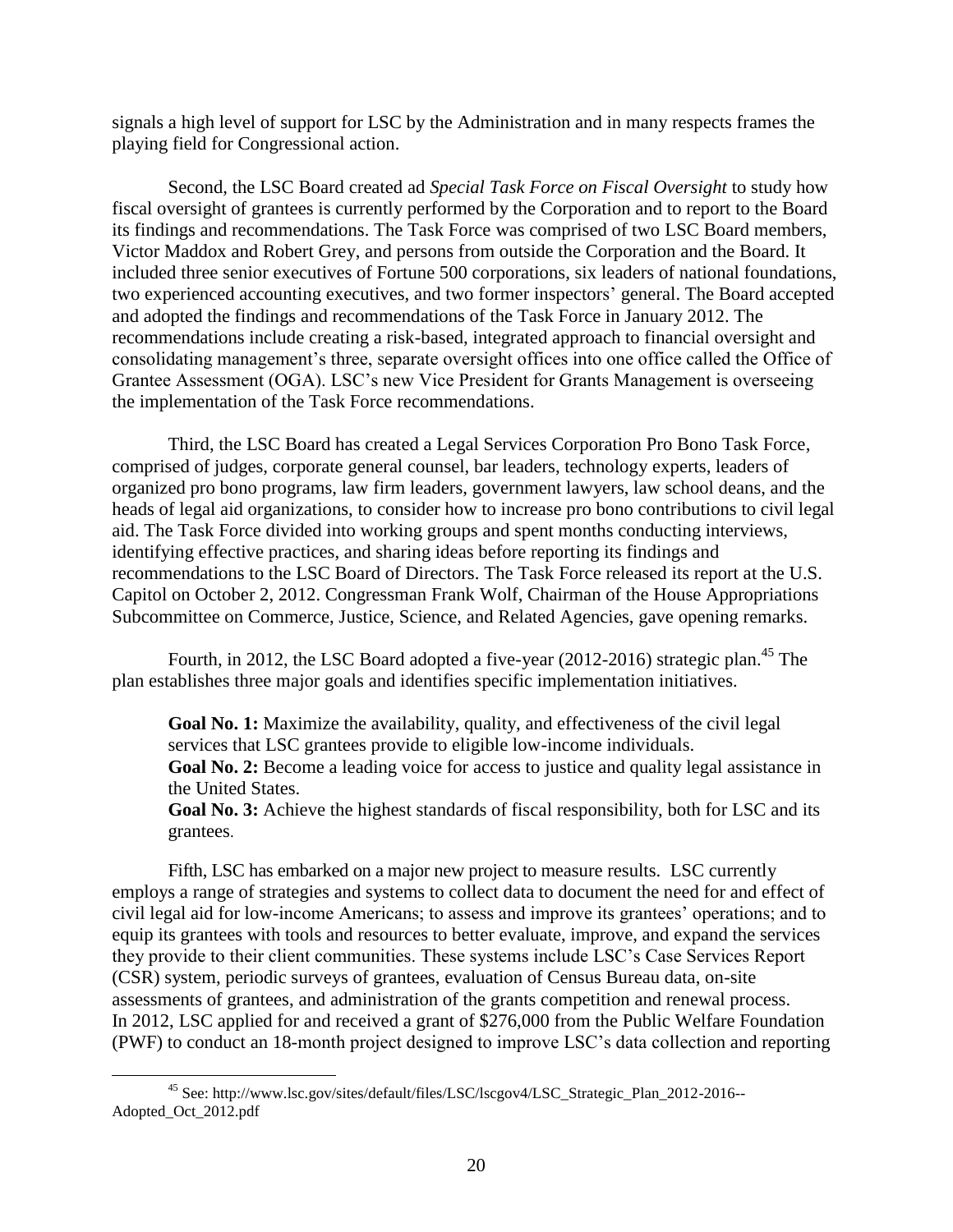mechanisms and to educate LSC grantees about collection, analysis, and use of data. The project closely relates to the first goal of LSC's strategic plan—to maximize the availability, quality, and effectiveness of LSC-funded legal aid programs.

The data collection and analysis project has three major objectives:

- Develop and implement an improved system for collecting and analyzing data from LSC grantees, so that LSC can obtain a fuller picture of grantees' operations, accomplishments, and limitations;
- Develop tools and resources that enhance LSC grantees' ability to collect and use data to design, assess, and improve their delivery strategies and program operations, and to demonstrate the need for and effect of the services they provide clients throughout the country; and
- Provide training and technical assistance that fosters LSC grantees' effective use of the tools and resources developed.

Using PWF funds, LSC retained a data collection consulting firm to assist with the project and expects it to be completed in Fall 2014. An Advisory Committee of legal aid directors, LSC staff and others was also created and meets periodically. In the fall of 2013 and after a series of consultations among key stakeholders within civil legal aid, the project issued a detailed survey of LSC grantees which has now been completed.

Sixth, in June, 2012 and January, 2013 LSC convened a two-part Summit on the Use of Technology to **Expand Access to Justice**. The Summit brought together selected technology experts, academics, private practitioners, and representatives of legal services programs, courts, and governmental and business entities to explore the potential of technology to move the United States toward providing some form of effective assistance to 100 percent of persons with essential civil legal needs and unable to afford an attorney.<sup>46</sup>

Summit participants agreed on the following focus areas for the next five years:

- Document Assembly: improving automated form creation for self-represented individuals;
- Expert Systems: developing intelligent tools that guide clients and advocates through the steps needed for complex legal procedures;
- Remote Services Delivery: using technology to overcome physical barriers (e.g. distance in rural states, or disability) to seeking representation;
- Mobile Technology: delivery of assistance and services using smartphones and tablets; and
- Triage: further automating the complex processes of matching clients to resource

Finally, the LSC Board's Institutional Advancement Committee, working with a new Director of Development at LSC, is seeking funds for LSC's 40th Anniversary Celebration in 2014. This is being considered as a weekend event with panel presentations and a conference that would bring together the executive directors of LSC's grantees, providing an opportunity to highlight the work being accomplished in the field. The weekend celebration might also include a dinner with

<sup>&</sup>lt;sup>46</sup> A number of papers from the conference were reproduced in 26 Harvard Journal of Law & Technology 263 (2012) and additional papers are available there as well in their Occasional Paper Series.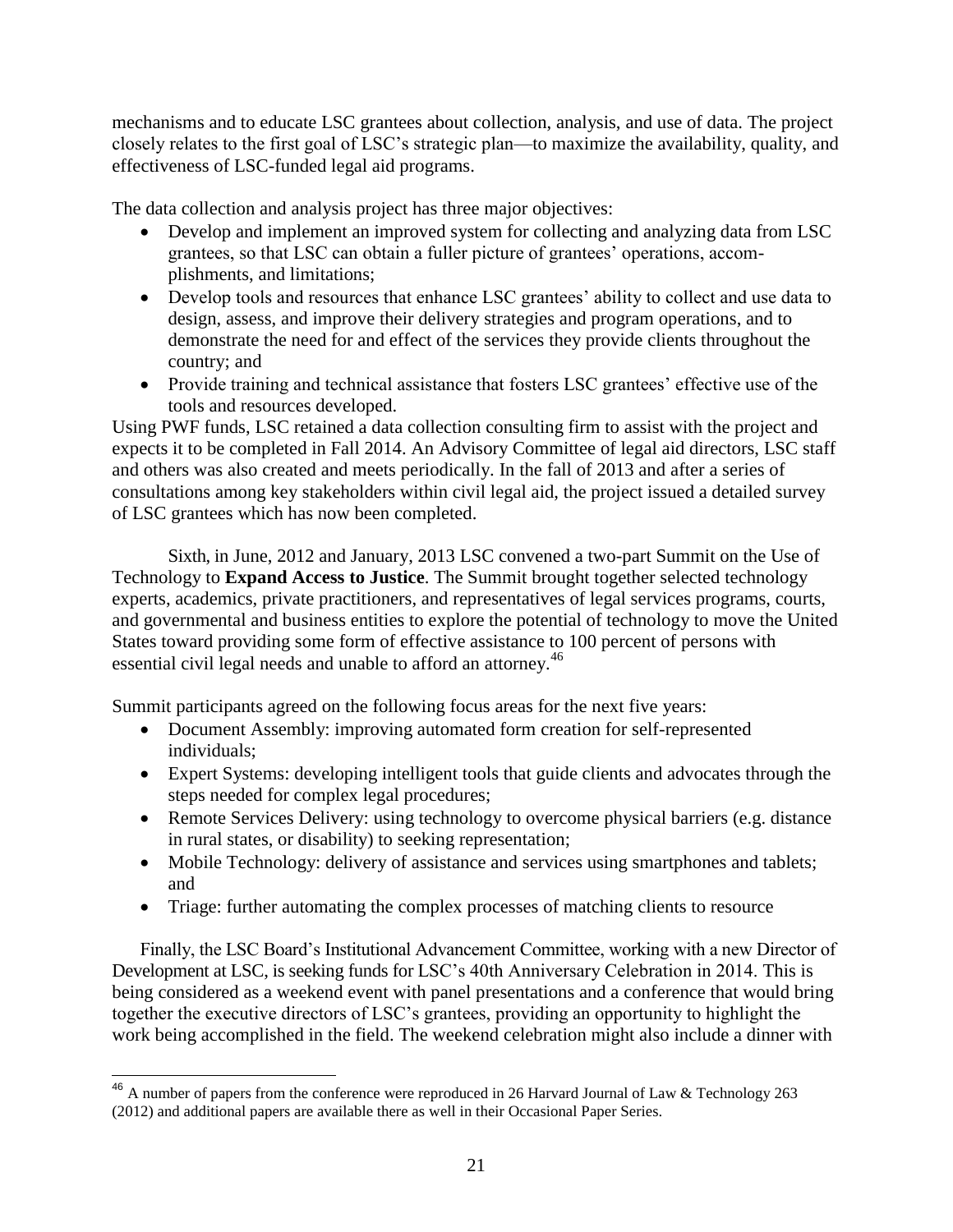a keynote speaker and an awards ceremony. The weekend celebration could provide a platform to launch LSC's 40th anniversary campaign to raise money for the purpose of funding (1) a prestigious, national fellowship program aimed at recent law school graduates to foster a lifelong commitment to legal services and, if feasible, senior or emeritus lawyers, (2) research, (3) a Pro Bono Innovation Fund to encourage and replicate innovations in pro bono; (4) an outreach project to better educate and increase public awareness of the significance and value of civil legal services, and effectively promote the work of LSC and its grantees; and (5) other projects (e.g., expanding TIG, assisting grantees with capacity building), as well as introducing members of the honorary support auxiliary group and/or the alumni group, who will play a role in supporting LSC's development efforts.

## **VI. DEPARTMENT OF JUSTICE ACCESS TO JUSTICE INITIATIVE**

In 2010, the Department of Justice hired Larry Tribe, Constitutional Law Professor at Harvard, to head up a new initiative at the DOJ to expand access to justice. Though Professor Tribe decided to return to Harvard for medical reasons, the initiative goes on and has undertaken a variety of activities in both the civil and indigent defense arenas. Following is a description of some of the recent activities taken from several reports by the initiative:<sup>47</sup>

First, the Access to Justice Initiative (ATJ) has led an effort to expand Access to Justice Commissions including a speech by Larry Tribe at the Annual Conference of Chief Justices in July of 2010. That led to a joint resolution of the Conference of Chief Justices and Conference of State Court Administrators in support of state Access to Justice Commissions and has raised the visibility of the state Access to Justice commission model around the country. The resolution states that the CCJ and COSCA support the aspirational goal that every state and United States territory has an active Access to Justice commission or comparable body. ATJ staff have provided technical assistance to more than a dozen states considering creation of new Commissions. Staff also worked with the ABA Resource Center for Access to Justice Initiatives and the Public Welfare Foundation to develop a national strategy for establishing and strengthening Commissions, and now serve on a new national ABA Access to Justice Expansion Project Advisory Committee.

Second, the ATJ initiative has led efforts to remove artificial and enormously counterproductive obstacles to pro bono representation for limited purposes (unbundled representation), relaxing conflict rules for pro bono attorneys, permitting pro bono lawyers licensed in jurisdictions other than the state to practice and more meaningful self-representation beyond technology and form simplification such as clear rules that govern how court staff and non-lawyers may guide prospective litigants through the process of filling out self-help forms. The Initiative participated in the American Bar Association and Legal Services Corporation pro bono efforts and served on the LSC Pro Bono Task Force.

<sup>&</sup>lt;sup>47</sup> See "The Access to Justice Initiative of the U. S Department of Justice (June 2012 and (March 2013) <http://www.justice.gov/atj/accomplishments.pdf>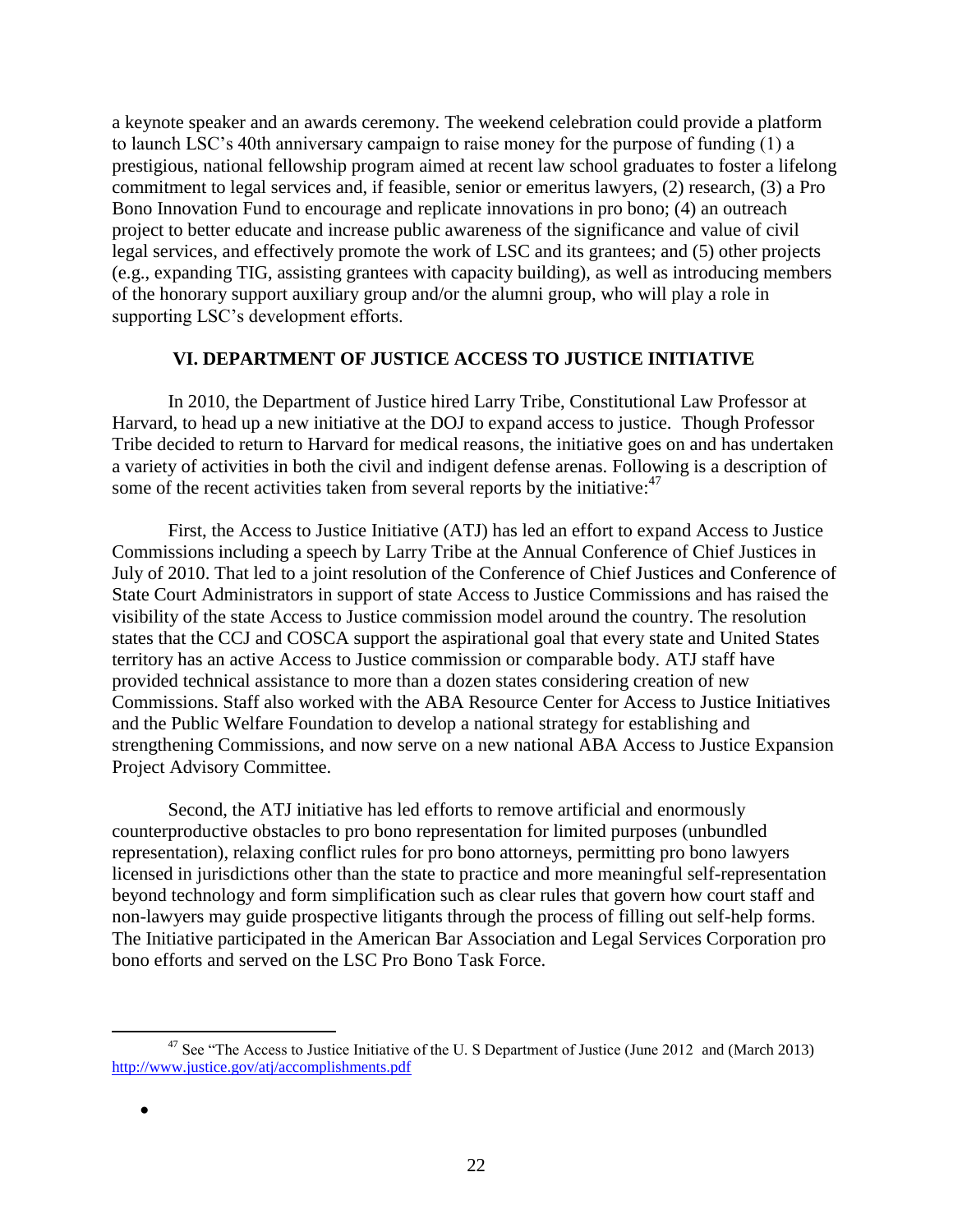Third, ATJ advanced Federal Objectives through Partnerships with Legal Aid Providers by creating and staffing the Legal Aid Interagency Roundtable which includes 18 participating agencies and seeks to raise awareness about the profound impact legal aid programs can have in advancing federal efforts to promote access to health and housing, education and employment, family stability and community well-being, and to remove unintended barriers that prevent legal aid providers from participating as partners, grantees or sub-grantees in federal safety-net programs. Examples include: DOL's Employment and Training Administration (ETA) added optional legal services to more than \$80 million in ETA grant solicitations for job-training programs; DOJ's Bureau of Justice Assistance added language to many Second Chance Act solicitations; and the U.S. Department of Veterans Affairs and the Office of Tribal Justice Support at the U.S. Department of the Interior encouraged the development of Medical-Legal Partnerships, to enable vulnerable populations to receive legal assistance at the same time that medical problems are being addressed.

Fourth, ATJ helped preserve and increase Civil Legal Aid Funding by drafting a **Guide to the AmeriCorps VISTA Program for Legal Services Organizations** intended to introduce VISTA to legal services organizations, demonstrate how VISTA can work effectively in the context of legal services, and provide specific guidance for legal services organizations interested in sponsoring a VISTA project at their site.

Fifth, ATJ undertook a number of initiatives to improve access. It provided recommendations and guidance to the Department of Commerce with respect to their Broadband Technology Opportunities Program (BTOP), which administered grants to expand broadband access and adoption in communities across the country; it worked with DOJ's Office of Legislative Affairs to secure the Department's support for legislation to continue full FDIC protection for IOLTA accounts, and with Congressional leadership and staff to successfully adopt the legislative fix; it helped improve Access to Legal Services in High-stakes Civil Proceedings by hosting several national-level convenings and briefings on effective foreclosure mediation strategies, and has published two white papers: "Emerging Strategies for Effective Foreclosure Mediation Programs," and "Foreclosure Mediation: Emerging Research and Evaluation Practices." The Initiative, along with HUD's Housing Counseling Program, also hosted a briefing call for State Attorneys General to discuss the presence of and need for foreclosure mediation, legal assistance, and housing counseling resources in their states, and how settlement funds might support these activities.

In addition, ATJ collaborated with the Office of Child Support at the Department of Health and Human Services (HHS) to disseminate and support best practices with respect to access to legal services and self-help assistance for low-income individuals in child support proceedings. These efforts were highlighted at an event co-hosted by HHS and the Initiative in late June 2012 including the author and Richard Zorza. ATJ also worked with other components within DOJ, the New York City Bar, law schools throughout the New York region, the private bar, and advocacy organizations to help make sure that potential claimants for the 9/11 Victim Compensation Fund, including first responders and those who participated in the cleanup, could easily understand their rights and secure needed assistance. ATJ worked with the Associate Attorney General's office to be sure that those affected by the BP oil spill received clear explanations of the legal right to compensation and that the Gulf Coast Claims Facility (GCCF)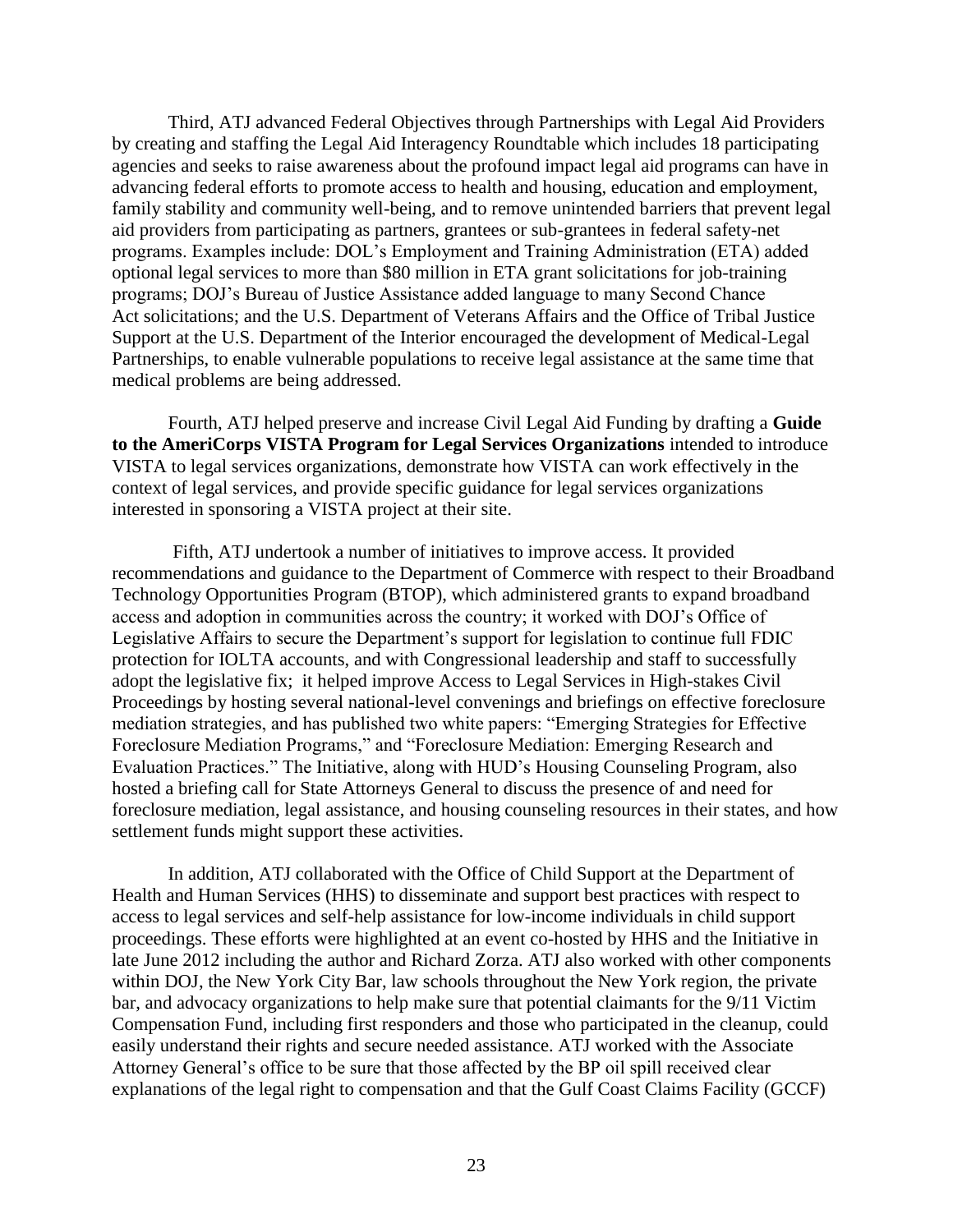provided for free legal assistance to individuals and businesses submitting claims to the GCCF. ATJ also worked with the Department's Elder Justice Initiative and Office for Victims of Crime to develop training materials for civil legal aid providers to assist them in recognizing the signs of elder abuse and the appropriate legal remedies. ATJ has actively supported efforts to ensure that foreign parents of abducted children, regardless of their income, have access to legal services in the United States in cases brought under the Hague Convention on Civil Aspects of International Child Abduction. In December 2011, LSC, in consultation with the Department of State and the Initiative, developed guidance clarifying that LSC grantees have the authority to represent indigent foreign nationals in these cases brought in United States courts for the return of, or access to, their children.

Sixth, ATJ has expanded research on the Delivery of Civil Legal Aid by collaborating with the Stanford Center on the Legal Profession, the Harvard Program on the Legal Profession, and the American Bar Foundation on a March 2010 roundtable forum about enhancing the role of legal scholars and teachers in closing the justice gap in America. A top recommendation of the participating academics and practitioners included exploring opportunities to create an independent structure to produce research about legal aid, the dimensions and drivers of unmet needs, and the relative effectiveness of different delivery models. The Initiative then hosted a series of meetings leading to a successful National Science Foundation grant application by the American Bar Foundation for a December 2012 workshop to develop a broad research agenda and plan for a sustainable infrastructure to support the research.

Seventh, the ATJ supported Access to Counsel in Immigration Proceedings by participating in an inter-agency working group with other DOJ components, the Federal Trade Commission, and the Department of Homeland Security to address the unauthorized practice of law in the immigration; worked with HHS Division of Children Services to enhance opportunities for unaccompanied immigrant children in federal custody to obtain legal representation in immigration proceedings; and assisted the Department of Homeland Security secure local legal service organizations who attended the agency's "DACA Days" event in Bakersfield, California.

Eight, ATJ promoted innovative Justice Solutions through Collaboration with the White House by organizing a White House "Champions of Change" event on October 13, 2011, to honor and recognize the work of legal leaders from communities large and small who are dedicating their professional lives to closing the justice gap in America. Sixteen leaders from across the country were recognized for their work in public interest law and providing legal services to people throughout the country who could not afford them. In addition, ATJ and Attorney General Eric Holder co-hosted a Middle Class Task Force event on November 19, 2010, at the White House with Vice President Joe Biden and announced a series of steps designed to help middle class and low-income families secure their legal rights. Also working with the White House and the Office of the Vice President, ATJ helped launch the Access to Justice for Victims of Domestic Violence Project, an effort to create a pool of lawyers with expertise in providing comprehensive legal representation to domestic violence victims.

Ninth, ATJ promoted innovative justice solutions through multi-agency collaboration with the Federal Interagency Reentry Council, established by Attorney General Eric Holder in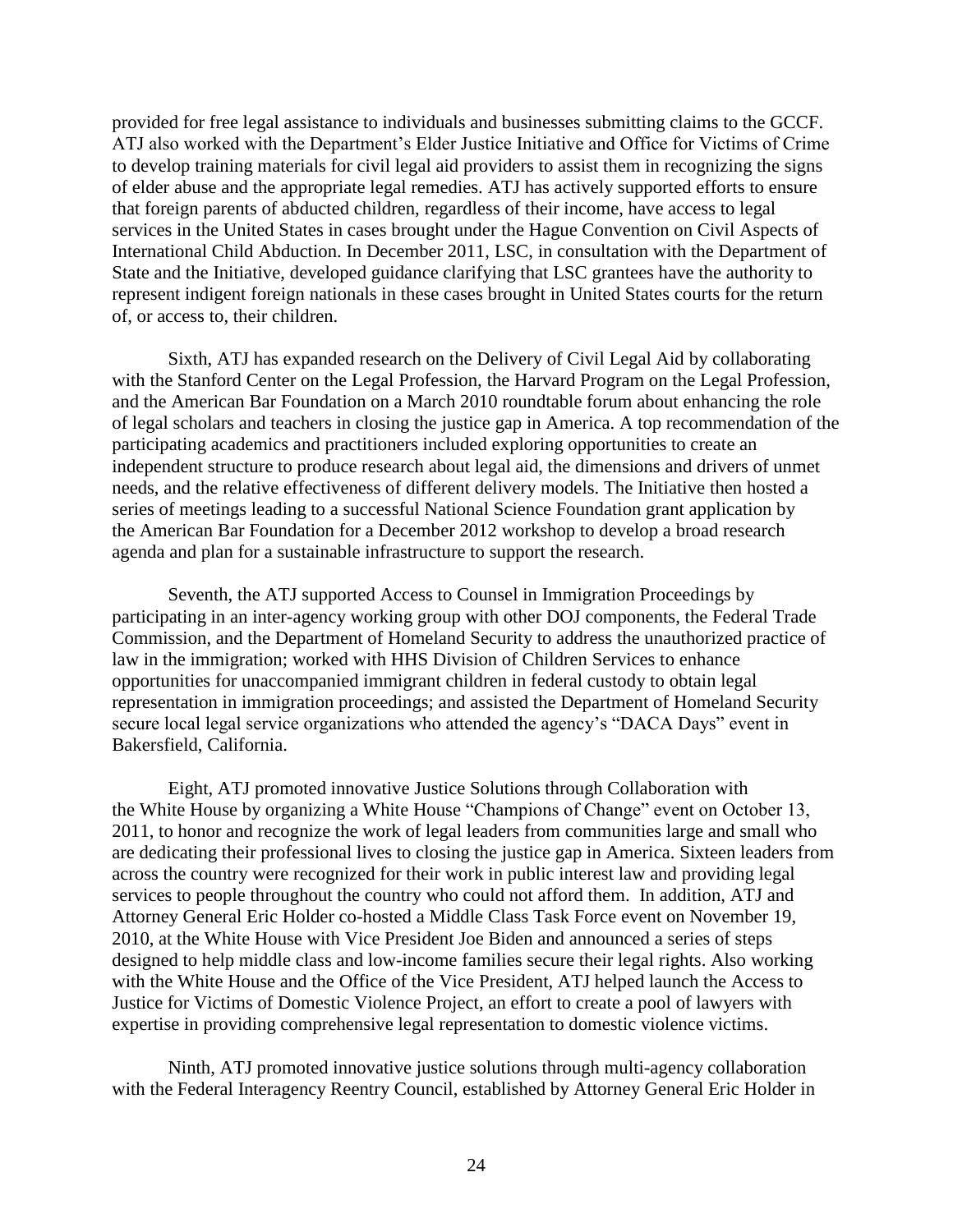January 2011. ATJ leads the Council's Subcommittee on Employment Barriers, which is tasked with reducing barriers to employment for those involved with the criminal justice system, and has also been working to increase support for legal services that help remove employment, housing and other barriers to the population exiting incarceration or supervision. To that end, the Initiative has partnered with the Legal Services Corporation, DOL, DOJ and the VA to add legal services to grants serving youth and adults with criminal records and other significant barriers to employment. ATJ also convened a summit with the U.S. Interagency Council on Homelessness supported by HUD, which brought together stakeholders from around the country, including local officials, law enforcement, business representatives, and advocates to discuss constructive alternatives to the criminalization of homelessness, including alternative justice system strategies. A related report, "Searching out Solutions: Constructive Alternatives to Criminalization," further explores themes raised at the summit was published in May 2012. The Initiative recently led the Justice Department's efforts in producing a new guide, "Reducing Homeless Populations' Involvement in the Criminal Justice System," intended to generate greater awareness in the field among law enforcement, courts, prosecutors, defenders, state and local legislators, advocates, social service providers, and the homeless about U.S. Department of Justice resources available to serve homeless people, and those at risk of homelessness, who are involved in the criminal justice system.

#### **VII. WHITE HOUSE CONFERENCES**

Recently, two White House forums were held to highlight the work of civil legal aid and the importance of legal aid and the rule of law to the fabric of American democracy. The first on April 17, 2012 included an appearance by President Barack Obama, who promised legal aid supporters in attendance that his administration would be a "fierce defender and advocate on your behalf." The President stressed the role that legal aid attorneys played in ensuring that everyone in America is playing by the same rules in tough economic times. He congratulated those throughout the legal aid community who "helped to answer the call" by ensuring that more people are able to stay in their homes, avoid domestic violence and have access in general to the nation's system of justice.

The forum was kicked off by remarks from Eric Holder, Attorney General of the United States. Attorney General Holder was followed by a panel discussion moderated by LSC president Jim Sandman, wherein six project directors from LSC-funded programs across the nation talked about challenges they face in times of extraordinarily scarce resources, but also about creative steps they were taking to address a growing client need. Harold Koh, U.S. Department of State Legal Advisor, next addressed the forum with a thoughtful talk stressing the importance to American credibility abroad when discussing rule of law initiatives of a domestic civil justice system that provides similar access to justice for people living in poverty.

A final panel, moderated by LSC vice-chair Martha Minow, included Mississippi Supreme Court Justice Jess Dickinson, former Attorney General and Pennsylvania Governor Richard Thornburgh, Illinois attorney general Lisa Madigan, White House counsel Kathryn Ruemmler, Deputy Chief of Staff to the President Mark Childress, Department of Veterans' Affairs General Counsel Will Gunn, and President of the American Bar Association Bill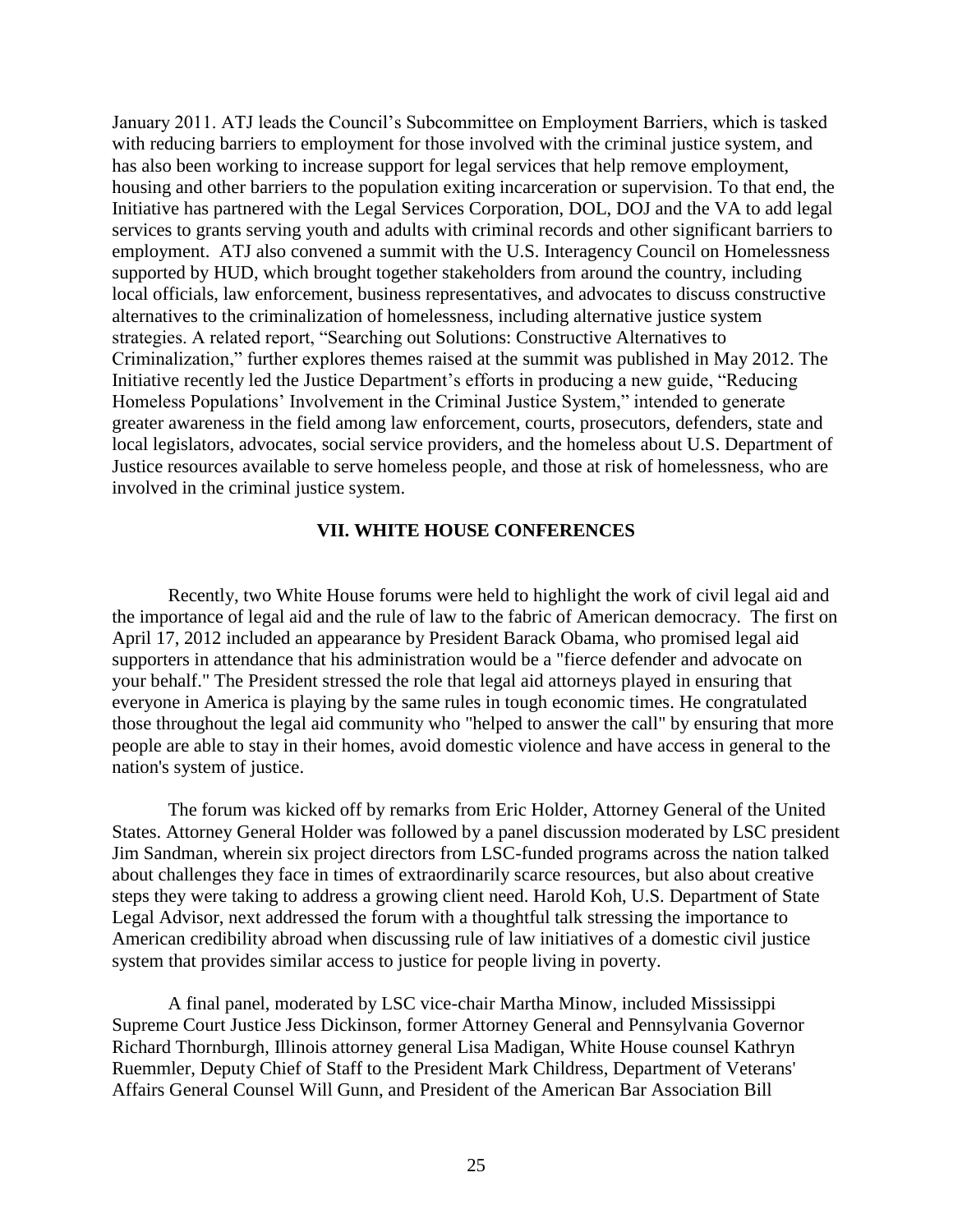Robinson. Panelists discussed the importance of civil legal assistance from the perspective of the federal and state governments, the judiciary and the private bar and the need for all stakeholders in the system to collaborate to increase the availability of services to the poor.

The second forum was held on April 16, 2013, and featured remarks from: Vice-President Joseph Biden; Attorney General Eric Holder, Senior Advisor to the President Valerie Jarrett; and LSC Board Chair John Levi. The event was well attended with numerous judges, legal aid attorneys, pro bono attorneys and equal justice advocates present.

The forum featured two panels. The first panel, entitled Discussion on Pro Bono's role in Access to Justice, moderated by LSC Board Vice-Chair Martha Minow, The other panel, a Discussion on Technology's Role in Access to Justice, was moderated by LSC President Jim Sandman. A reception followed the forum with remarks from LSC President Jim Sandman and Steve Croley, Deputy Counselor to the President.

## **VIII. SUPPLEMENTS TO THE STAFF ATTORNEY SYSTEM**

## **PRO BONO**

Pro bono efforts are the primary supplement to the staff attorney system and, in many respects, are an integral and integrated part of that system. Pro bono efforts in the United States continue to expand and engage more private attorneys, providing greater levels of service.

While there is no reliable data about how much pro bono activity is actually going on, we do have some data about who is participating and what they are doing. The American Bar Association's Standing Committee on Pro Bono and Public Services recently issued a new report—**Supporting Justice III: A Report on the Pro Bono Work of America's Lawyers (March 2013)—**which reports on a 2012 survey completed by 2876 lawyers throughout the country in private practice, corporate counsel offices, government, and academic settings.<sup>48</sup> This report is based on a new survey similar to the ones done by the ABA in 2004 and 2008 and on which I reported in previous Updates. The new study focused directly on what lawyers did for persons of limited means and for organizations that address the needs of persons of limited means. The study found that 63 percent of respondents worked on matters that address the everyday legal problems of people in poverty and 36 percent of the lawyers who responded met the ABA's aspirational goal of providing at least 50 hours of free pro bono services to persons of limited means.

We also know much about various steps to increase pro bono including the ABA Annual Pro Bono week, various state and local bar efforts to increase and reward pro bono efforts, and various initiatives outlined below that LSC has taken. However, we do not know: the quality of pro bono services; how priorities are set within the pro bono systems; the relationships between nonprofit providers and law firms who provide assistance pro bono including which cases are

 $^{48}$ http://www.americanbar.org/content/dam/aba/administrative/probono\_public\_service/ls\_pb\_Supporting\_J ustice\_III\_final.authcheckdam.pdf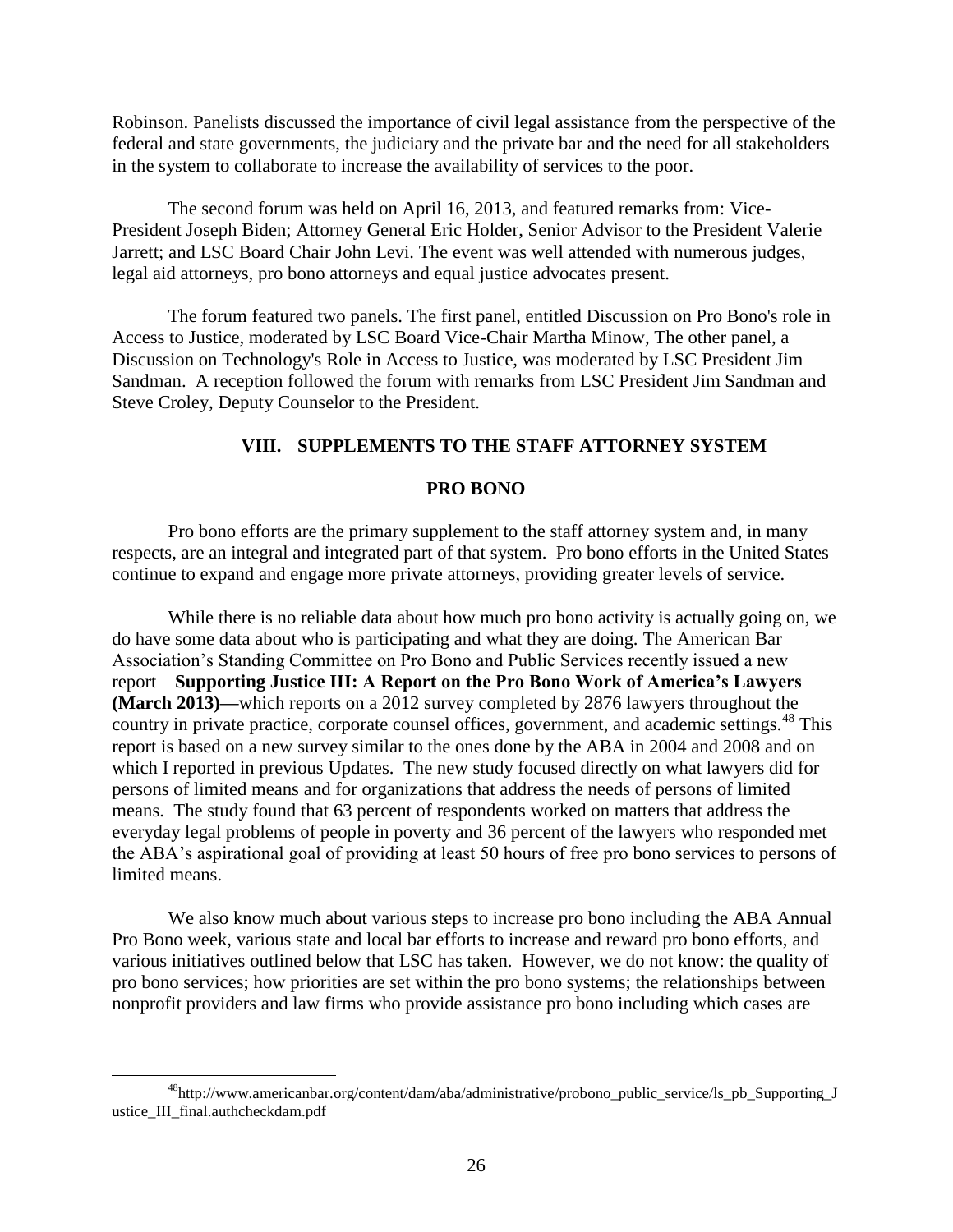referred and why; how pro bono is marketed; and how law firms makes decisions about which cases they take and the relationship to this pro bono effort and community need.<sup>49</sup>

The Legal Services Corporation has been a leader in encouraging pro bono. Since 1981, LSC-funded programs have had to provide a portion of their funding for private attorney involvement. Currently, each LSC-funded provider must expend 12.5 percent of its LSC funding for private attorney involvement.<sup>50</sup> Of the 882,740 cases closed by LSC program in 2011, the most recent figures available, 102,655 were done by private attorneys. Of these cases, 79,578 were done by pro bono attorneys and 23,077 by contract or judicare attorneys.

As noted previously, the Legal Services Corporation Pro Bono Task Force released its report in October of 2012 and recommendations: $51$ 

- LSC should serve as an information clearinghouse and source of coordination and technical assistance for pro bono.
	- $\circ$  Develop a comprehensive pro bono toolkit, which includes noteworthy practices in pro bono and provides high-level, web-based training to its grantees' pro bono managers and program directors.
	- o Create a professional association specifically for pro bono managers at LSC grantees, bringing them together for training, relationship-building, and support.
	- o Recommend that Congress create a Pro Bono Innovation/Incubation Fund, modeled on the successful Technology Initiative Grant (TIG) program, and aimed at encouraging innovations and best practices in pro bono.
- LSC's board should review certain aspects of LSC's Private Attorney Involvement (PAI) Regulation. Potential changes to the regulation should focus on providing greater flexibility in how the regulation governs: (a) resources spent supervising and training law students, law graduates, deferred associates, and others, especially in "incubator" programs; (b) resources invested to enhance screening, advice, and referral programs, even when those programs do not result in cases for LSC grantees, but where they support pro bono programs; and (c) the application of LSC case-handling requirements to PAI matters.
- LSC should partner with other stakeholders to launch a public relations campaign on the importance of legal services and pro bono. LSC should work with law schools and law firms to create a new civil legal services fellowship program for recent graduates designed to bridge the gap between firms and legal services organizations. It also should consider the feasibility of a similar program for senior or emeritus lawyers.

The task force also requested that bar leaders and the judiciary:

 $\overline{a}$ 

 Use their influence, consistent with applicable judicial conduct rules, to recruit new pro bono lawyers, especially in rural areas and among solo practitioners, to draw attention to the crisis in legal services, and to advocate for additional funding at the state and federal levels.

<sup>&</sup>lt;sup>49</sup> For a thoughtful discussion about what we know and don't know about pro bono, see Scott l, Cummings and Rebecca L. Sandefur, "Beyond the Numbers: What We Know – and Should Know – about American Pro Bono," 7 Harvard Law & Policy Review 83 (2013).

 $50$  The requirement is imposed by LSC through its regulatory authority. See 45 CFR 1614.

<sup>51</sup> See http://www.lsc.gov/sites/default/files/LSC/lscgov4/PBTF\_%20Report\_FINAL.pdf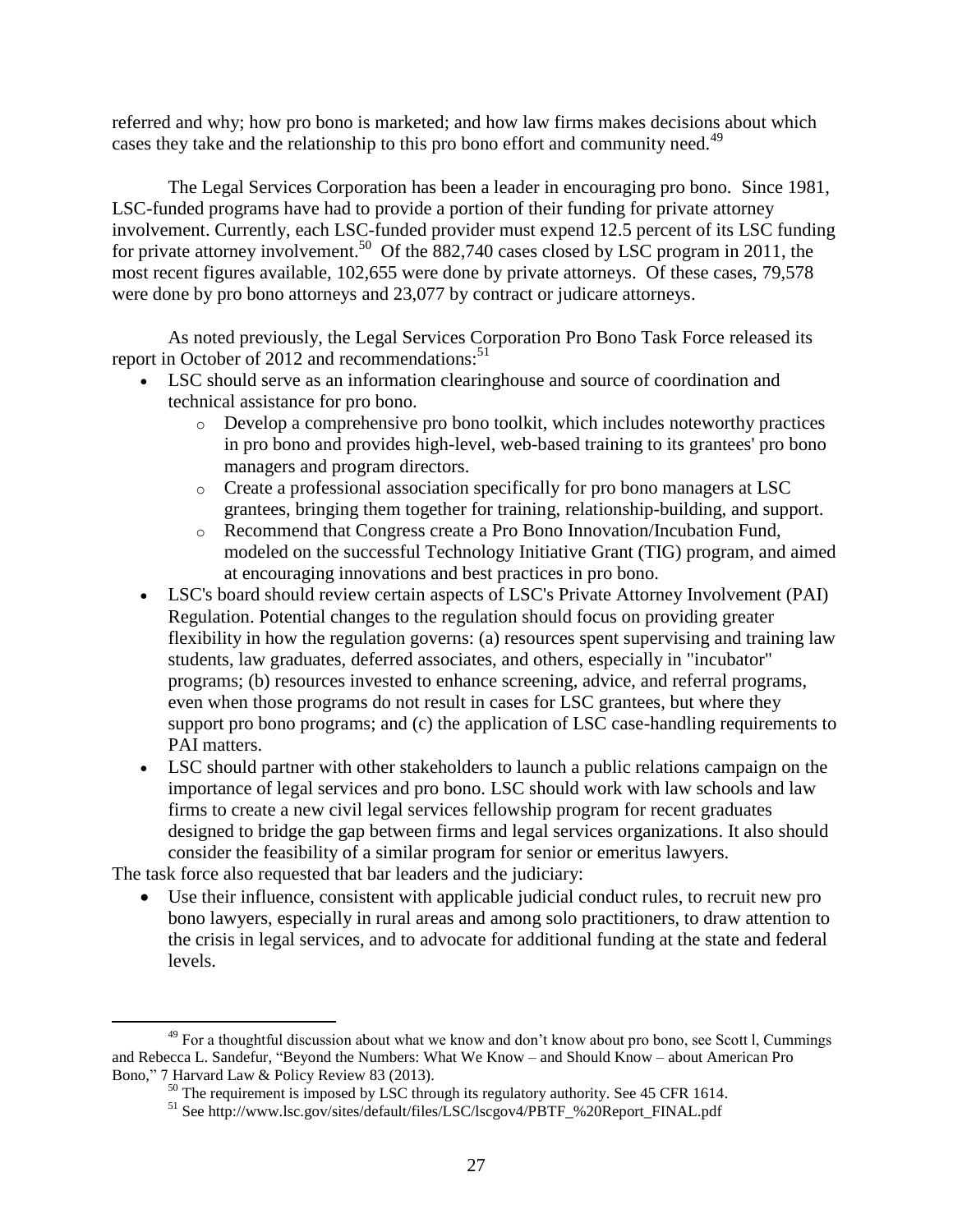Amend attorney practice, judicial ethics, and continuing legal education (CLE) rules to support pro bono by, for example, providing CLE credit for pro bono (as is already done in some states), permitting judges to ethically advocate for pro bono involvement, allowing private lawyers to take on limited-representation matters, relaxing certain conflict of interest rules, and allowing certain lawyers (e.g., government, in-house, and emeritus attorneys) to provide pro bono support in jurisdictions other than where they are barred.

Finally, the task force asked the legal profession as a whole, as well as state and federal policymakers, to:

 Recognize the importance of providing every American with access to our justice system, the role that pro bono lawyers can play in offering that access, and at the same time, the cost of developing and maintaining effective pro bono programs. LSC and its grantees should receive sufficient funding to carry out this important aspect of their mission.

In addition to the LSC initiatives, there continue to be substantial efforts by both the American Bar Association and state and local bar associations to increase pro bono activity among all segments of the practicing bar, including government attorneys and corporate counsel.

Pro bono work is an aspirational ethical goal in the U.S. It is included in Rule 6.1 of the ABA Model Rules of Professional Conduct and has been adopted by most states in their state ethical rules. Although Rule 6.1 is not mandatory but aspirational, a few states have required that all members of the Bar report annually on their pro bono activity. According to a survey put together by the ABA Standing Committee on Pro Bono and Public Service, only six states have adopted mandatory reporting requirements and eleven have voluntary reporting. Seven permit attorneys who take pro bono cases to earn credit toward mandatory legal education requirements.

In addition to mandatory reporting efforts, much is happening at the state level to expand pro bono services for low-income persons. A number of states have modified their Rules of Professional Conduct to promote pro bono service. The highest courts of several states have been very involved in promoting pro bono. The courts have used their judicial authority under state law to create formal statewide pro bono systems. For example, state-level commissions and local committees, with judicial or joint bar-judicial leadership, have been created by Supreme Court rule in Indiana, Maryland, Nevada, and Florida. Several states have also initiated major state pro bono recruitment campaigns led by the chief justice and bar presidents or have initiated other efforts to expand pro bono service in the states. Most states now have extensive Webbased resources to support pro bono attorneys.

Finally, the Pro Bono Institute's Law Firm Pro Bono Project created a challenge to large firms around the country to contribute 3 to 5 percent of their total billable hours to the provision of pro bono legal services. Today, 140 law firms are signatories to that challenge.<sup>52</sup> The Pro Bono Institute also has a challenge for corporate in-house counsel to increase the number of significant pro bono activities among lawyers who work on legal matters directly for corporations. The Corporate Pro Bono Challenge is a simple, voluntary statement of commitment to pro bono service by corporate legal departments, their lawyers, and staff.

 $52$  Information is available from the Pro Bono Institute. See [www.probonoinst.org.](http://www.probonoinst.org/)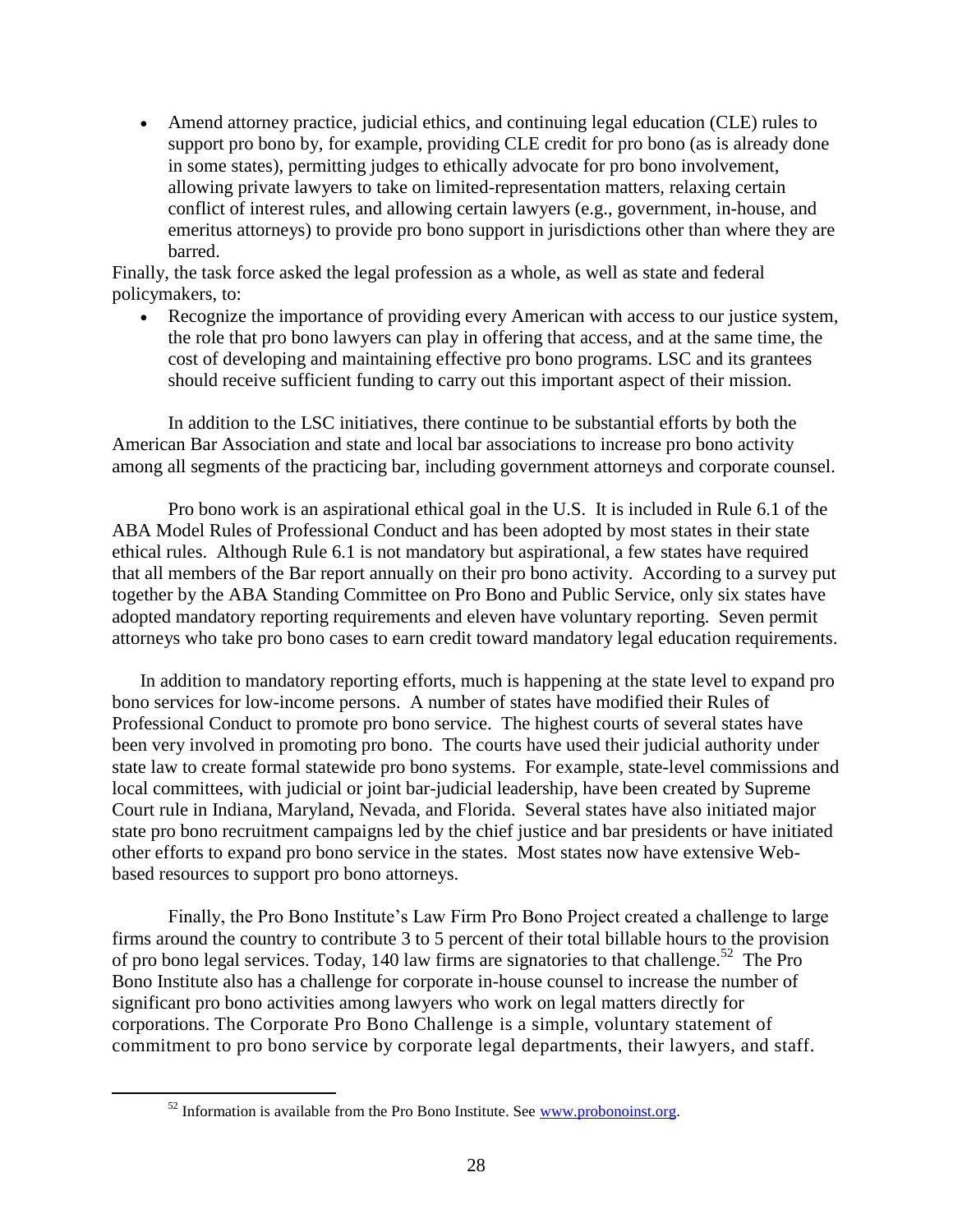The goal is for one-half of the legal staff to support and participate in pro bono services.<sup>53</sup> There are now over 114 signatories to the corporate pro bono challenge.

To expand pro bono assistance by attorneys in corporate legal departments, many states are authorizing non-locally licenses in-house counsel to provide pr bono legal services even though the attorneys are not licensed in the state where they work. Courts in Connecticut, Florida, Iowa, Massachusetts, Minnesota, Colorado and Virginia have amended or are considering amendment s to their practice rules that expand pro bono by authorized in-house counsel.

## **IX. LAW SCHOOLS**

Law schools and law school clinical programs also supplement the staff attorney system. Virtually every ABA-accredited law school operates a clinical law teaching program. Some operate a number of clinics that actually service individual or group clients. In some areas, such as the District of Columbia, the law school clinics are an integral part of the civil legal aid system. In other areas, law school may work closely with legal aid programs and send law students to the programs for part of their clinical training. In some areas, law school clinics are small programs that operate totally independent of civil legal aid programs. Overall, law school clinical programs are a very small component of the delivery system, accounting for less than 2 percent of the clients served.

The most recent development is the requirement enacted by New York effective January 1, 2013 applicants to the bar would be required to contribute fifth hours of participation in lawrelated pro bono work before they were admitted to practice in NY. Other states including New Jersey and California are also beginning to explore this idea.<sup>54</sup>

# **X. SELF-HELP LITIGANTS AND PRO SE DEVELOPMENTS**

A significant development in civil legal aid in the United States is the rapid expansion of efforts to help people who are attempting to represent themselves in courts. These are described as "pro se," "self-help," or "self-represented" litigants. Historically, parties in high-volume courts such as traffic, housing, and small claims courts consisted primarily of pro se litigants. However, more recently, pro se litigants have also begun to dominate family law dockets across the country. There are also significant increases in pro se representation in probate and other civil matters as well.

The United States does not have complete and comprehensive national data on self-help litigants. Some state data illustrates the scope of the problem:

<sup>53</sup> http://www.probonoinst.org/

<sup>&</sup>lt;sup>54</sup> See Chief Judge Jonathan Lippman, "New York's Template To Address the Crisis in Civil Legal Services," 7 Harvard Law & Policy Review 26 (2013) and **New York's 50 Hour Preadmission Pro** B**ono Rule: Weighing the Potential Pros and Cons,** ABA Standing Committee on Pro Bono and Public Service (October 2013).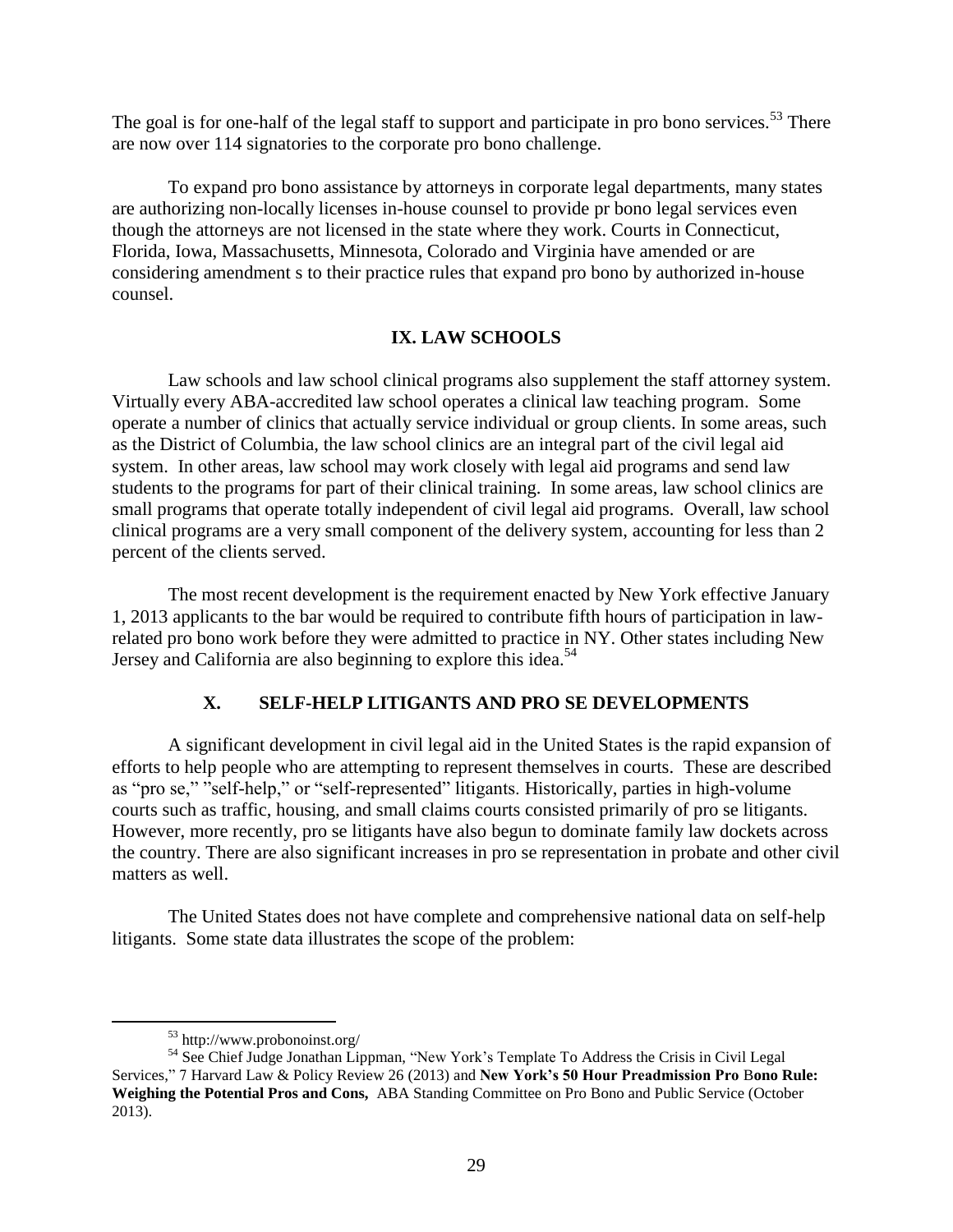New York: 2.3 million self-represented in civil justice system; 90 percent in housing matters; 97 percent in child support matters. Connecticut: 85 percent self-represented in family cases; 28 percent of all civil cases Wisconsin: 70 percent in family cases Massachusetts: 92 percent in housing masters Maryland: 70 percent in civil cases Oregon: 65 percent in family cases Texas: 21.6 percent of family cases

We do not know how many self-represented litigants appear in state and federal courts and on what types of matters, what impact self representation has had on the courts, the impact of programs to assist pro se litigants have on the courts and on the litigants, and whether selfrepresented litigants who receive assistance are more likely to obtain a favorable court outcome.

Over the last 10 years, the Self-Represented Litigation Network, which brings together courts, bar and access to justice organizations in support of innovations in services for the selfrepresented, has undertaken a number of activities to ensure the justice system works for all including those forced to go to court on their own. For example, the Network developed a judicial curriculum and leadership package which includes PowerPoint slides, detailed faculty notes, an Activity Handbook, which describes activities that help participants to understand underlying issues and begin the planning process, and a Resource Handbook. The judicial curriculum was launched at Harvard Law School in late 2007. Teams from 30 states, the District of Columbia, and 4 territories consisting of 150 participants including 5 chief justices, attended the conference. The Network also developed Best Practices in Court-Based Programs for the Self-Represented: Concepts, Attributes and Issues for Exploration which includes 41 Best Practices.<sup>55</sup> More information about the Self-Help Litigation Network and self-help programs can be found at [www.SelfHelpSupport.org,](http://www.selfhelpsupport.org/) an online resource where pro se and self-help programs can access and share the resources they need to maximize their effectiveness.<sup>56</sup>

The network convener, Richard Zorza, has also written about the entire access to justice system and has recently laid out a challenging thesis about what he deems an emerging consensus among courts, bar, and legal aid: "court simplification and services; bar flexibility; legal aid efficiency and availability; and systems of triage and assignment." See Richard Zorza, *Access to Justice: The Emerging Consensus and Some Questions and Implications*, JUDICARE, Volume 94, Number 4 (January-February 2011) at 156. See also, Richard Zorza, "A new Day for Judges and the Self-Represented: The Implications of Turner v. Rogers, Judge Journal. Vol. 50, N0. 4 Fall 2011 at 16; "Turner v. Rogers: The Implications for Access to Justice Strategies" Judicare, Vol. 95, No.6, May-June 2012 at 255; "The Access to Justice 'Sorting Hat': Towards a System of Triage and Intake that Maximizes Access and Outcomes," 89 Denver University law Review 859 (2012); and **The Sustainable 21st Century Law Library: Vision, Deployment and Assessment for Access to Justice** (April 2012).

<sup>55</sup> See http://www.ncsconline,irg/WC/Publictions/KIS\_ProSeBestPracticesSRLN.pdf.

<sup>&</sup>lt;sup>56</sup> This site was initially funded by the State Justice Institute, hosted on Pro Bono Net, and maintained by the National Center for State Courts. It has approximately 4,000 participants and 2000 documents in its library. An interesting effort to change how courts operate is found in a book by Richard Zorza, *The Self-Help Friendly Court*, National Center for State Courts (2002).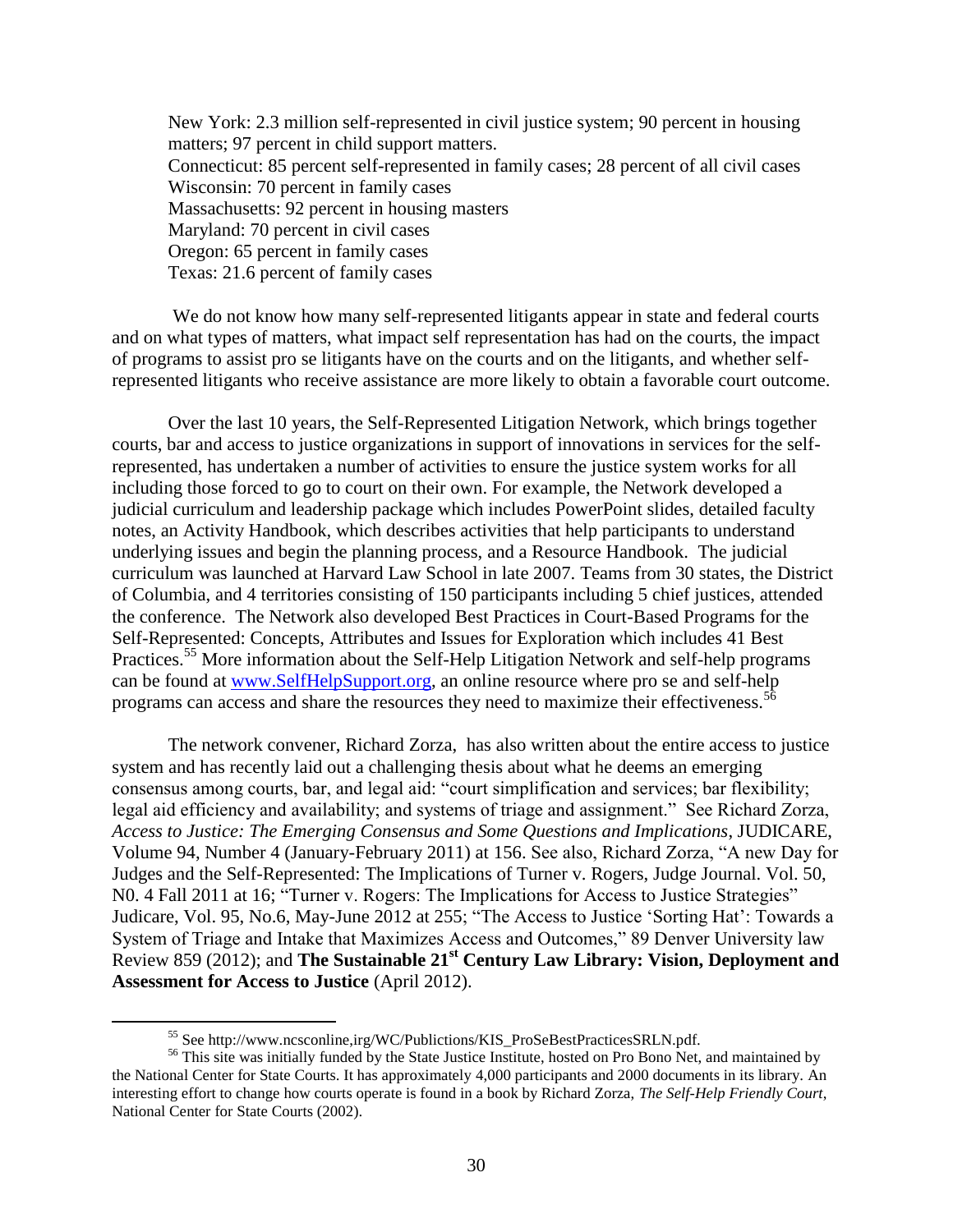Many courts have developed self-help programs. The American Bar Association Standing Committee on the Delivery of Legal Services Pro Se/Unbundling Resource Center list 76 self-service centers in 49 states. These vary widely, however. Some routinely include broad ranges of information resources and many provide training for judges in how best to facilitate access for the self-represented. Some courts provide electronic document-assembly services, while others provide clinics and individual informational services. These services have been facilitated by guidelines, protocols, and codes of ethics governing the appropriate role of court staff in provision information assistance.

The most effective and comprehensive efforts have been in California under the guidance of Bonnie Hough who supervises the Equal Access Program—Center for Families, Children, and the Courts, California Administrative Office of the Courts, San Francisco. The Judicial Council's efforts and vision were formally established and defined in February 2004 the Judicial Council of California adopted its *Statewide Action Plan for Serving Self-Represented Litigants,* a comprehensive action plan aimed at addressing the legal needs of the growing numbers of selfrepresented Californians, while improving court efficiency and effectiveness. The action plan placed at its core court-based, staffed self-help centers, recognizing that these centers, supervised by an attorney, are the optimum way to increase meaningful access to the courts by selfrepresented litigants throughout the state. Self-help centers provide court users information about the applicable laws and court processes, procedures, and operations. They have significantly enhanced access and fairness. The plan also recognized that partnerships among the courts, legal services programs, pro bono programs, local bar associations, public law libraries, law schools, social services agencies, and other agencies are critical to providing the comprehensive range of services required. The plan recommended that court-based self-help centers serve as focal points for collaboration between these entities. This effort has proved to be effective and cost efficient. A recent study done for the Center for Families, Children and the Court, Administrative Office of the Court, found that up to \$3 in court sending were saved by expenditures on self-represented services.<sup>57</sup>

Many U.S. civil legal aid programs are devoting substantial time and resources to address the issue of assistance to pro se litigants. Many legal aid programs throughout the country operate self-help programs independently or in conjunction with courts. We do not have accurate data on how many such programs exist, but we do know that they cover a wide range of services. A 2005 directory listed over 413 separate self-help assistance programs sponsored through legal aid programs with pro se initiatives.<sup>58</sup> Some programs provide only access to information about the law, legal rights, and the legal process in written form, on the Internet, on videotape, through seminars, or through in-person assistance. Other programs actually provide legal advice and often provide also legal assistance in drafting documents and advice about how to pursue cases. Often, programs provide both written and Internet-accessible forms for use by persons without legal training; some also provide assistance in completing the forms.

<sup>57</sup> See John Greacen, *The Benefits and Costs of Programs to Assist Self-Represented Litigants Results from Limited Data Gathering Conducted by Six Trial Courts in California's San Joaquin Valley, May, 2009 . www.courtinfo.ca.gov.* 

<sup>58</sup> *Pro Se Legal Services Directory*, AARP Legal Advocacy Group (September 2005).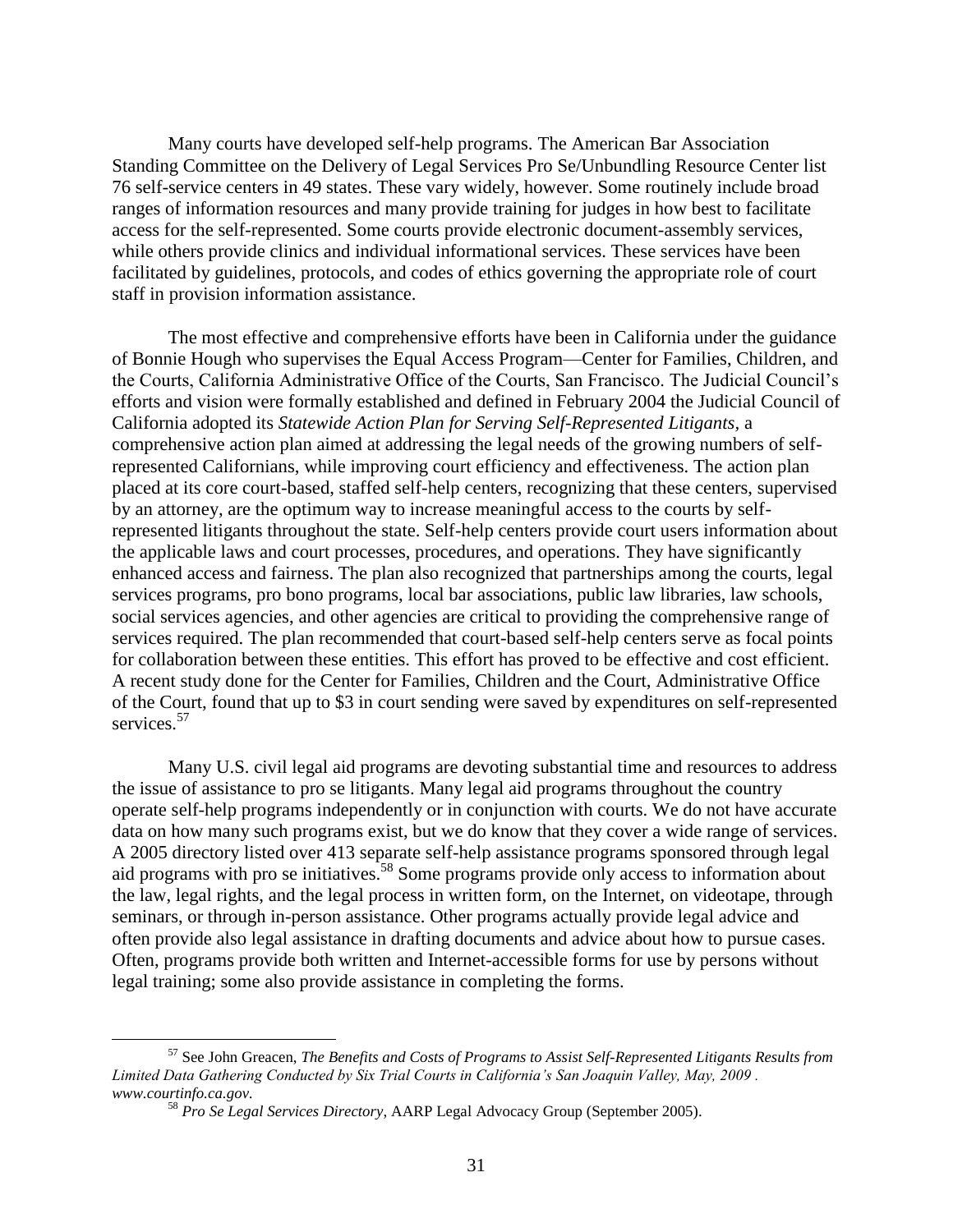For example, the Maryland legal Aid Bureau provides direct informational services in the courthouse under contract to the courts. In California, legal services programs receive \$1.5 million for court-based services to low-income self-represented litigants. Thirty programs are currently funded and provide assistance to litigants in cases involving domestic violence, guardianship, family law, landlord-tenant, expungment of criminal records, and other civil matters. An appellate self-help center has also been created. In Illinois legal aid programs are funded by IOLTA to provide court-based informational services, by agreement and in cooperation with local courts.

## **XI. ENSURING QUALITY**

In the United States efforts are made to ensure the quality of civil legal services, through the use of case management systems, the establishment of standards and performance criteria, and the use of peer review onsite examination of the overall effectiveness of programs—based on the standards and performance criteria. Generally, outcome measures have not been used extensively, although five state IOLTA/state funding programs require their grantees to report on outcome measures.<sup>59</sup>

In 2006, the ABA Standing Committee on Legal Aid and Indigent Defendants (SCLAID) revised the ABA Standards for Provision of Civil Legal Aid.<sup>60</sup> These revised Standards were presented to and adopted by the ABA House of Delegates at its August 2006 meeting. The revised Standards, for the first time, provide guidance on limited representation, legal advice, brief service, support for pro se activities, and the provision of legal information. The revised Standards also include new standards for diversity, cultural competence, and language competency.

LSC has also completed a revision of the LSC Performance Criteria, <sup>61</sup> which were originally developed in 1992 as a tool to evaluate LSC programs through a peer review system. These criteria have been the framework for much of the program evaluation that has gone on in civil legal aid, both by LSC and by peer reviews conducted by others for the program. Some IOLTA and state funders also use staff and peers from programs to monitor and evaluate their grantees, based on the **Standards** and **Criteria**. All LSC-funded providers are required to utilize case management systems, and many non-LSC providers utilize similar systems.

Many civil legal aid programs have developed their own evaluation systems, which are designed to help individual programs perform better and to better market what they accomplish to state appropriators, funders, the public, and the press. Some programs have developed rigorous internal evaluation systems, including the use of outcome measurements, to evaluate whether they have accomplish what they set out to do for their clients. The programs have used a

<sup>&</sup>lt;sup>59</sup> New York, Maryland, Virginia, Texas, and Arizona measure specific outcomes that could be achieved for clients in specific substantive areas, such as housing, and which focus primarily on the immediate result of a particular case or activity (such as "prevented an eviction"). These systems do not capture information on what ultimately happened to the client. All of these states use the information collected to report to their state legislatures and the public about what the grantees have accomplished with IOLTA and state funding.

<sup>60</sup> www.abanet.org/legalservices/sclaid/downloads/civillegalaidstds2006.pdf

<sup>61</sup> http://www.lsc.gov/pdfs/LSCPerformanceCriteriaReferencingABAStandards.pdf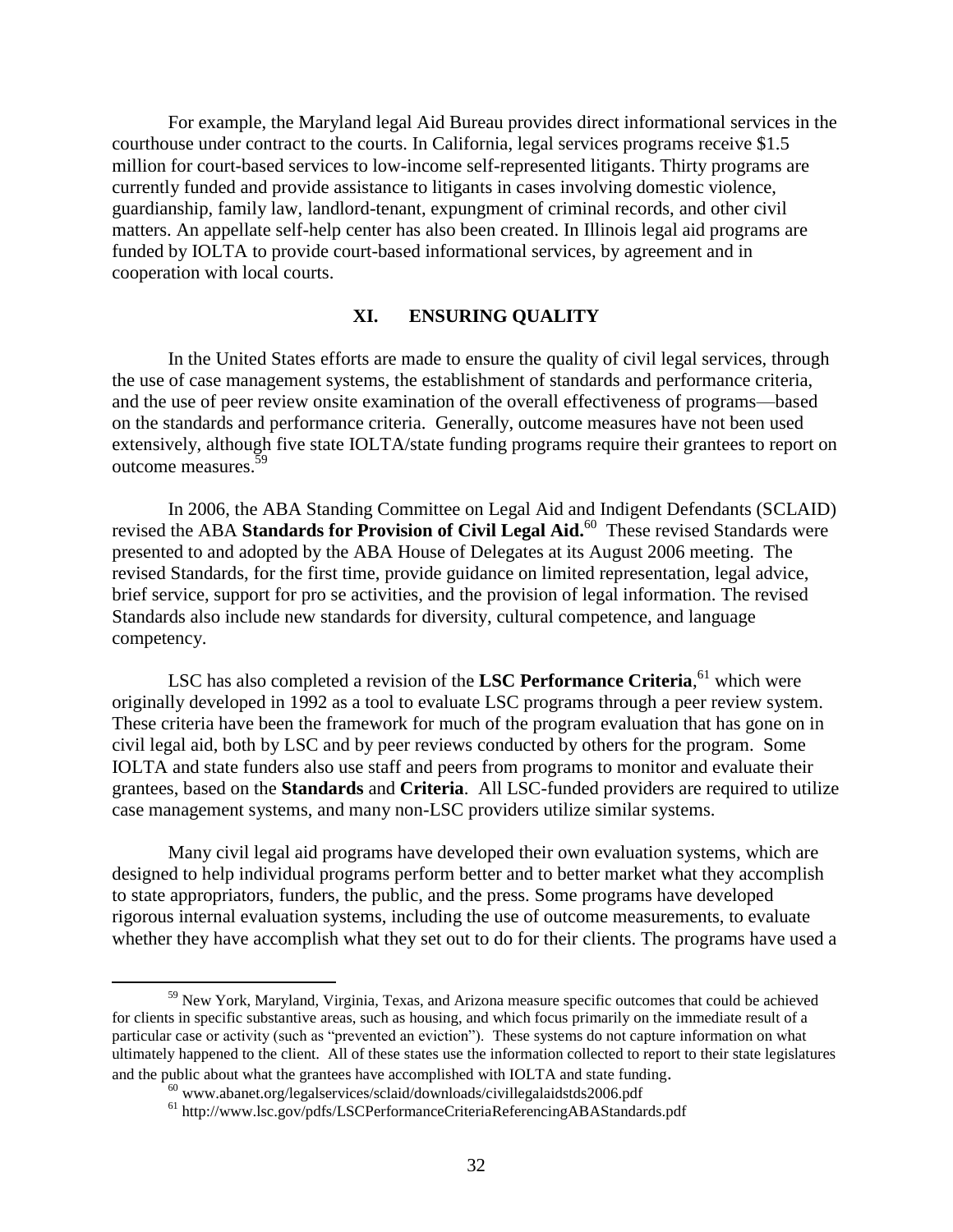variety of creative techniques to conduct their outcome evaluations, including focus groups, client follow-up interviews; interviews of court and social service agency personnel, courtroom observation, and court case file review. In California, the Legal Services Trust Fund, which is the state IOLTA funder, and the Administrative Office of the Courts (AOC) teamed up to support the development of a "tool kit" of program self-evaluation tools for use by programs as a part of the statewide system of evaluation. The Management Information Exchange's (MIE) Technology Evaluation Project (TEP) also developed a set of tools—also referred to as a "tool kit"—that is available for programs to use to evaluate their Web sites and their use of video conferencing and legal work stations, which serve clients through "virtual law offices."

A new agenda is beginning to emerge around quality improvement. This includes formal peer review evaluation systems instituted by funders that use peer colleagues from other legal services programs, law schools, the evaluation community, and the private bar to systematically review the work of each program over a three to five year cycle. It also includes access to a technical assistance pool by legal services providers so that they can bring in peers on their own to assist with specific problem areas or to do overall program reviews. Providers will be assisted in establishing "program-owned evaluations" that are rigorous internal evaluation systems used to evaluate whether they are accomplishing the goals that they set out to achieve for their clients.

In addition, there is renewed discussion about the use of outcome and performance measures and renewed initiatives to help programs establish their own outcome measurement systems that are keyed to the outcomes the programs themselves have determined are relevant to their own program management objectives, and should develop templates and tools to assist grantees to set goals and measure outcomes. This approach will encourage programs to be deliberate about what they are trying to achieve and to develop systems to measure whether they are achieving what they set out to do. This approach would also begin to give LSC, IOLTA, other state funders, ATJ Commissions, and private foundations information about what the programs are doing and how well they are doing it, and it would provide LSC and other funders with a laboratory to learn what works and does not work to improve program quality and effectiveness.

Furthermore, we will see new data collection systems that will give funders data that will help them make the case for increased funding and ensure accountability to Congress and other government funders. The current data collected by LSC and most other funders is not sufficient to explain the breadth of actual services legal aid programs provide or to review quality, efficiency and effectiveness. That is why LSC has moved forward with its new18 month project, reported earlier, designed to improve LSC's data collection and reporting mechanisms and to educate LSC grantees about collection, analysis, and use of data.

Finally, NLADA hired a Director of Quality and Program Enhancement and established a staffed initiative to direct its on-going efforts to support and improve the quality and impact of civil legal aid programs. First, to make existing research easily accessible and understandable to busy administrators and lawyers within civil legal aid programs, NLADA created a blogdatabase[—www.legalaidresearch.org—](http://www.legalaidresearch.org/)that captures the information about successful evidencebased practices and the results of research and posts those findings in an easily accessible web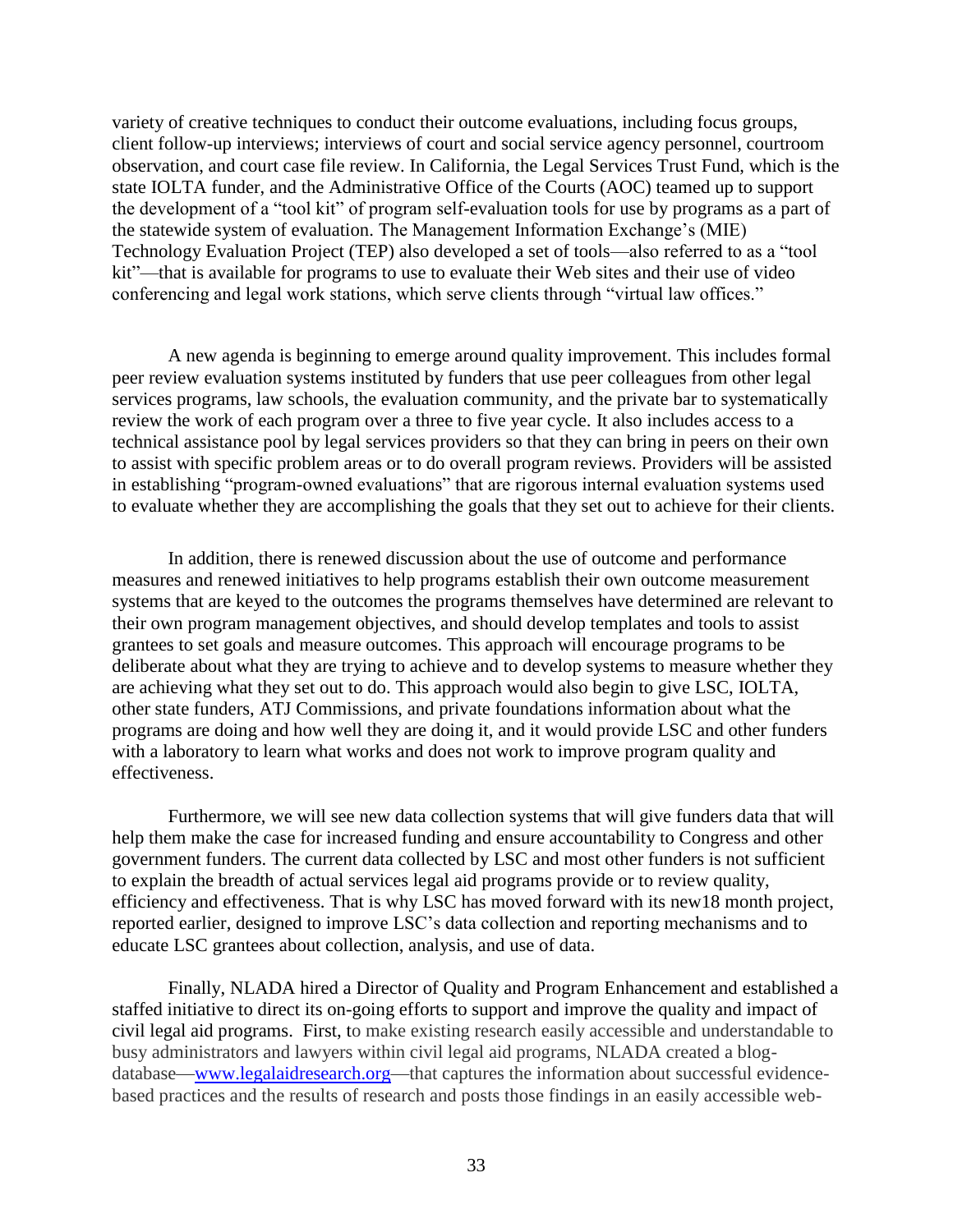based format. A second initiative (Strategic Advocacy for Lasting Results or SALR) provides direct assistance to member programs to help strengthen the quality and impact of services to clients and low-income communities. Since it began, SALR has visited and provided reports to four programs. NLADA also set up two new active committees: Measuring Outcomes Advisory Committee and the Research Advisory Committee. Both committees began meeting in 2012.

# **XII. NEW DELIVERY APPROACHES**

The information technology revolution of the late 1990s led to a number of new delivery approaches that are now universal throughout the civil legal aid community, including hotlines, statewide web sites, pro bono net, computerized case management systems and HotDocs document assembly application. Several new approaches may further transform the civil legal aid system.

# **Unbundling – Limited Scope Representation**

In February of 2013, the House of Delegates of the American Bar Association adopted the following Resolution:

RESOLVED, That the American Bar Association encourages practitioners, when appropriate, to consider limiting the scope of their representation, including the unbundling of legal services as a means of increasing access to legal services.

FURTHER RESOLVED, That the American Bar Association encourages and supports the efforts of national, state, tribal, local and territorial bar associations, the judiciary and court administrations, and CLE providers to take measures to assure that practitioners who limit the scope of their representation do so with full understanding and recognition of their professional obligations.

FURTHER RESOLVED, That the American Bar Association encourages and supports the efforts of national, state, tribal, local and territorial bar associations, the judiciary and court administrations, and those providing legal services to increase public awareness of the availability of limited scope representation as an option to help meet the legal needs of the public.

The American Bar Association has set out the circumstances under which lawyers may limit the scope of their representation in Rule 1.2(c) of the Model Rules of Professional Conduct. This Rule requires lawyers who limit the scope of their representation to do so only in those cases where the limitation is reasonable under the circumstances and the client gives informed consent to the limitation.

Forty-one states have now adopted Rule 1.2(c) or a substantially similar rule. Most of those states that have varied from the Model Rule require the client's consent to be in writing. A few have set out a checklist of tasks to be assumed when the lawyer provides a limited scope of representation.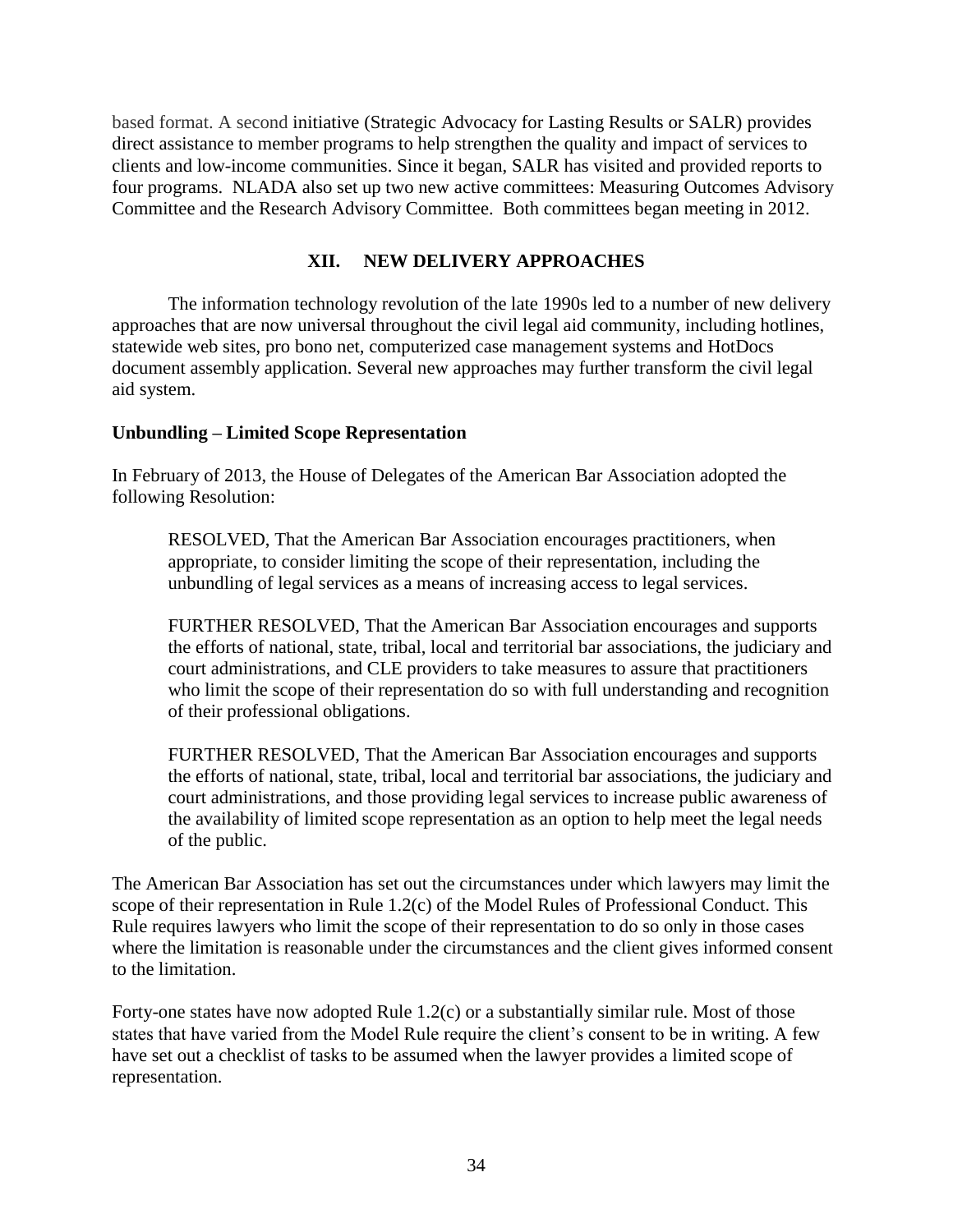Anecdotal information and some research suggest that there are wide variations from state to state about the usage of limited scope representation. A 2009 California survey of primarily domestic relations lawyers found that half prepared documents without appearing as counsel on the case. Half reviewed documents prepared by the clients. Forty percent coached clients to prepare for hearings and the same percentage made limited scope appearances. Only a quarter of the respondents did not unbundle their services. On the other hand, a former president of the Montana State Bar reported that limiting the scope of representation by drafting pleadings has not caught on in Washington and he doubts that it would in Montana.

Although Rule 1.2(c) was adopted in 2002 and has been broadly embraced by the states since then, public opinion research demonstrates that a substantial portion of the public is unaware of the option to limit the scope of representation. In 2010, the Standing Committee on the Delivery of Legal Services commissioned Harris Interactive to conduct a national public opinion survey examining aspects of how people find legal services:

Six percent—just over one out of twenty—of the survey respondents reported that they were very familiar with unbundled legal services. An additional 5 percent reported they were familiar with it. Eighteen percent reported they were somewhat familiar and 70 percent indicated they were not at all familiar with unbundled legal services.

The level of familiarity with unbundling was uniform across the age and economic cohorts, with one exception. Those with household annual incomes less than \$15,000 per year reported that they were somewhat familiar with unbundling at a rate substantially higher than the respondents as a whole (32 percent compared to 18 percent).

The survey then probed the extent to which people were interested in the concept of limited scope representation for their legal matters. Respondents were asked: "If you had a personal legal matter to deal with, how likely would you be to talk to a lawyer about the possibility of unbundled legal services?" About a third of the respondents reported they were very likely to do so and another third reported they were somewhat likely to explore this option.

Finally, the survey asked people whether it was important to them if a lawyer they were considering using offered an unbundling option. Sixty-two percent of the respondents indicated it was somewhat or very important that their potential lawyer offer this option. Four out of five respondents with incomes of less than \$15,000 per year believed it was somewhat or very important for their lawyer to offer unbundling as an option.

## **Medical-legal Partnerships (MLP)**

MLPs integrate lawyers into the health care setting to help patients navigate the complex legal systems that often hold solutions to many social determinants of health—income supports for hungry families, utility shut-off protection during cold winter months, and mold removal from the home of asthmatics.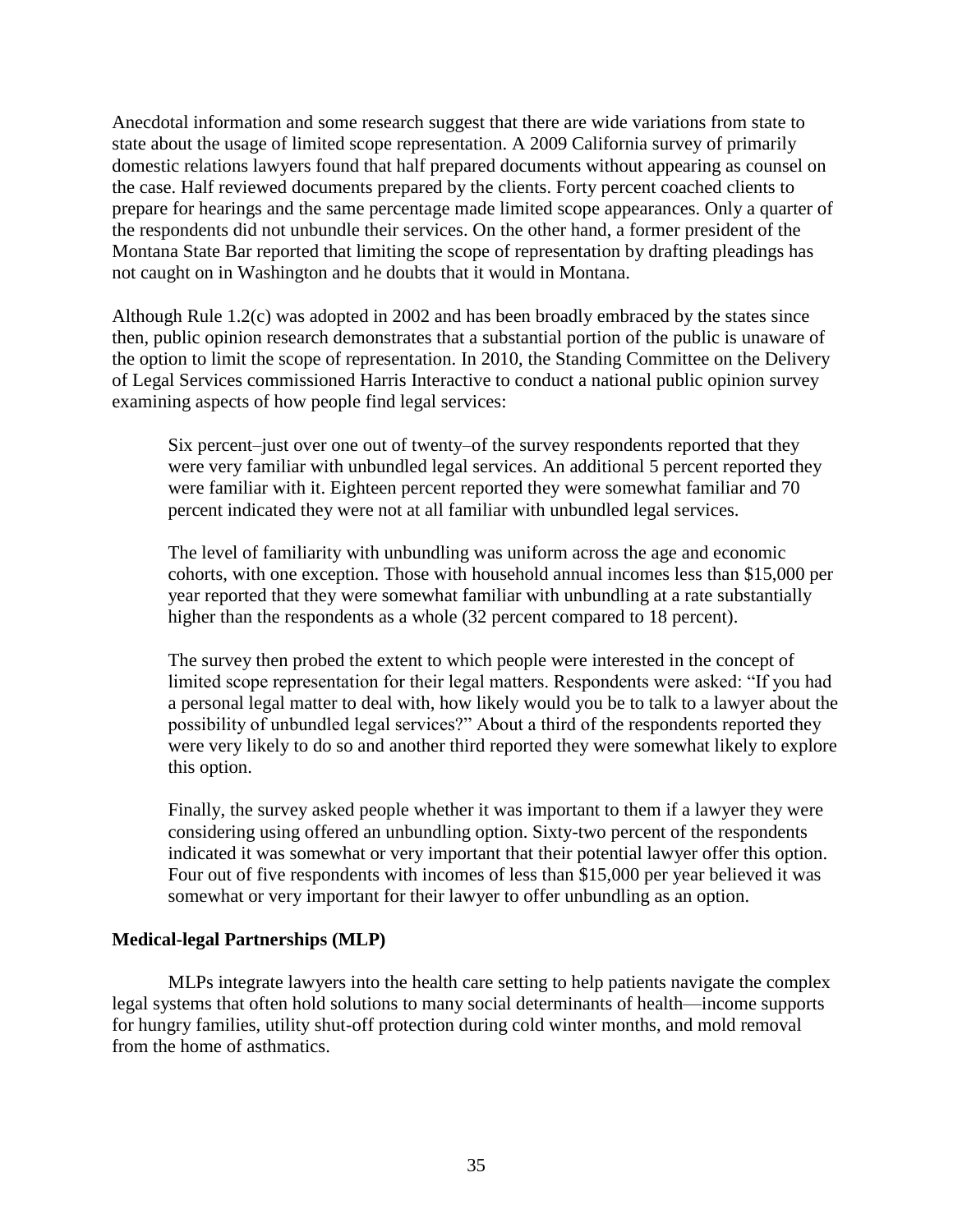Doctors and lawyers are now partnered at over 190 hospitals and health centers in 40 states nationwide**,** in Pediatrics, Family Medicine, Internal Medicine, Oncology, and Geriatrics. This new health care team addresses families' unmet basic needs—for food, housing, income, education and stability—needs that families report to their doctors, but that have legal remedies. MLPs rely on legal aid agencies for case-handling and expertise and receive *pro bono* assistance from dozens of law firms across the U.S. Over 100 civil legal aid programs and over half of LSC-funded legal services programs have an active medical-legal partnership program. In addition, 45 private law firms are providing pro bono assistance for MLP programs, over 44 law schools are engaged in MLP activities; and more than 20 post-graduate law fellows have been funded to work in medical-legal partnerships. <sup>62</sup>

A National Center for Medical-Legal Partnership supports local programs in their efforts to reorient legal interventions into the health care setting for early detection, prevention and efficiency in legal matters in order to maximally impact health and legal outcomes of patients, their families and the community. In 2008, the ABA established a national support center to assist medical-legal partnerships in securing pro bono participation, promoting best practices related to MLP-pro bono practice, and ensuring quality service delivery.<sup>63</sup>

## **A2J Author**

 $\overline{a}$ 

A more recent technology innovation grew out of work done in 1999 and 2000 by Ronald Staudt and colleagues at the Center for Access to Justice and Technology at Chicago-Kent College of Law. In 2004, Chicago-Kent College of law joined with the Center for Computer-Assisted Legal Instruction to build Access to Justice Author ("A2J Author"), which was designed as a "tool to build tools." This technology uses HotDocs Online software to assist selfrepresented litigants in a web mediated process to assess eligibility, gather pertinent information to prepare a set of simple court forms, and then deliver those forms ready to be signed and filed. A2J Author is equipped with "just in time" help tools, including the ability to speak each word of the interview to the user in English or Spanish. The user can be directed to other websites to obtain explanations of technical terms.<sup>64</sup>

Several states are pioneering the use of A2JAuthor. Idaho developed a strong A2J Author partnership between the state supreme court and the statewide legal aid society and launched its A2J Author project in 2005. In the three years between launch and October 2008, more than 72,000 A2J Guided Interviews were used by public customers of the Idaho legal aid website. Of these interviews, 35,800 resulted in the completion of customized forms for filing in the court system in Idaho.

In Illinois a coordinated statewide legal aid website, Illinois Legal Aid Online, functioned as a service platform to deliver A2J Guided Interviews and automated documents to low-income people. Illinois Legal Aid Online hosts dozens of Guided Interviews created with A2J Author to

<sup>62</sup> See [www.medical-legalpartnership.org](http://www.medical-legalpartnership.org/)

<sup>63</sup> See [www.medlegalprobono.org](http://www.medlegalprobono.org/)

<sup>&</sup>lt;sup>64</sup> The information provided in the text is taken by permission of the author Ronald W. Staudt from an article to be published in the Loyola of Los Angeles Law Review entitled "All the Wild Possibilities: Technology that Attacks Barriers to Access to Justice."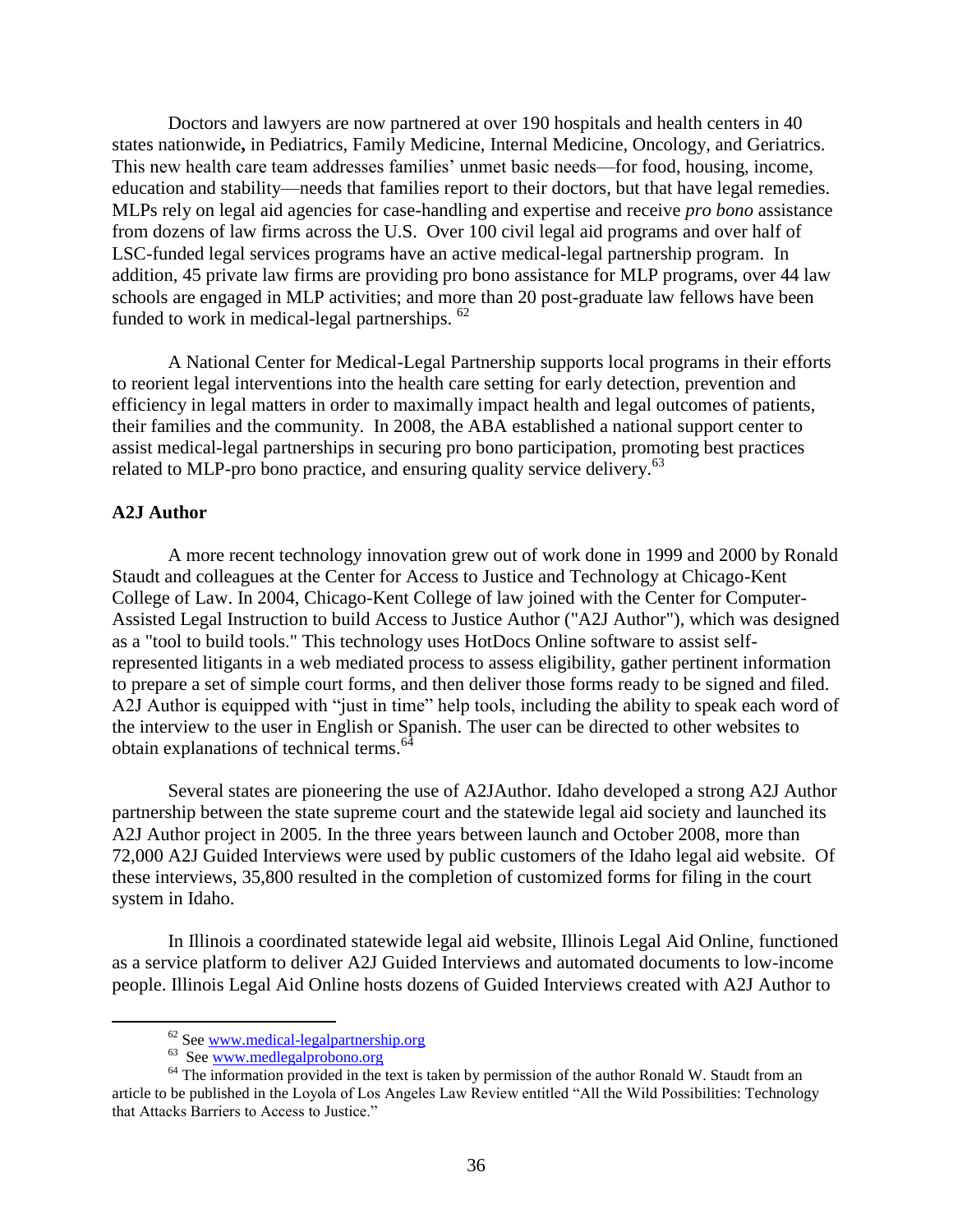help low-income Illinois customers prepare simple court forms, letters to creditors, notices to landlords, and other documents that trigger official action or protect legal rights. In 2008, customers of the Illinois Legal Aid Online public site completed more than 13,000 A2J Guided Interviews.

Iowa Legal Aid is pioneering the use of A2J Guided Interviews to deliver access to their case management system over the web directly to their potential customers. Iowa plans to deliver, on its statewide information website, a link to an A2J Guided Interview that would allow any potential client to interview him or herself, determine financial eligibility, provide preliminary information to locate the client problem within the service coverage of the agency, and deliver it all at any time of the night or day. Ohio legal services agencies have replicated the Iowa project. Legal Aid of Western Ohio has built an A2J Guided Interview for intake over the web that will deliver prospective client data directly into its case management system. Other legal aid agencies in Ohio will follow suit once the first project is working.

## **Brief Services Unit**

AARP Legal Counsel for the Elderly, the initiator of legal hotlines, also operates a Brief Services Unit (BSU) which is staffed by two full-time attorneys. They have five to ten trained volunteers who assist with interviewing and follow-up casework volunteering on average one day a week. The volunteers are a mix of five retired volunteers and a few law student volunteers. Cases, which are scheduled for them by the hotline attorneys who are located next door, involve more in-depth work than the hotline can handle efficiently. The BSU cases involve minimal court work and are on the order of 250+ cases in a year. BSU cases typically involve fact investigation, letter writing, informal negotiation, document drafting and occasional representation at a conference or hearing. Substantive areas run the gamut: consumer fraud and abuse; identity theft; grandparent subsidy and custody work; debt collection defense; procurement of public benefits (food stamps, Medicaid/DC Alliance, QMB, rental and utility assistance, SSI/Social Security, TANF, Veterans pension); landlord/tenant matters (rent recalculation, reasonable accommodation requests and security deposit refunds); deed transfer and probate matters; tax deed foreclosure prevention; tax assistance; student loan discharge cases; and employment matters (pension, unemployment compensation, wage claim and Workers Compensation cases). A significant number of more involved cases they develop and place with the pro bono unit. The BSU has been in operation since about 2001.

The brief services unit frees the hotline from cases that would greatly slow it down, and frees more seasoned attorneys to work on in-depth court work. It also allows clients with routine issues to have those problems addressed relatively quickly and in a streamlined manner. The hotline can thus handle more cases and handle callers more quickly. It also is a good conduit for cases needing development before going to the pro bono project. A good pro bono project sends out cases where the facts have been developed, and the issues, deadlines and adverse parties have been identified. The Brief Services Unit has identified more than its share of systemic issues (e.g., problems with Medicaid coverage of home care, Social Security issues, unfair consumer practices, etc.). The hotline, by contrast, has rarely, if ever, identified systemic issues.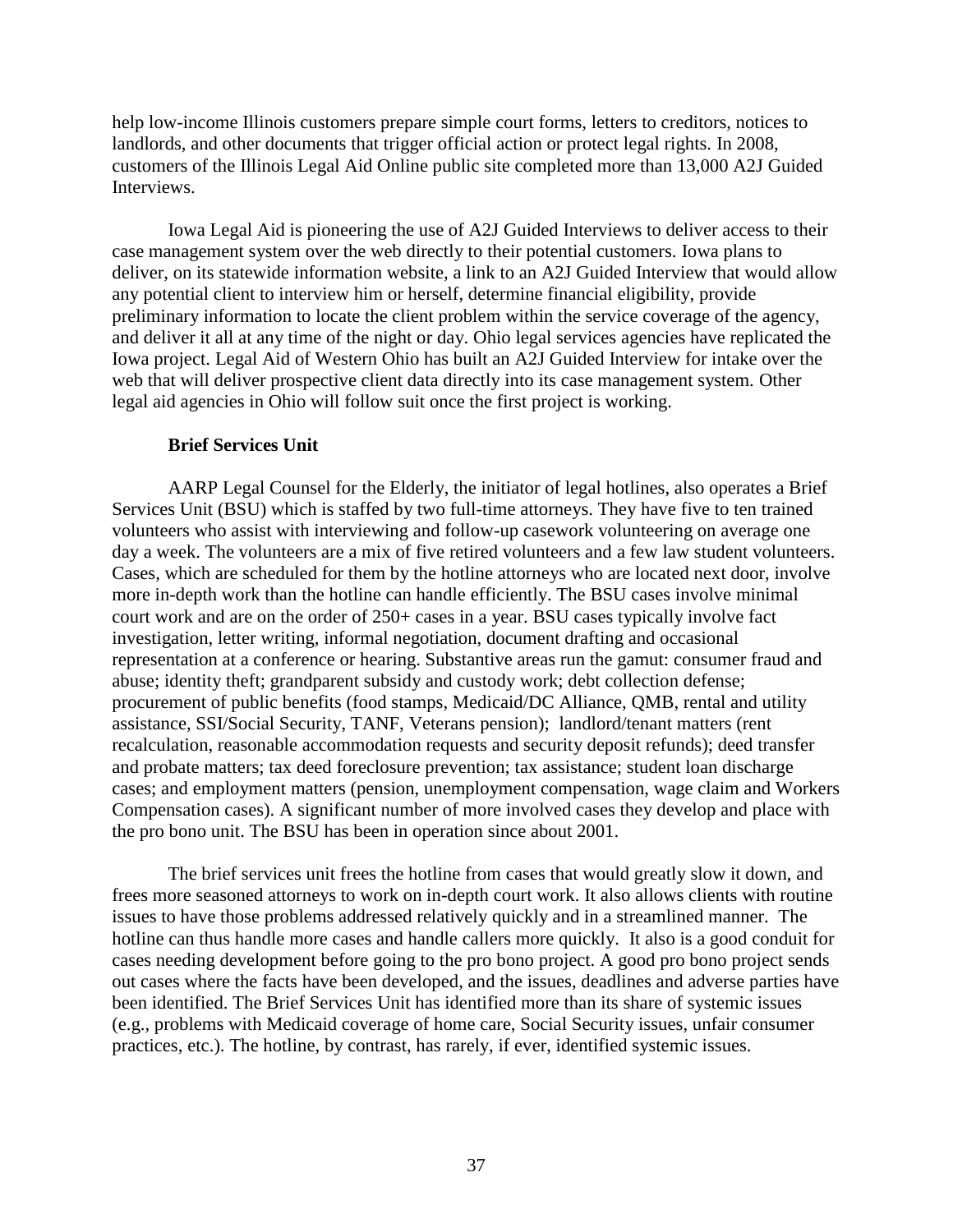Other programs are beginning to take up brief service units including Neighborhood Legal Services in the District of Columbia.

## **Non-lawyer Advocates**

 $\overline{a}$ 

Non-lawyers have historically played a significant role in advancing access to justice. Community organizations involved with housing and public benefits have assisted low-income people with back-up from legal aid programs. Non-lawyer advocates can participate in administrative hearing involving public benefits such as food stamps, Medicaid, cash assistance, unemployment insurance and others. Non-lawyers have provided assistance in housing and foreclosure matters and domestic violence. Accredited non-lawyer advocates can provide representation in administrative proceedings before the US Citizenship and Immigration Services and the Executive Office of Immigration Review.

Two recent developments would expand such use of non-lawyer advocates. New York is considering a pilot program to permit trained non-lawyers to provide out-of-court assistance in housing, consumer credit and possibly foreclosure.<sup>65</sup> Washington State created a new Limited License Legal Technician certification that allows certified persons to provide a range of legal services with areas defined by a Limited License Legal Technical Board. These technicians would be allowed to set up legal practices, establish fees, operate independently and provide individualized information regarding court procedures, reviewing documents and completing forms, performing legal research, drafting letters and pleadings, advising clients as to necessary documents and explaining how such documents or pleading may affect the client's case. However, the technicians could not represent a client in legal negotiations, in court, in formal administrative proceedings or in other formal dispute resolution process unless specifically permitted.<sup>66</sup>

## *XIII. DELIVERY* **RESEARCH**

There is a growing recognition in the US that our system should have an ongoing and institutionalized capacity to conduct research on how to improve the delivery of civil legal aid and conduct and evaluate demonstration projects testing new ideas and innovations for possible replication across the system.<sup>67</sup> The United States had such a component, the Research Institute, during the first era of the Legal Services Corporation from 1976 – 1981. During the funding and political crisis of 1981, the Research Institute was closed. Since then, only a limited amount of legal services delivery research has been undertaken. It is not yet clear that the US will be able to find funding for such an entity, particularly in these hard economic times with deficit reduction

<sup>&</sup>lt;sup>65</sup> See The Task Force to Expand Access to Civil Legal Services in New York: Report to the Chief Judge of the State of New York (November 2012) at page 36.

<sup>&</sup>lt;sup>66</sup> See Brooks Holland, "The Washington State Limited License Legal Technician Practice Rule: A National First in Access to Justice," 82 SUPRA 75 (2013).

 $67$  How an Evidence-Based Delivery System Can Improve Legal Aid for Low- and Moderate-Income Americans by Jeffrey Selbin, Josh Rosenthal, and Jeanne Charn (Center for American Progress) June 2011 <http://www.americanprogress.org/issues/open-government/report/2011/06/22/9707/access-to-evidence/>See also, Laura K. Abel, *Evidence Based Access to Justice*, University of Pennsylvania Journal of Law and Social Change, Volume 13 No.3, (2009-2010) at p, 295 and *Designing Access: Using Institutional Design to Improve Decision Making About the Distribution of Free Civil Legal Aid*,7 Harvard Law & Policy Review 61 (2013).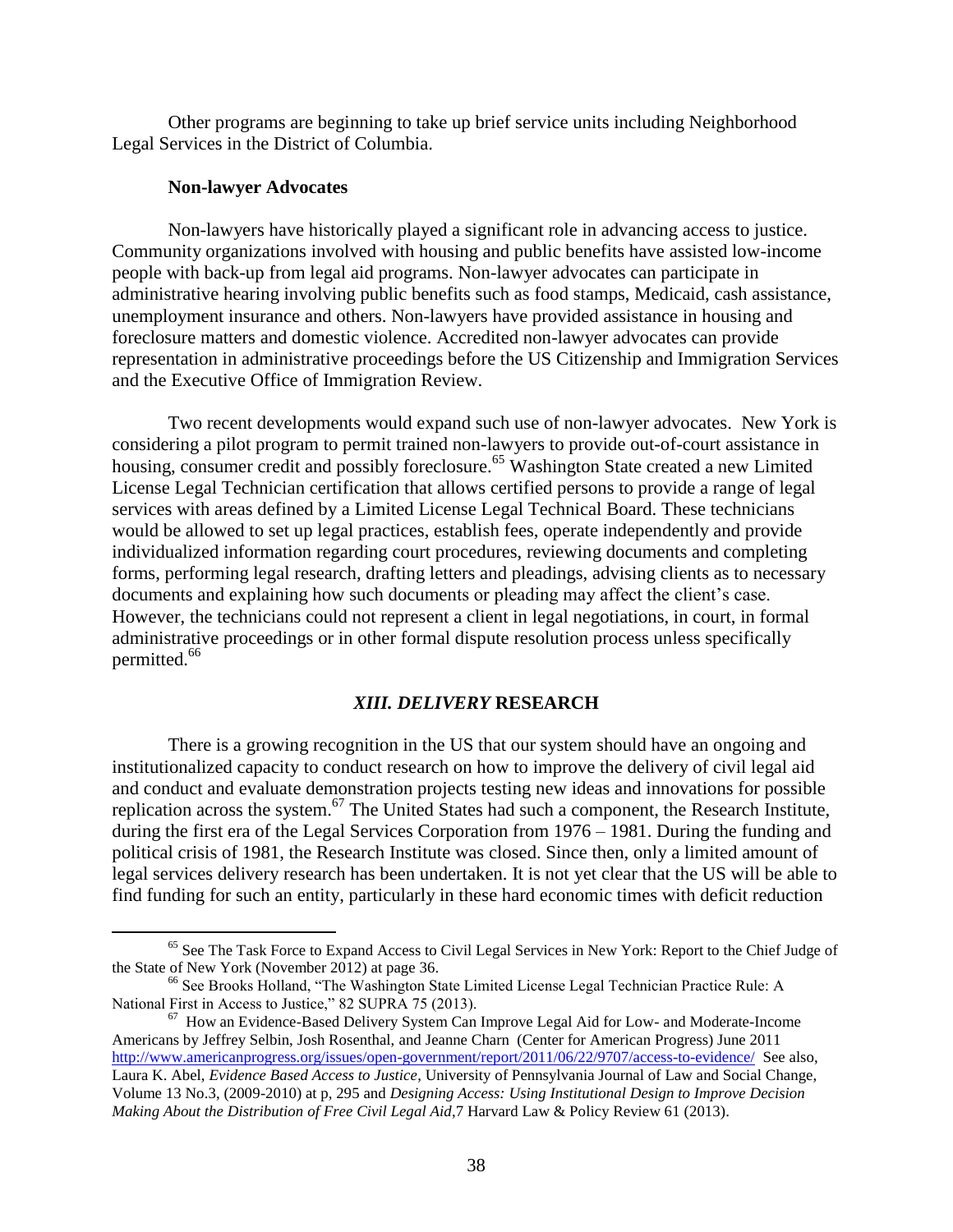at the heart of the federal agenda, but LSC is trying to raise private funding for such an endeavor as reported previously.

Previously, I reported on *Randomized Evaluation in Legal Assistance: Report of a First Study, A Critical Review of the Literature, and Prospects for the Future* by D. James Greiner (Harvard Law) and Cassandra Wolos Pattanayak, (Harvard University) that was published under a slightly different title (*Randomized Evaluation in Legal Assistance; What Difference Does Representation (Offer and Actual Use) Make? 121 Yale L. J. 2118 (2012)* and In *Pursuit of Justice? Case Outcomes and the Delivery of Unbundled Legal Services*, by Jessica K. Steinberg of George Washington University Law School. I also discussed Wayne Moore's book, **Delivering Legal Services to Low-Income People**. <sup>68</sup> Since then, Jim Greiner has written at least two other articles that reflect his delivery research: T*he Evolution of Unbundling in Litigation Matter: Three Case Studies and a Literature Reviews*, 89 University of Denver Law Review (2012) and *The Limits of Unbundles Legal Assistance: A Randomized Study in Massachusetts District Court and Prospects for the Future,*" 126 Harvard Law Review 903 (February 2013).

As noted above, NLADA received funding for and has developed a resource library of prior and ongoing delivery research. See [www.legalaidresearch.org.](http://www.legalaidresearch.org/) NLADA has also convened a Research Advisory Group and developed a draft ["NLADA's Core Principles Of Importance To](http://r20.rs6.net/tn.jsp?e=001S7SNluKScDrkWzHRzNQKPis6s9EUwo2NCcX3qBJG5DlMn3hJew9kb0NixHttq9DliTR-W_lBocUJKAgCmlBwTCt1dzgEMcryecByPrPezifBAjaMDAWTJ4JIsRZPGpyqEZxpB6RGT4VxS_GiW_pXApzSsevmkY3s7zNCSuR971KcJiK9I65hcA==)  [The Civil Legal Aid Community: To Provide Guidance to Research Efforts Conducted about](http://r20.rs6.net/tn.jsp?e=001S7SNluKScDrkWzHRzNQKPis6s9EUwo2NCcX3qBJG5DlMn3hJew9kb0NixHttq9DliTR-W_lBocUJKAgCmlBwTCt1dzgEMcryecByPrPezifBAjaMDAWTJ4JIsRZPGpyqEZxpB6RGT4VxS_GiW_pXApzSsevmkY3s7zNCSuR971KcJiK9I65hcA==)  [Civil Legal Aid."](http://r20.rs6.net/tn.jsp?e=001S7SNluKScDrkWzHRzNQKPis6s9EUwo2NCcX3qBJG5DlMn3hJew9kb0NixHttq9DliTR-W_lBocUJKAgCmlBwTCt1dzgEMcryecByPrPezifBAjaMDAWTJ4JIsRZPGpyqEZxpB6RGT4VxS_GiW_pXApzSsevmkY3s7zNCSuR971KcJiK9I65hcA==) 

At NLADA's Annual Conference, held in Chicago from December 6-8, 2012, a group of researchers and civil legal aid providers gathered to start the process of developing a shared, common plan regarding conducting research on civil legal aid. This meeting was organized by Rebecca Sandefur and convened by the American Bar Foundation with funding from the National Science Foundation. At two workshop sessions held at NLADA's Conference, a poster session and Town Hall, researchers, academics and civil legal aid leaders met each other, shared areas of mutual interest and aired some of the concerns and/or hesitations about engaging in research projects. At a day-long meeting the following day, a select group of those present during the Town Hall delved deeper to identify research topics of interest, to determine next steps to support the interests of researchers in conducting this research, and to plan for opportunities for civil legal aid leaders to inform researchers about the values of, work done by and interests of civil legal aid providers. At the conclusion of the all-day meeting, three priorities were set to continue the work started that day:

- 1. Developing an on-line space to share information, ideas, research and data; to connect researchers and field professionals with shared interests; to disseminate research findings, best practices, and other resources to support research and practice.
- 2. Developing opportunities for field professionals with research needs to connect with researchers.
- 3. Developing opportunities for continued in-person collaboration on moving research forward, including a National Science Foundation Research Coordination Network grant application, and identifying other opportunities, as well.

<sup>68</sup> Available at <https://www.createspace.com/3466223>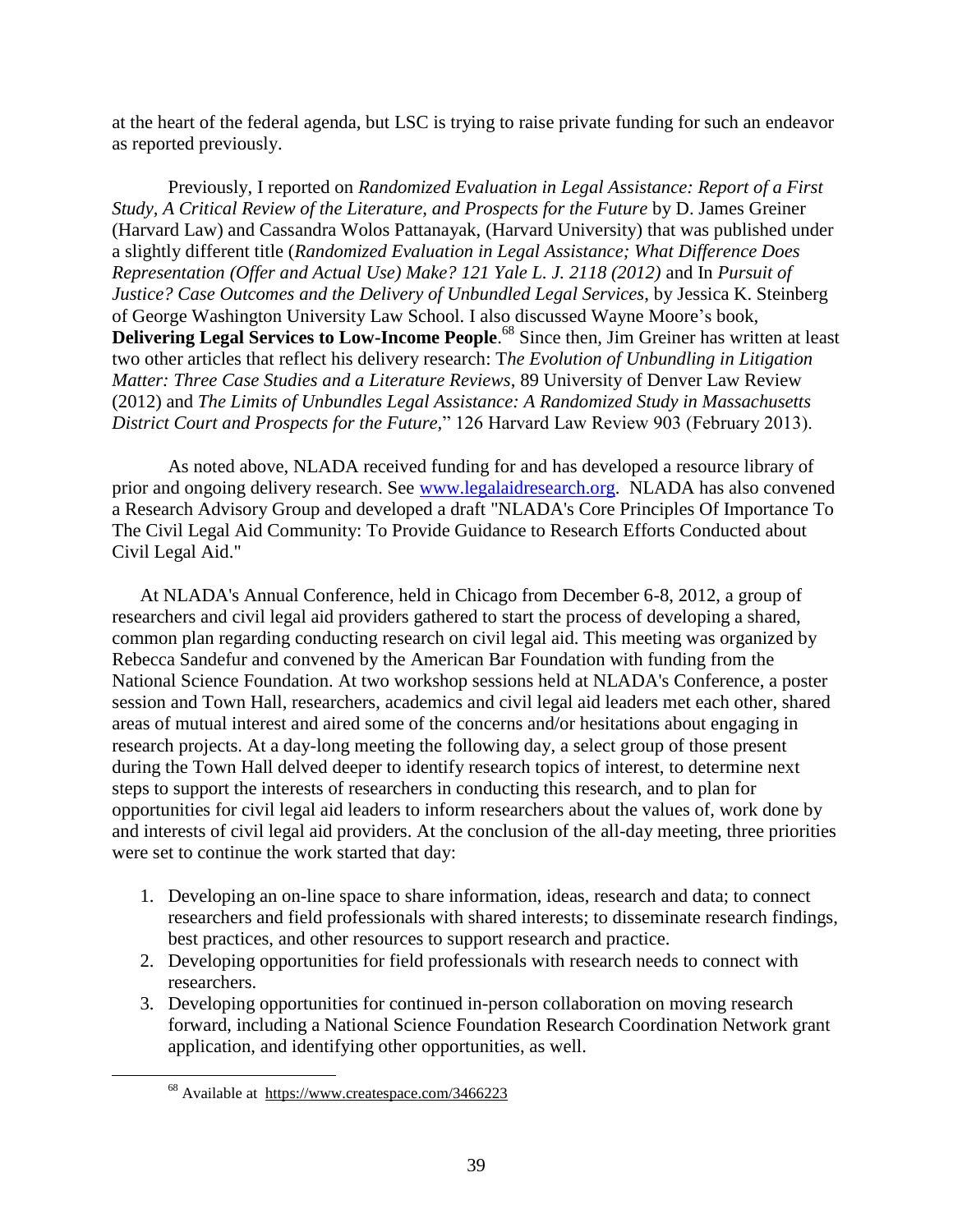Also, in March of 2013, the National Science Foundation issued a Dear Colleague Letter on Stimulating Research Related to the Use and Functioning of Civil Justice System.

#### **XIV. STATE JUSTICE COMMUNITIES**

The evolving effort to create in every state a comprehensive, integrated statewide delivery system, often called a state justice community, continues. These delivery systems include LSC and non-LSC providers, pro bono programs and initiatives, other service providers including human service providers, pro se initiatives, law school clinics, and key elements of the private bar and the state judicial system. In theory, these state justice communities seek to ensure easy points of entry for all low-income clients, ensure coordination among all institutional and individual providers and partners, allocate resources among providers to ensure that representation can occur in all forums for all low-income persons, and provide access to a range of services for all eligible clients no matter where they live, the language they speak, or the ethnic or cultural group of which they are a member.

One of the most effective ways to develop, expand, and institutionalize comprehensive, integrated state systems for the delivery of civil legal aid is through the establishment of state Access to Justice Commissions. These commissions are created by Supreme Court rule or order in response to a petition or request by the state bar, sometimes with formal support from other key stakeholder entities as well. Their members are representative of the courts, the organized bar, civil legal aid providers, law schools, and other key entities and are either appointed directly by these entities or appointed by the Supreme Court based on nominations by the other entities. They are conceived as having a continuing existence, in contrast to a blue-ribbon body created to issue a report and then sunset. They have a broad charge to engage in ongoing assessment of the civil legal needs of low-income people in the state and to develop, coordinate, and oversee initiatives to respond to those needs.

In a few states, Access to Justice Commissions have existed for a decade or more, including the Washington State Access to Justice Board, the California Access to Justice Commission, and Maine's Justice Action Group. Currently, 27 states have active Access to Justice Commissions and new commissions are on the drawing boards in 7 more states.

With funding from the Public Welfare Foundation and the Kresge Foundation, the ABA Access to Justice Commission Expansion Project awarded grants in 2012 and 2013 to expand access to Justice Commissions in 11 states: Arizona, Ohio, Oklahoma, Pennsylvania, Rhode Island, Illinois, Indiana, Montana, New Hampshire, Virginia and the Virgin Islands. They also awarded seven Innovation grants to encourage existing Access to Justice Commission to develop and test innovative new projects replicable in other states: Alabama (web-based delivery of pro bono services for self-represented litigants; Colorado (limited scope representation); Hawaii (language access and eliminating implicit cultural bias); Maine (public libraries as point of access for legal aid); Massachusetts (fundraising outside the legal community); Mississippi (delivery partnerships with health care, social services and other new partners); and Washington preserving access for low-income people as courts implement e-filing).